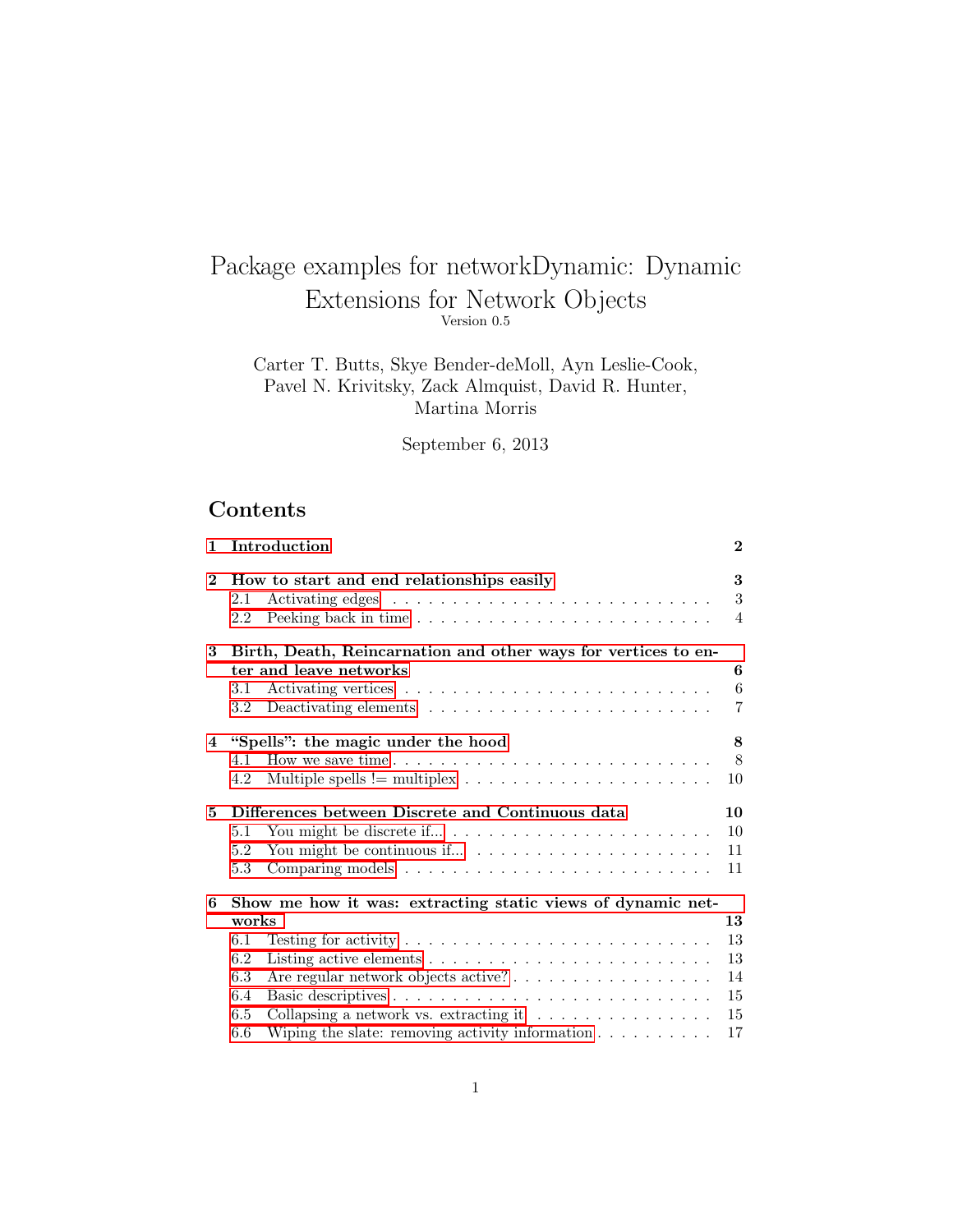|             | 6.7 | Differences between "any" and "all' aggregation rules $\dots \dots$       | 18 |
|-------------|-----|---------------------------------------------------------------------------|----|
| $7^{\circ}$ |     | Squooshing data into networkDynamic objects                               | 19 |
|             | 7.1 | But my data are panels of network matrices                                | 19 |
|             | 7.2 |                                                                           | 22 |
|             | 7.3 | Batteries and tergm example not included                                  | 24 |
|             | 7.4 | Converting a stream of spells: McFarland's classroom interactions         | 25 |
| 8           |     | Persistent IDs                                                            | 28 |
| 9           |     | Transforming networkDynamic objects to other representations              | 31 |
|             | 9.1 | Converting to lists of spells $\dots \dots \dots \dots \dots \dots \dots$ | 31 |
|             | 9.2 | Converting to a list of networks or matrices $\dots \dots \dots \dots$    | 32 |
|             |     | 10 Dynamic attributes                                                     | 33 |
|             |     |                                                                           | 33 |
|             |     |                                                                           | 34 |
|             |     |                                                                           | 37 |
|             |     | 11 Making Lin Freeman's windsurfers gossip                                | 38 |
|             |     |                                                                           | 39 |
|             |     |                                                                           | 40 |
|             |     |                                                                           | 41 |
|             |     | 11.4 Picturing the rumor tree                                             | 43 |
|             |     | 12 Related packages and other coming attractions                          | 45 |
|             |     | 13 Citing networkDynamic                                                  | 45 |
|             |     | 14 Vocabulary definitions                                                 | 46 |
|             |     | 15 Complete package function listing                                      | 47 |

## <span id="page-1-0"></span>1 Introduction

The networkDynamic package provides support for a simple family of dynamic extensions to the network [\(Butts, 2008\)](#page-47-0) class; these are currently accomplished via the standard network attribute functionality (and hence the resulting objects are still compatible with all conventional routines), but greatly facilitate the practical storage and utilization of dynamic network data. The dynamic extensions are motivated in part by the need to have a consistent data format for exchanging data, storing the inputs and outputs to relational event models, statistical estimation and simulation tools such as ergm [\(Hunter et al., 2008b\)](#page-48-0) and tergm [\(Krivitsky P and Handcock M , 2013\)](#page-47-1), and dynamic visualizations.

The key features of the package provide basic utilities for working with networks in which: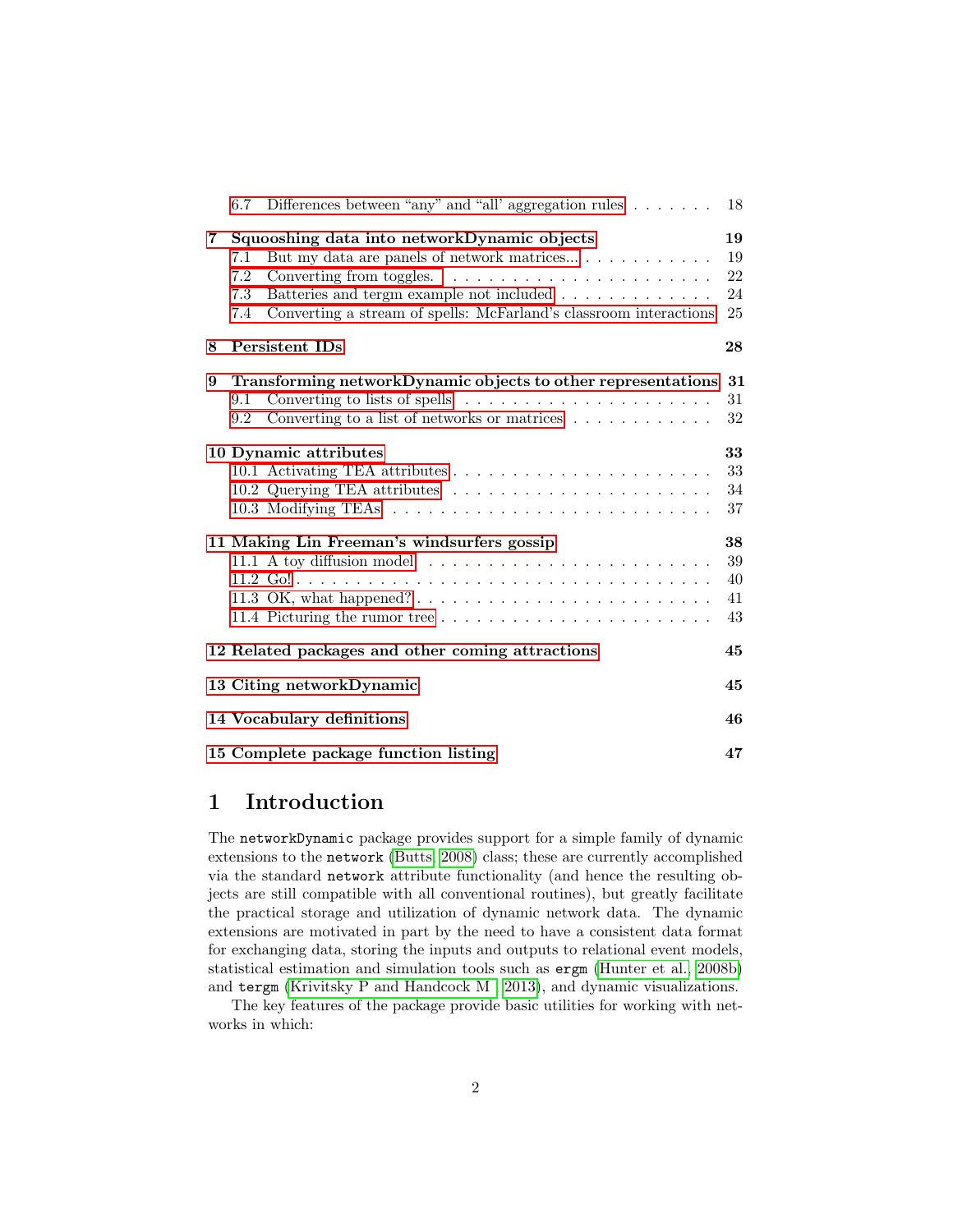- ❼ Vertices have 'activity' or 'existence' status that changes over time (they enter or leave the network)
- ❼ Edges which appear and disappear over time
- ❼ Arbitrary attribute values attached to vertices and edges that change over time
- ❼ Meta-level attributes of the network which change over time
- Both continuous and discrete time models are supported, and it is possible to effectively blend multiple temporal representations in the same object

In addition, the package is primarily oriented towards handling the dynamic network data inputs and outputs to network statistical estimation and simulation tools like statnet and tergm. This document will provide a quick overview and use demonstrations for some of the key features. We assume that the reader is already familiar with the use and features of the network package.

Note: Although networkDynamic shares some of the goals (and authors) of the experimental and quite confusable dynamicNetwork package [\(Bender-deMoll](#page-47-2) [et al., 2008\)](#page-47-2), they are are incompatible.

## <span id="page-2-0"></span>2 How to start and end relationships easily

A very quick condensed example of starting and ending edges to show why it is useful and some of the alternate syntax options.

### <span id="page-2-1"></span>2.1 Activating edges

The standard assumption in the network package and most sociomatrix representations of networks is that an edge between two vertices is either present or absent. However, many of the phenomena that we wish to describe with networks are dynamic rather than static processes, having a set of edges which change over time. In some situations the edge connecting a dyad may break and reform multiple times as a relationship is ended and re-established. The networkDynamic package adds the concept of 'activation spells' for each element of a network object. Edges are considered to be present in a network when they are active, and treated as absent during periods of inactivity. After a relationship has been defined using the normal syntax or network conversion utilities, it can be explicitly activated for a specific time period using the activate.edges methods. Alternatively, edges can be added and activated simultaneously with the add.edges.active helper function.

```
> library(networkDynamic) # load the dynamic extensions
> triangle <- network.initialize(3) # create a toy network
> add.edge(triangle,1,2) # add an edge between vertices 1 and 2
> add.edge(triangle, 2,3) # add a more edges
```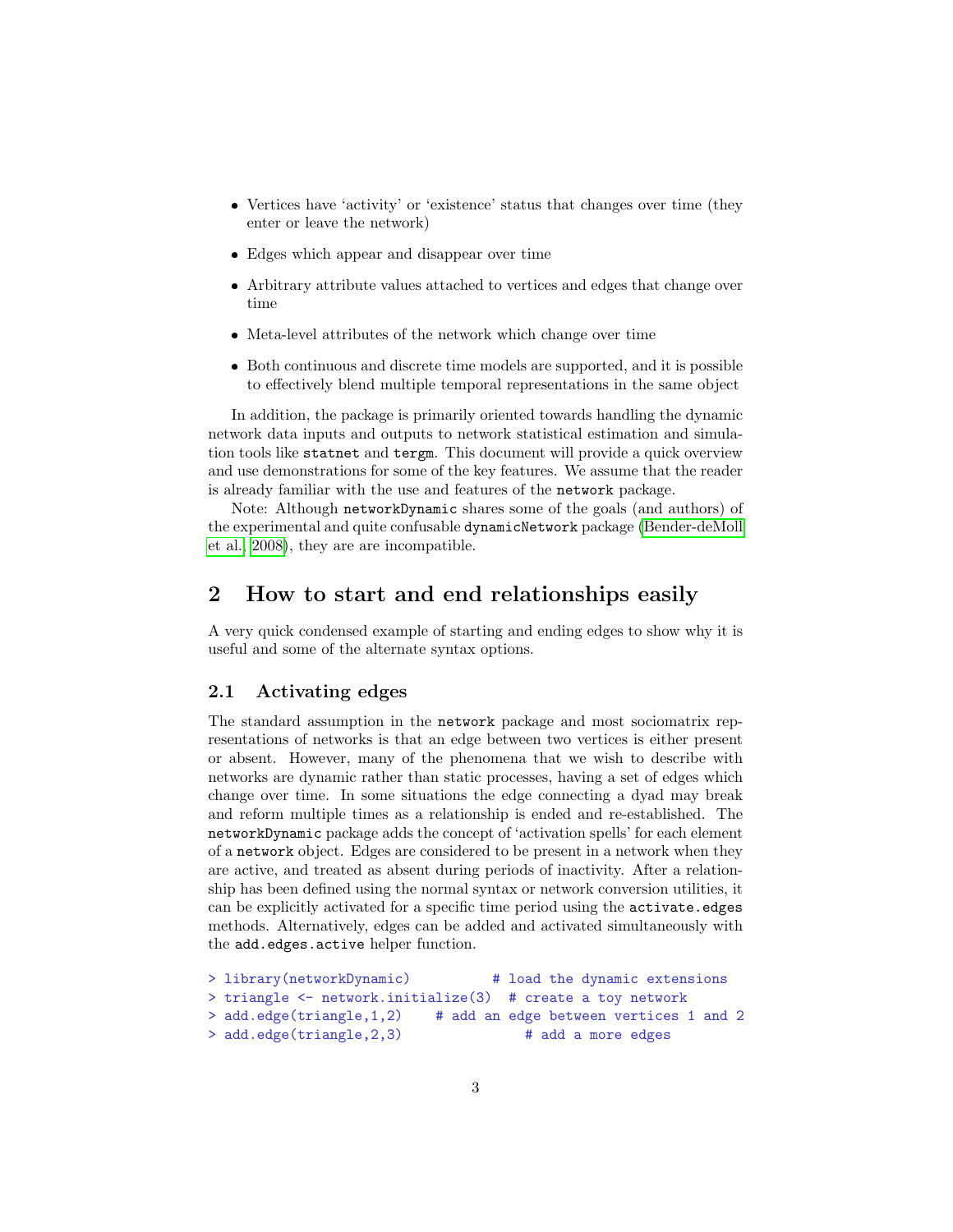```
> activate.edges(triangle,at=1) # turn on all edges at time 1 only
> activate.edges(triangle,onset=2, terminus=3,
+ e=get.edgeIDs(triangle,v=1,alter=2))
> add.edges.active(triangle,onset=4, length=2,tail=3,head=1)
```
Notice that the activate.edges method refers to the relationship using the e argument to specify the ids of the edges to activate. To be safe, we are looking up the ids using the get.edgeIDs method with the v and alter arguments indicating the ids of the vertices involved in the edge. The onset and terminus parameters give the starting and ending point for the activation period (more on this and the at syntax later). When a network object has dynamic elements added, it also gains the networkDynamic class, so it is both a network and networkDynamic object.

```
> class(triangle)
```

```
[1] "networkDynamic" "network"
> print(triangle)
NetworkDynamic properties:
 distinct change times: 5
 maximal time range: 1 to 6
 Network attributes:
 vertices = 3
 directed = TRUE
 hyper = FALSE
 loops = FALSE
 multiple = FALSE
 bipartite = FALSE
 total edges= 3
   missing edges= 0
   non-missing edges= 3
 Vertex attribute names:
   vertex.names
 Edge attribute names:
    active
```
## <span id="page-3-0"></span>2.2 Peeking back in time

After the activity spells have been defined for a network, it is possible to extract views of the network at arbitrary points in time using the network.extract function in order to calculate traditional graph statistics.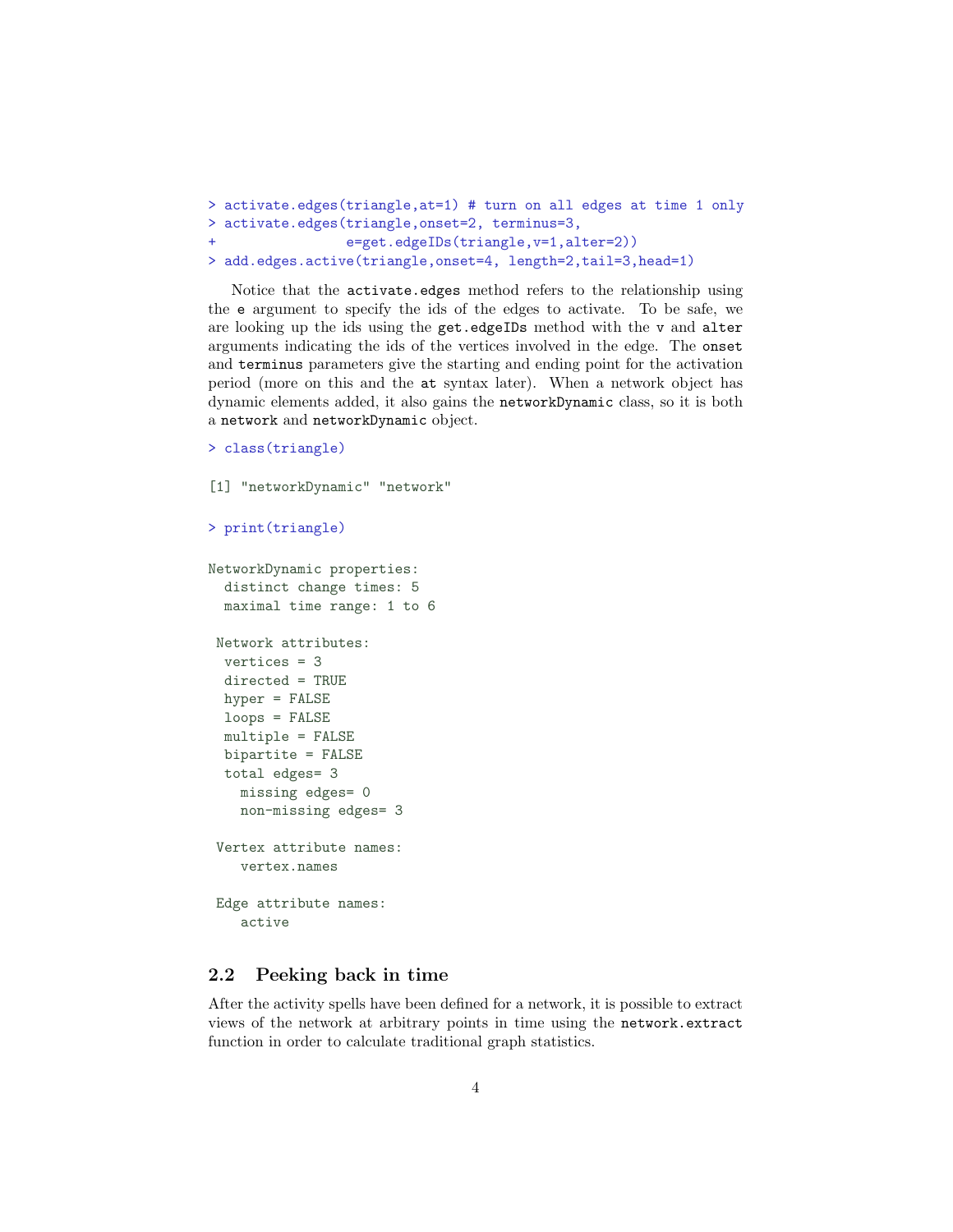```
> degree<-function(x){as.vector(rowSums(as.matrix(x))
               + \text{colSums}(as.\text{matrix}(x))) # handmade degree function
> degree(triangle) # degree of each vertex, ignoring time
[1] 2 2 2
> degree(network.extract(triangle,at=0))
[1] 0 0 0
> degree(network.extract(triangle,at=1)) # just look at t=1
[1] 1 2 1
> degree(network.extract(triangle,at=2))
[1] 1 1 0
> degree(network.extract(triangle,at=5))
[1] 1 0 1
> degree(network.extract(triangle,at=10))
```
[1] 0 0 0

The vertex degrees at each extracted time point are different what would be expected for the "timeless" network. When the network was sampled outside of the defined time range (at 0 and 10) it returned degrees of 0, suggesting that no edges are present at all. It may be helpful to plot the networks to help understand what is going on. The plots below show the result of the standard plot command (plot.network.default) for the triangle, as well as plots of the network at specific time points.

```
> par(mfrow=c(2,2)) #show multiple plots
> plot(triangle,main='ignoring dynamics',displaylabels=T)
> plot(network.extract(
   triangle, onset=1, terminus=2), main='at time 1', displaylabels=T)
> plot(network.extract(
    triangle, onset=2, terminus=3), main='at time 2', displaylabels=T)
> plot(network.extract(
    triangle, onset=5, terminus=6), main='at time 5', displaylabels=T)
```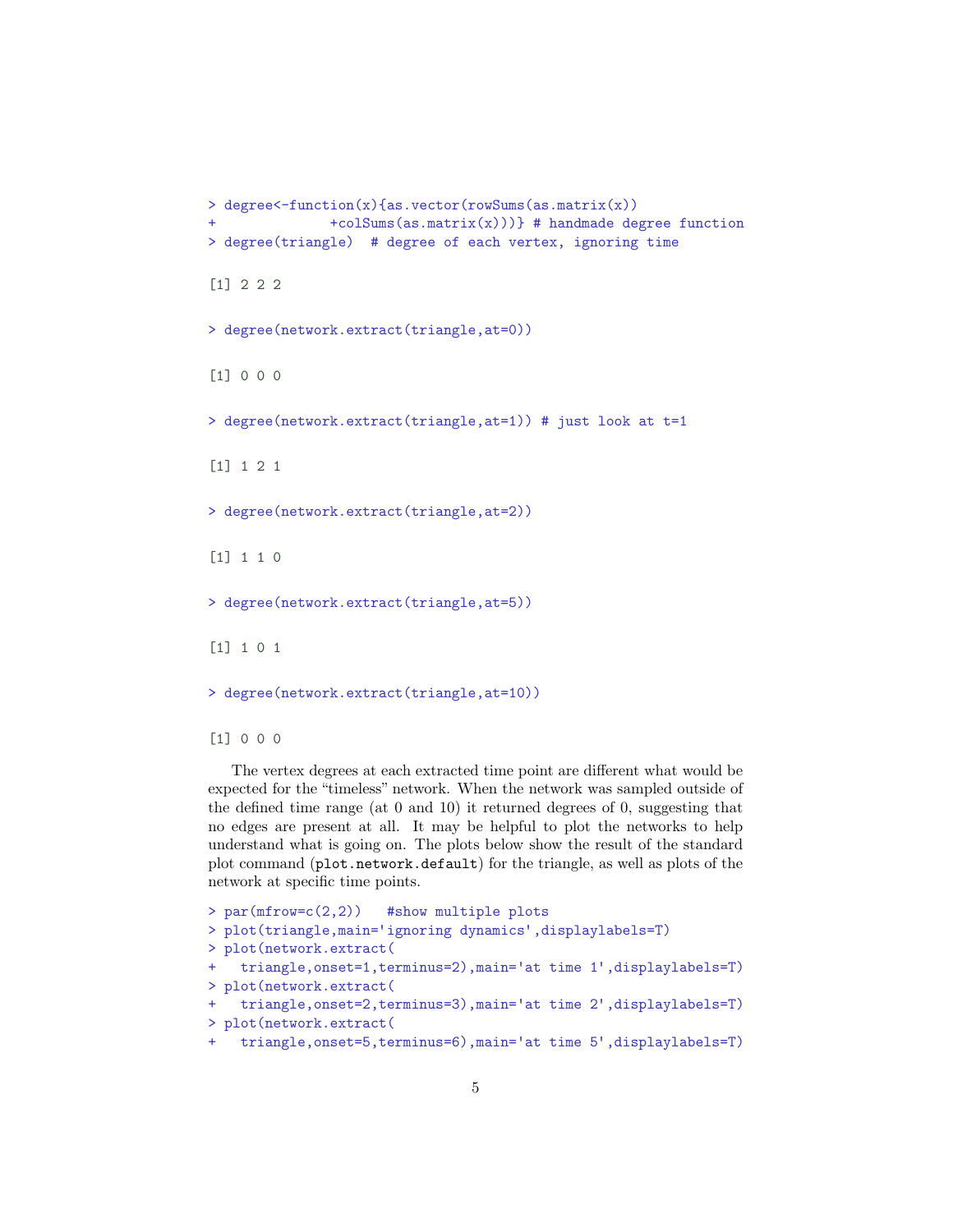

## <span id="page-5-0"></span>3 Birth, Death, Reincarnation and other ways for vertices to enter and leave networks

## <span id="page-5-1"></span>3.1 Activating vertices

Many network models need the ability to specify activity spells for vertices in order to account for changes in the population due to 'vital dynamics' (births and deaths) or other types of entrances and exits from the sample population. In networkDynamic activity spells for a vertex can be specified using the activate.vertices methods. Like edges, vertices can have multiple spells of activity. If we build on the triangle example:

```
> activate.vertices(triangle,onset=1,terminus=5,v=1)
> activate.vertices(triangle,onset=1,terminus=10,v=2)
> activate.vertices(triangle,onset=4,terminus=10,v=3)
> network.size.active(triangle,at=1) # how big is it?
```
[1] 2

> network.size.active(triangle,at=4)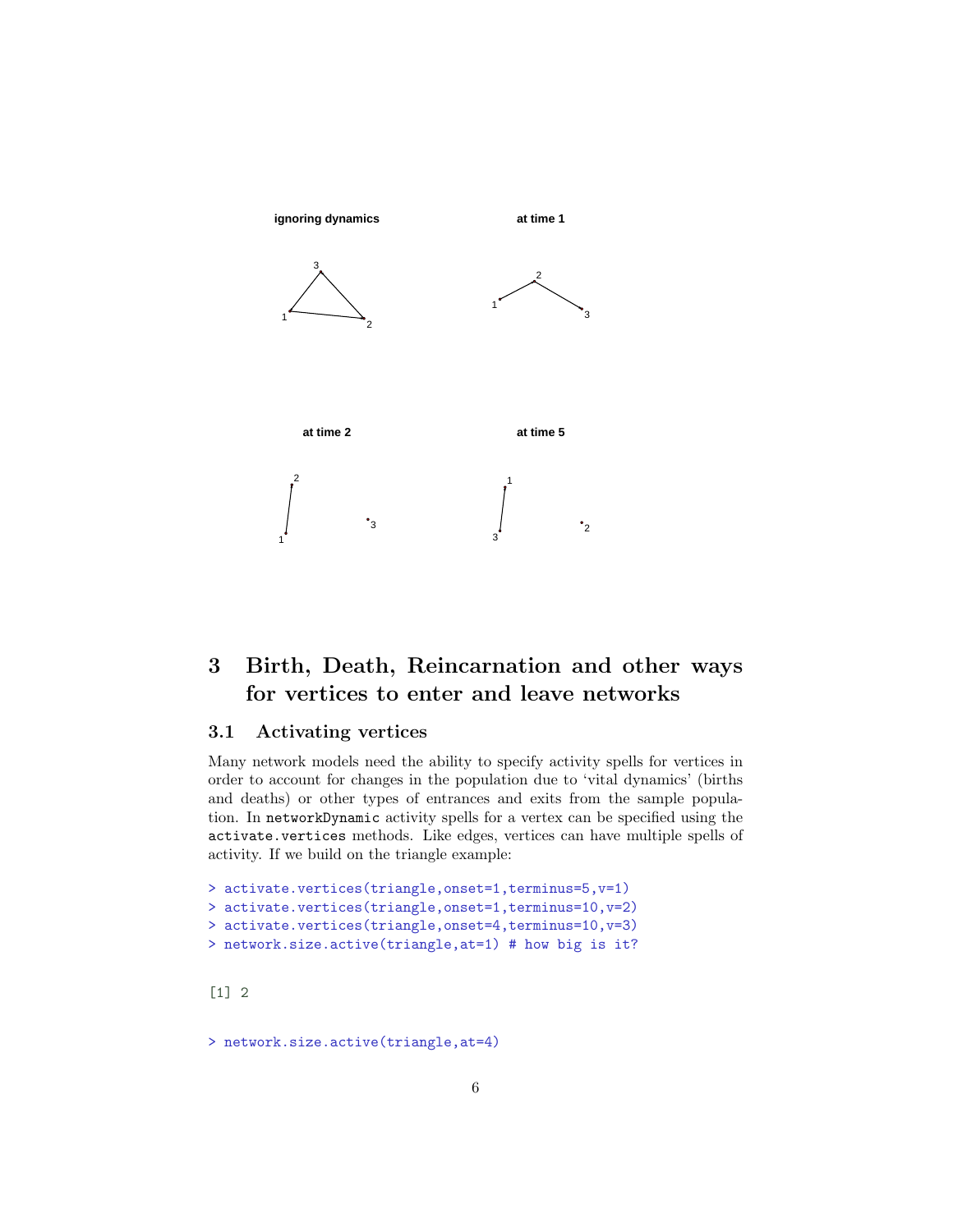[1] 3

> network.size.active(triangle,at=5)

[1] 2

Using the network.size.active function shows us that specifying the activity ranges has effectively changed the sizes (and corresponding vertex indices–more on that later) of the network. Notice also that we've created contradictions in the definition of this hand-made network, for example stating that vertex 3 isn't active until time 4 when earlier we said that there were ties between all nodes at time 1. The package does not prohibit these kinds of paradoxes, but it does provide a utility to check for them.

```
> network.dynamic.check(triangle)
```

```
Edges were found active where the endpoints where not in edge(s) 2\,3.
$vertex.checks
[1] TRUE TRUE TRUE
$edge.checks
[1] TRUE TRUE TRUE
$dyad.checks
[1] TRUE FALSE FALSE
$vertex.tea.checks
[1] TRUE TRUE TRUE
$edge.tea.checks
[1] TRUE TRUE TRUE
$network.tea.checks
[1] TRUE
$net.obs.period.check
NULL
3.2 Deactivating elements
```
<span id="page-6-0"></span>In this case, we can resolve the contradictions by explicitly deactivating the edges involving vertex 3:

```
> deactivate.edges(triangle,onset=1,terminus=4,
+ e=get.edgeIDs(triangle,v=3,neighborhood="combined"))
> network.dynamic.check(triangle)
```

```
7
```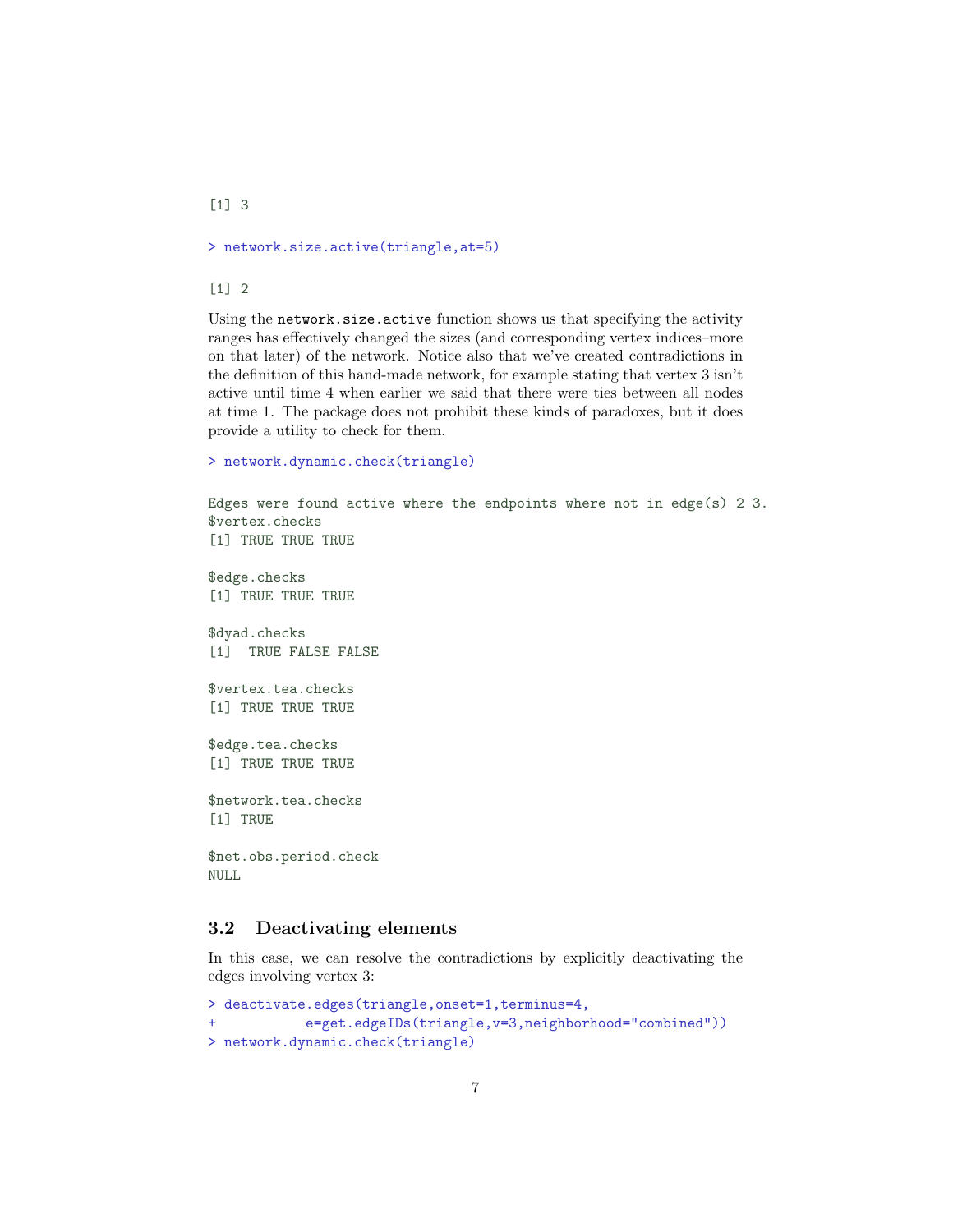```
Edges were found active where the endpoints where not in edge(s) 3.
$vertex.checks
[1] TRUE TRUE TRUE
$edge.checks
[1] TRUE TRUE TRUE
$dyad.checks
[1] TRUE TRUE FALSE
$vertex.tea.checks
[1] TRUE TRUE TRUE
$edge.tea.checks
[1] TRUE TRUE TRUE
$network.tea.checks
[1] TRUE
$net.obs.period.check
NULL
```
The deactivation methods for vertices,deactivate.vertices, works the same way, but it accepts a  $v=$  parameter to indicate which vertices should be modified instead of the e= parameter.

## <span id="page-7-0"></span>4 "Spells": the magic under the hood

In which we provide a brief glimpse into the underlying data structures.

#### <span id="page-7-1"></span>4.1 How we save time

There are many possible ways of representing change in an edge set over time. Several of the most commonly used are:

- ❼ A series of networks or network matrices representing the state of the network at sequential time points
- ❼ An initial network and a list of edge toggles representing changes to the network at specific time points
- ❼ A collection of 'spell' intervals giving the onset and termination times of each element in the network they are attached to
- ❼ A set of multiplex edges with time values attached.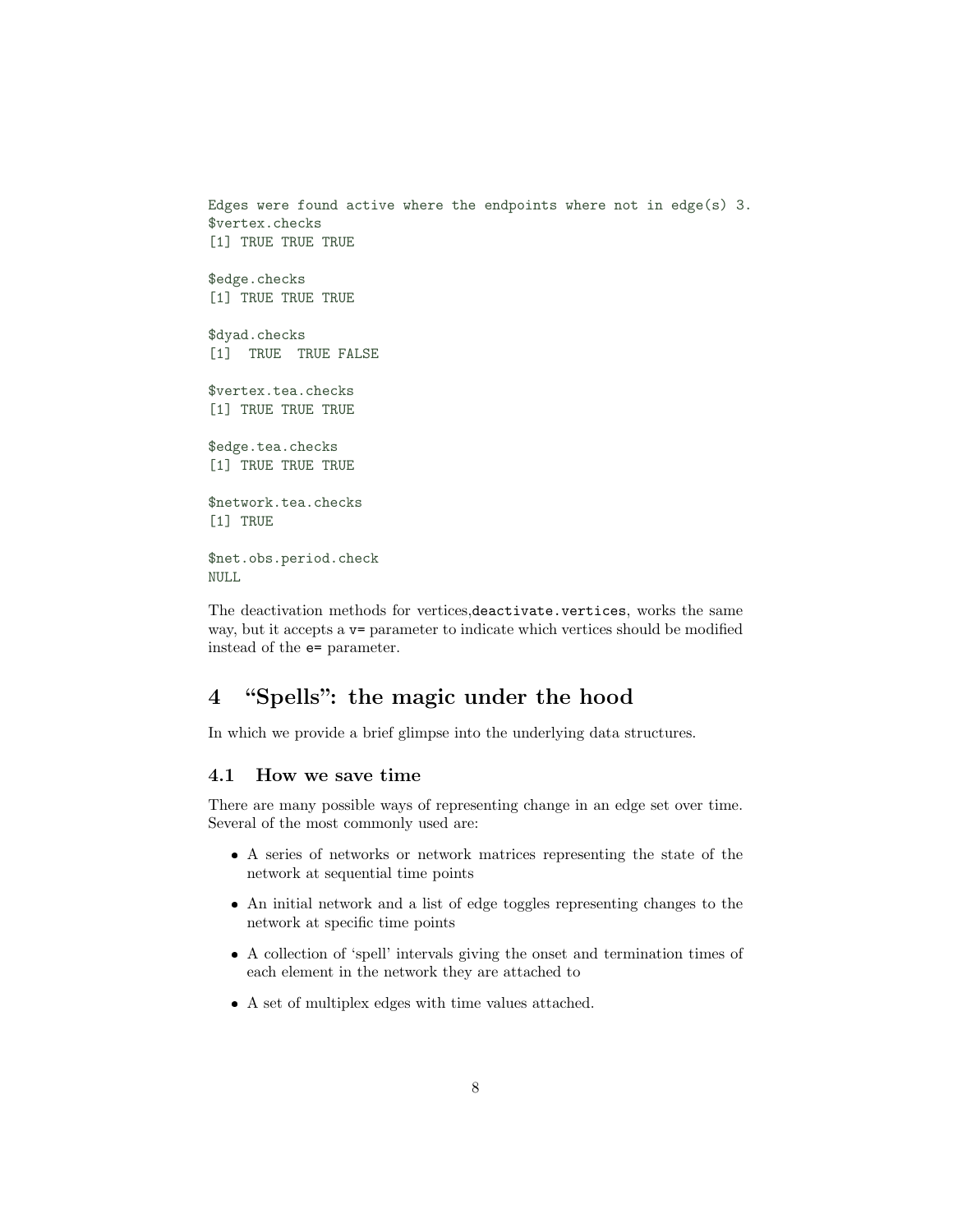This package uses the spell representation, and stores the spells as a perfectly normal but specially named active attributes on the network. These attributes are a 2-column spell matrix in which the first column gives the onset, the second the terminus, and each row defines an additional activity spell for the network element. For more information, see ?activity.attribute. As an example, to peek at the spells defined for the vertices:

```
> get.vertex.activity(triangle) # vertex spells
```

```
[[1]]
    [,1] [,2][1,] 1 5[[2]]
    [,1] [,2][1,] 1 10
[[3]]
    [,1] [,2][1,] 4 10> get.edge.activity(triangle) # edge spells
[[1]]
    [,1] [,2]
[1,] 1 1[2,] 2 3[[2]]
NULL
[[3]]
    [,1] [,2][1,] 4 6
```
Notice that the first edge has a 2-spell matrix where the first spell extends from time 1 to time 1 (a zero-duration or instantaneous spell), and the second from time 2 to time 3 (a "unit length" spell. More on this below). The third edge has the interesting special "null" spell c(Inf,Inf) defined to mean 'never active' which was produced when we deleted the activity associated with the 3rd edge.

Within this package, spells are assumed to be 'right-open' intervals, meaning that the spell includes its lower bound but not its upper bound. For example, the spell  $[2,3)$  covers the range between t $>=2$  and t $<3$ . Another way of thinking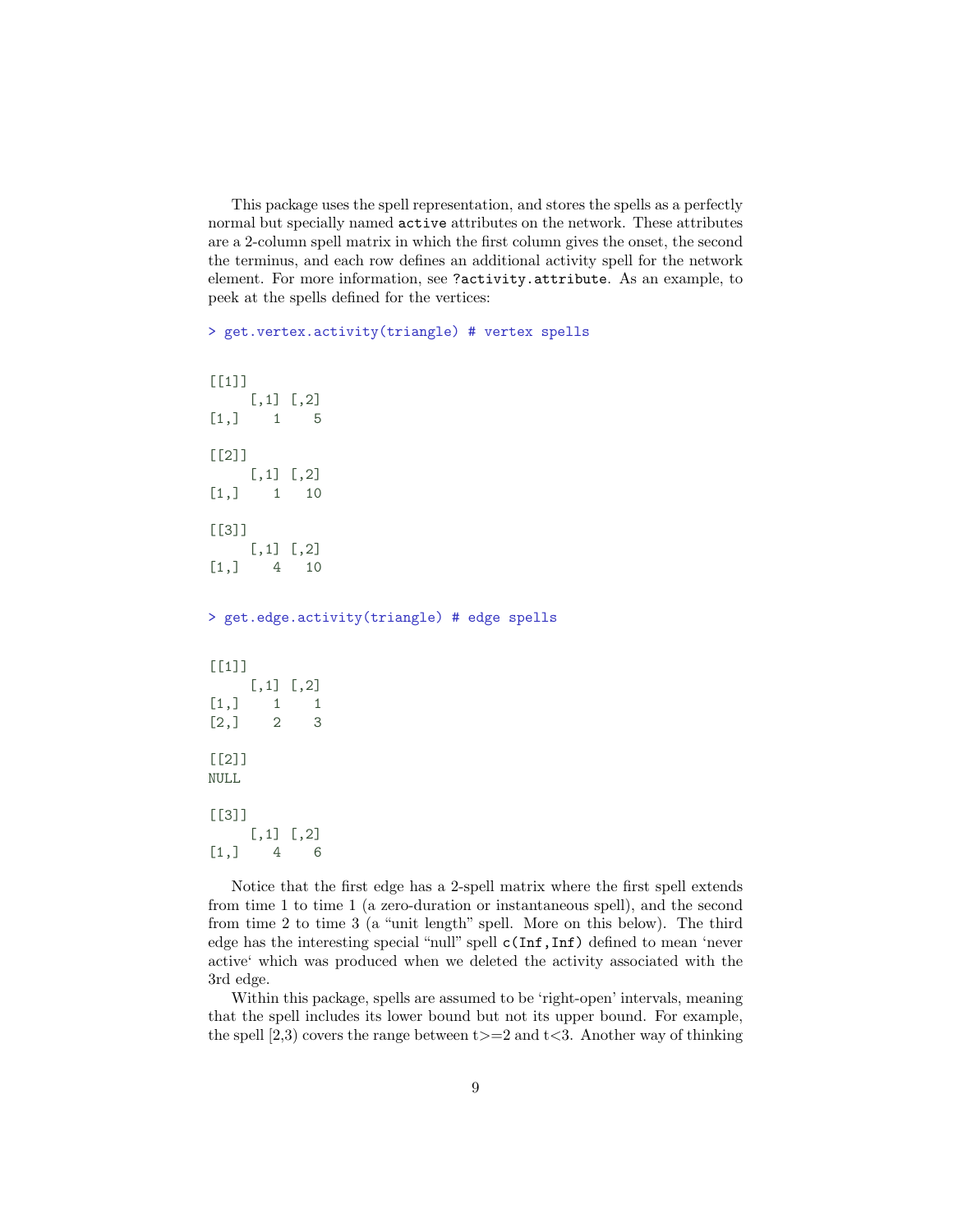of it is that terminus means "until". So the spell ranges from 2 until 3, but does not include 3.

Although it would certainly be possible to directly modify the spells stored in the active attributes, it is much safer to use the various activate and deactivate methods to ensure that the spell matrix remains in a correctly defined state. The goal of this package is to make it so that it is rarely necessary to work with spells, or even worry very much about the underlying data structures. It should be possible to use the provided utilities to convert between the various representations of dynamic networks. However, even if the details of data structure can be ignored, it is still important to be very clear about the underlying temporal model of the network you are working with.

## <span id="page-9-0"></span>4.2 Multiple spells  $!=$  multiplex

One of the features that makes the network package so flexible is that it allows multiplex edges. This means that a pair (or set ...) of vertices can be linked by multiple "parallel" edges. Often this is used as a way to store several different kinds of relations within the same network object. It is important to be clear that, as we have defined it, having multiplex edges between vertices is not the same thing as an edge with multiple activity spells. It is entirely possible to activate multiple edges between a vertex pair with different spell values in order to attach relationship-specific timing information for situations where this an appropriate and useful representation.

## <span id="page-9-1"></span>5 Differences between Discrete and Continuous data

Its 2 AM on Tuesday. Do you know what your temporal model is? Does 2 AM mean 2:00 AM, or from 2:00 to 2:59:59? We discuss this below, as well as other existential questions such as the differences between "at" and "onset, terminus" syntax.

There are two key approaches to representing time when measuring something.

## <span id="page-9-2"></span>5.1 You might be discrete if...

The discrete model thinks of time as equal chunks, ticks, discrete steps, or panels. To measure something we count up the value of interest for that chunk. Discrete time is expressed as series of integers. We can refer to the 1st step, the 365th step, but there is no concept of ordering of events within steps and we can't have fractional steps. A discrete time simulation can never move its clock forward by half-a-tick. As long as the steps can be assumed to be the same duration, there is no need to worry about what the duration actually is. This model is very common in the traditional social networks world. Sociometric survey data may aggregated into a set of weekly network "panels", each of which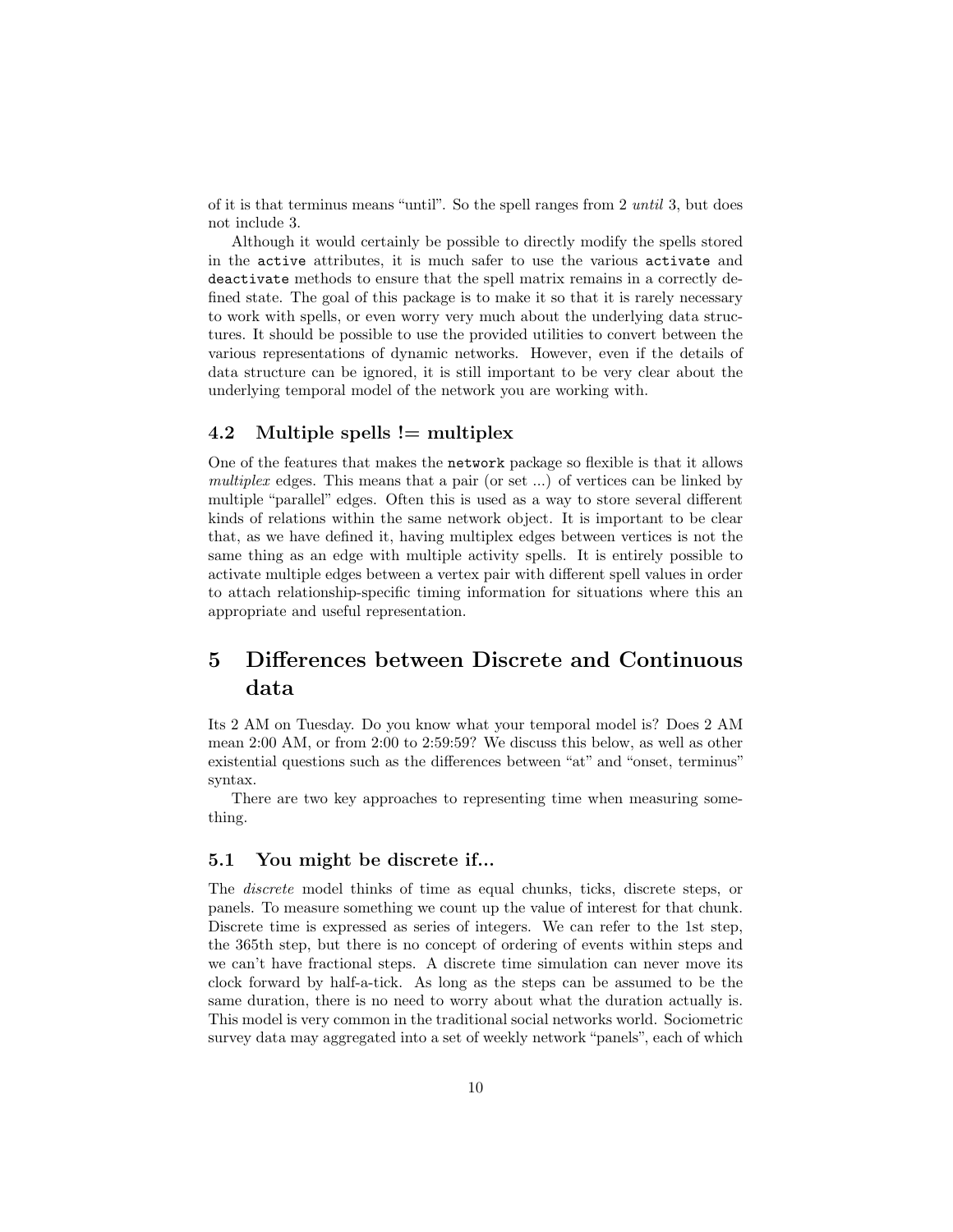is thought of as a discrete time step in the evolution of the network. We ignore the exact timing of what minute each survey was completed, so that we can compare the week-to-week dynamics.

### <span id="page-10-0"></span>5.2 You might be continuous if...

In a *continuous* model, measurements are thought of as taking place at an instantaneous point in time (as precisely as can be reasonably measured). Events may have specific durations, but they will almost never be integers. Instead of being present in week 1 and absent in week 2 a relationship starts on Tuesday at 7:45 PM and ends on Friday at 10:01 AM. Continuous time models are useful when the the ordering of events is important. It still may be useful to represent observations in panels or measure time in integer units, but we must assume that the state of the network could have changed between our observation at noon on Friday of week 1 and noon on Friday of week 2.

### <span id="page-10-1"></span>5.3 Comparing models

Although underlying data model for the networkDynamic package is continuous time, discrete time models can easily be represented. But it is important to be clear about what model you are using when interpreting measurements. For example, the activate.vertex methods can be called using an onset=t and terminus=t+1 style, or an at=t style (which converts internally to onset=t , terminus=t). Here are several ways of representing the similar time information for an edge lasting two time steps:

```
> disc <- network.initialize(2)
> disc[1,2] <-1
> activate.edges(disc,onset=4,terminus=6) # terminus = t+1
> is.active(disc,at=4,e=1)
[1] TRUE
> is.active(disc,at=5,e=1)
[1] TRUE
> is.active(disc,at=6,e=1)
[1] FALSE
```
Remember that the edge is not active at time 6, because we specified that it is only active until time 6. And since we are thinking of this as a discrete network, we shouldn't ask if the edge is active at t=5.5 (but it is).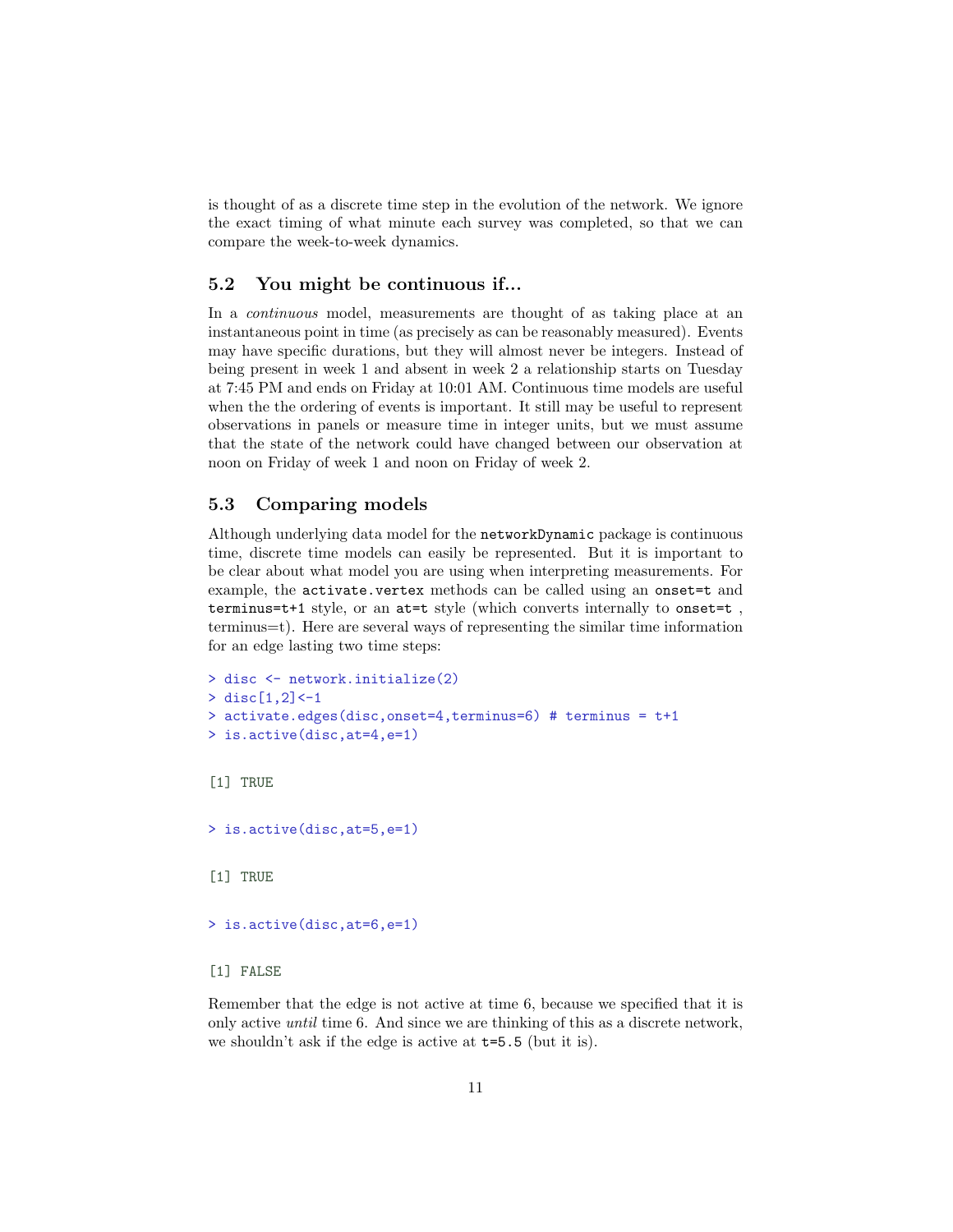> is.active(disc,at=5.5,e=1)

[1] TRUE

If we really wanted it to be active at time 6, we'd have to think of it as a continuous network and add on a tiny smidgen of time <sup>[1](#page-11-0)</sup>.

```
> cont <- network.initialize(2)
> cont [1,2] <-1
> activate.edges(cont,onset=3.0,terminus=6.0001)
> is.active(cont,at=4,e=1)
[1] TRUE
> is.active(cont,at=6,e=1)
[1] TRUE
> is.active(cont,at=6.5,e=1)
[1] FALSE
```
We could also chose to represent each measurement as the point in time at which the edge was observed.

```
> point <- network.initialize(2) # continuous waves
> point [1,2] <-1
> activate.edges(point,at=4)
> activate.edges(point,at=5)
> is.active(point,at=4,e=1)
[1] TRUE
```
> is.active(point,at=4.5,e=1) # this doesn't makes sense

[1] FALSE

> is.active(point,at=4,e=1)

[1] TRUE

In short, networkDynamic provides some great tools, but you need to think carefully about how time is measured in your data to get correct results.

<span id="page-11-0"></span><sup>1</sup>Sometimes a tiny bit of time can get added on due to floating point rounding errors. In rare cases this causes problems in spell comparisons where spells don't match even though it seems they should. This happens because many decimal numbers do not have exact binary equivalents. For example,  $1.0-0.9-0.1 = -2.775558e-17$ , not 0 as we might expect. So according to the rules of floating point math,  $3.6125$  !=  $(289*0.0125)$ .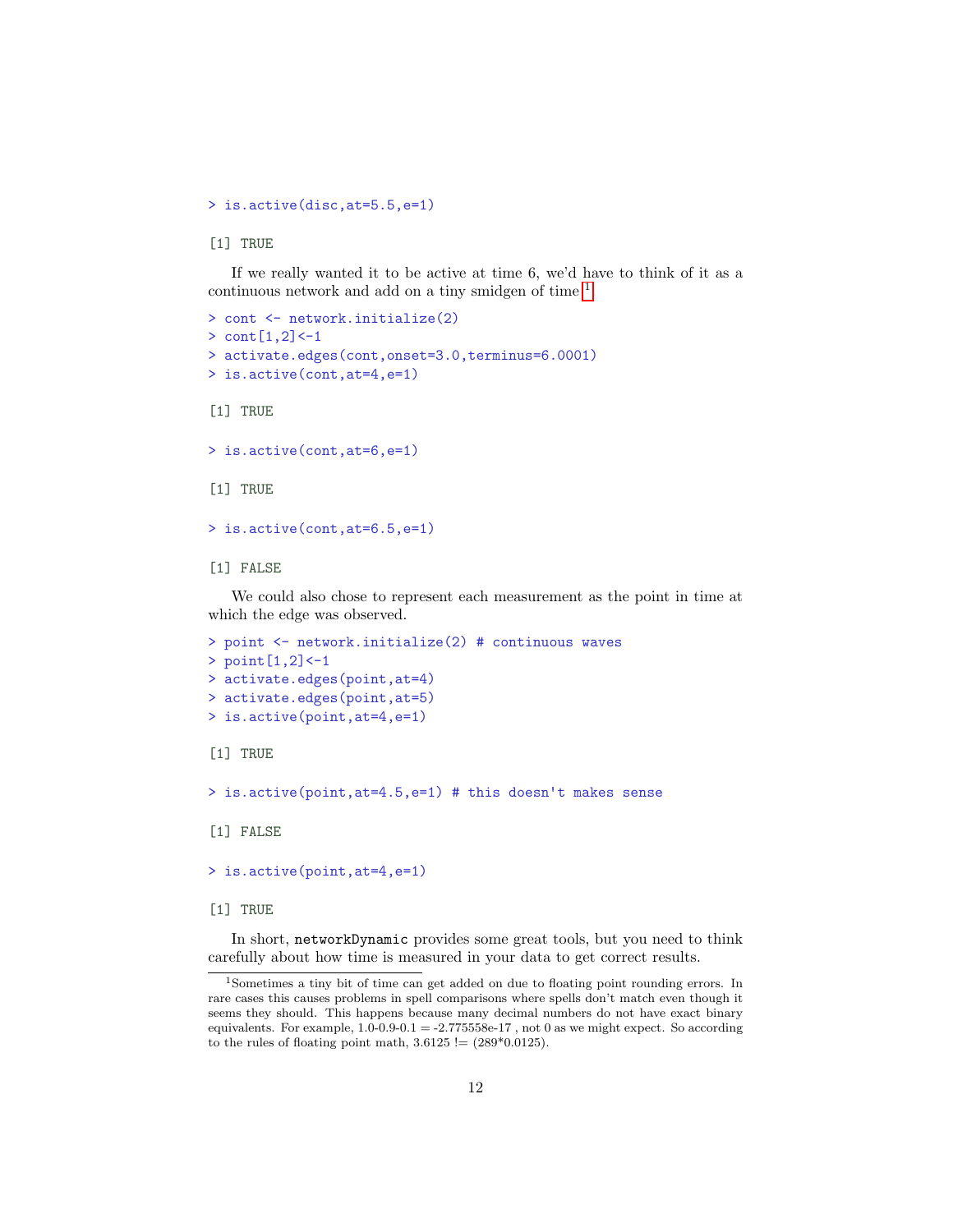## <span id="page-12-0"></span>6 Show me how it was: extracting static views of dynamic networks

Because working with spells correctly can be complicated, the package provides utility methods for dynamic versions of common network operations. View the help page at ?network.extensions for full details and arguments.

## <span id="page-12-1"></span>6.1 Testing for activity

As is probably already apparent, the activity range of a vertex, set of vertices, edge, or set of edges can be tested using the is.active method by including a time range and list of vertexIDs or edgeIDs to check.

```
> is.active(triangle, onset=1, length=1,v=2:3)
[1] TRUE FALSE
> is.active(triangle, onset=1, length=1,e=get.edgeIDs(triangle,v=1))
[1] TRUE
```
### <span id="page-12-2"></span>6.2 Listing active elements

Depending on the end use, a more convenient way to express these queries might be to use utility functions to retrieve the ids of the network elements of interest that are active for that time range.

```
> get.edgeIDs.active(triangle, onset=2, length=1,v=1)
```
[1] 1

```
> get.neighborhood.active(triangle, onset=2, length=1,v=1)
```
 $[1]$  2

> is.adjacent.active(triangle,vi=1,vj=2,onset=2,length=1)

[1] TRUE

These methods of course accept the same additional arguments as their network counterparts.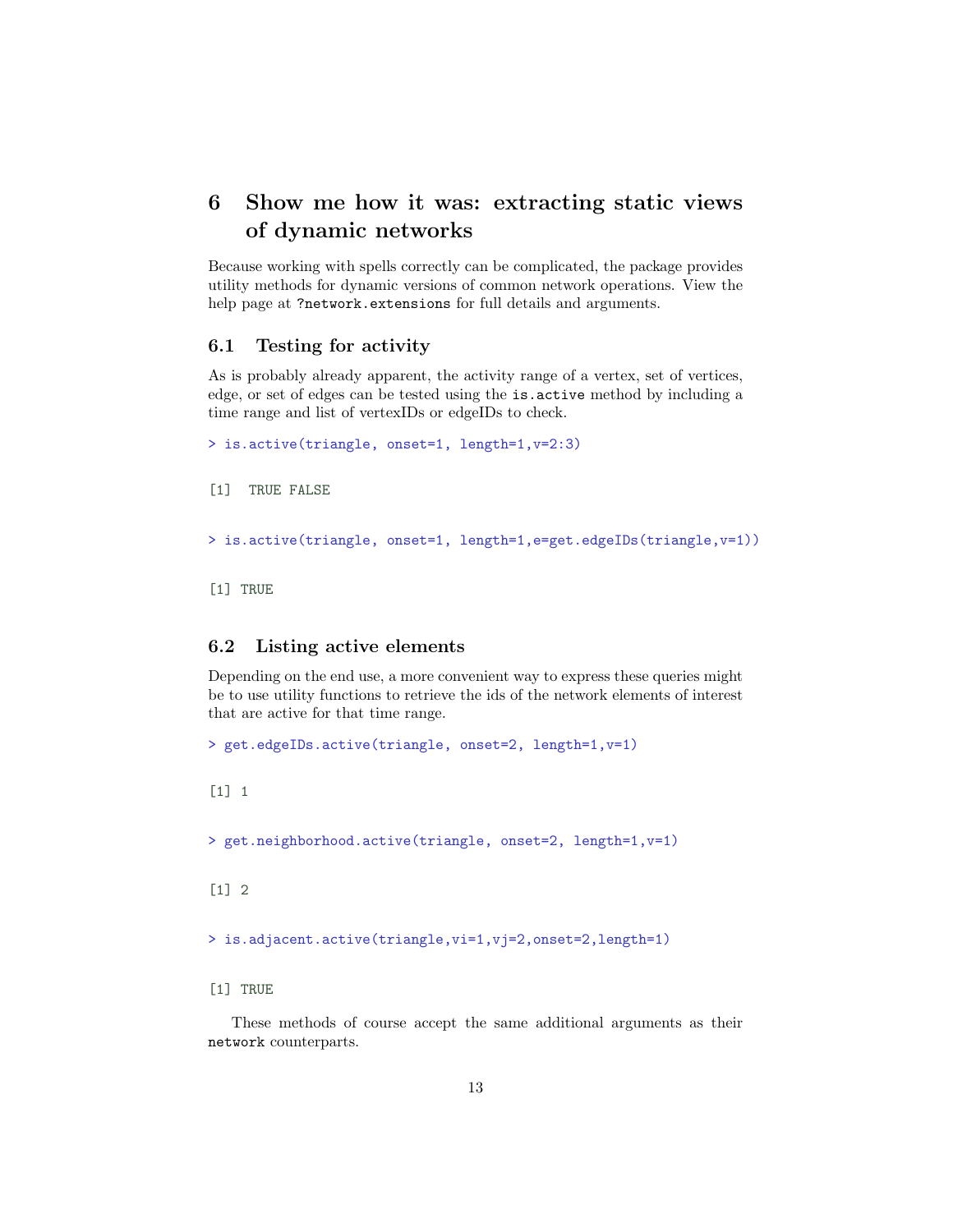## <span id="page-13-0"></span>6.3 Are regular network objects active?

What happens when we ask about the activity of a regular network object? Or what if only some vertices or edges in a networkDynamic object have activity attributes defined? Many functions include the active.default parameter for controlling how elements without spells should be treated. If the parameter is not explicitly given (active.default=TRUE), they will behave as if they are active from -Inf to Inf.

```
> static<-network.initialize(3)
> is.active(static,at=100,v=1:3)
[1] TRUE TRUE TRUE
> is.active(static,at=100,v=1:3,active.default=FALSE)
[1] FALSE FALSE FALSE
> dynamic<-activate.vertices(static,onset=0,terminus=200,v=2)
> is.active(dynamic,at=100,v=1:3)
[1] TRUE TRUE TRUE
> is.active(dynamic,at=100,v=1:3,active.default=FALSE)
[1] FALSE TRUE FALSE
The active.default parameter doesn't alter the activity of elements that have
been explicitly deactivated and are represented by the "null spell" (Inf,Inf).
> inactive<-network.initialize(2)
> deactivate.vertices(inactive,onset=-Inf,terminus=Inf,v=2)
> is.active(inactive,onset=Inf,terminus=Inf,v=1:2,active.default=TRUE)
```
[1] TRUE FALSE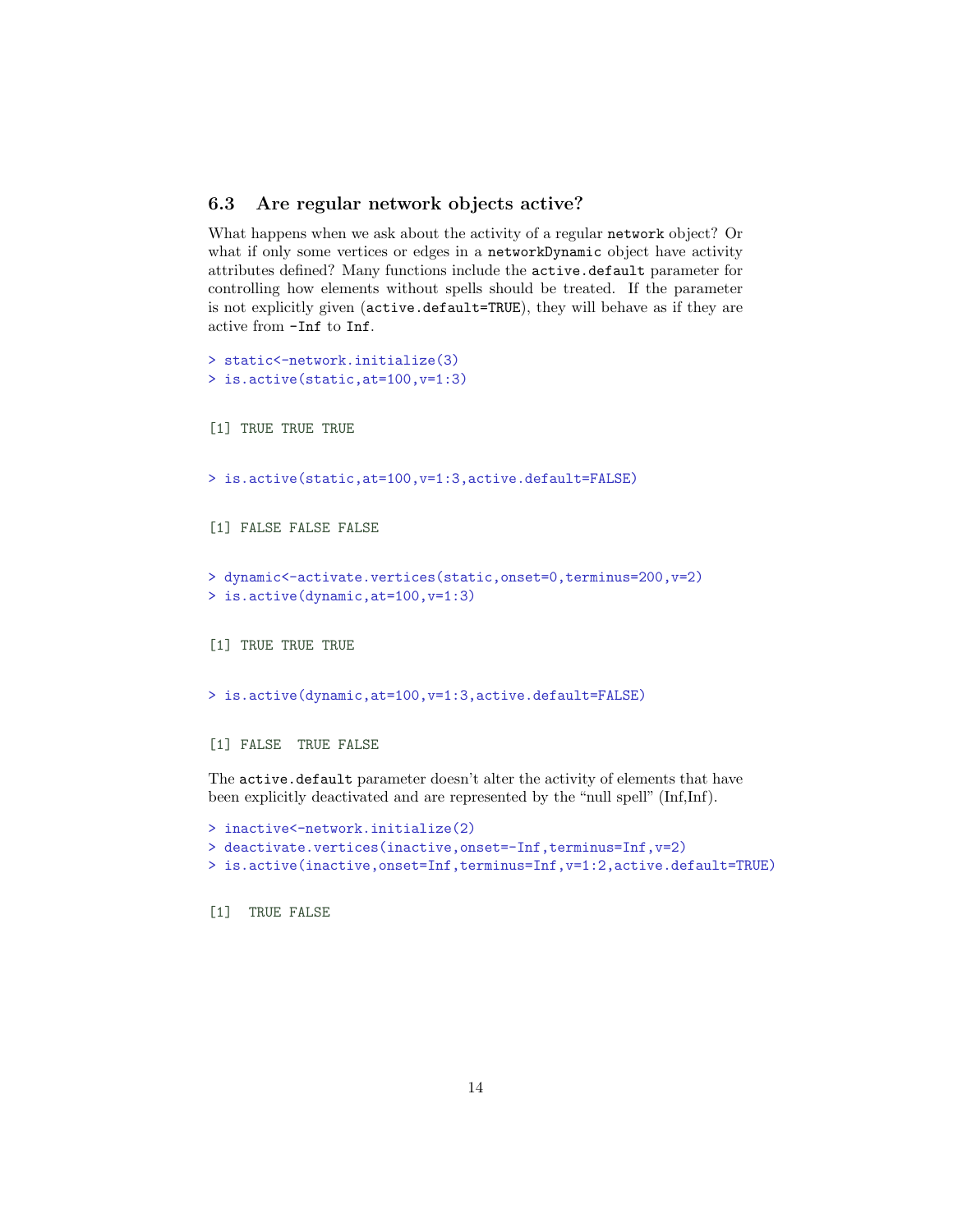## <span id="page-14-0"></span>6.4 Basic descriptives

In some contexts, especially writing simulations on a network that can work in both discrete and continuous time, it may be important to know all the time points at which the structure of the network changes. The package includes a function get.change.times that can return a list of times for the entire network, or edges and vertices independently:

```
> get.change.times(triangle)
[1] 1 2 3 4 5 6 10
> get.change.times(triangle,vertex.activity=FALSE)
[1] 1 2 3 4 6
> get.change.times(triangle,edge.activity=FALSE)
[1] 1 4 5 10
  We have also implemented dynamic versions of the basic network functions
```
network.size and network.edgecount which accept the standard activity parameters:

> network.size.active(triangle,onset=2,terminus=3)

 $\lceil 1 \rceil$  2

> network.edgecount.active(triangle,at=5)

[1] 1

### <span id="page-14-1"></span>6.5 Collapsing a network vs. extracting it

We've already introduced the network.extract function which can extract a sub-range of time from a networkDynamic and return it as a networkDynamic.

> get.change.times(triangle)

[1] 1 2 3 4 5 6 10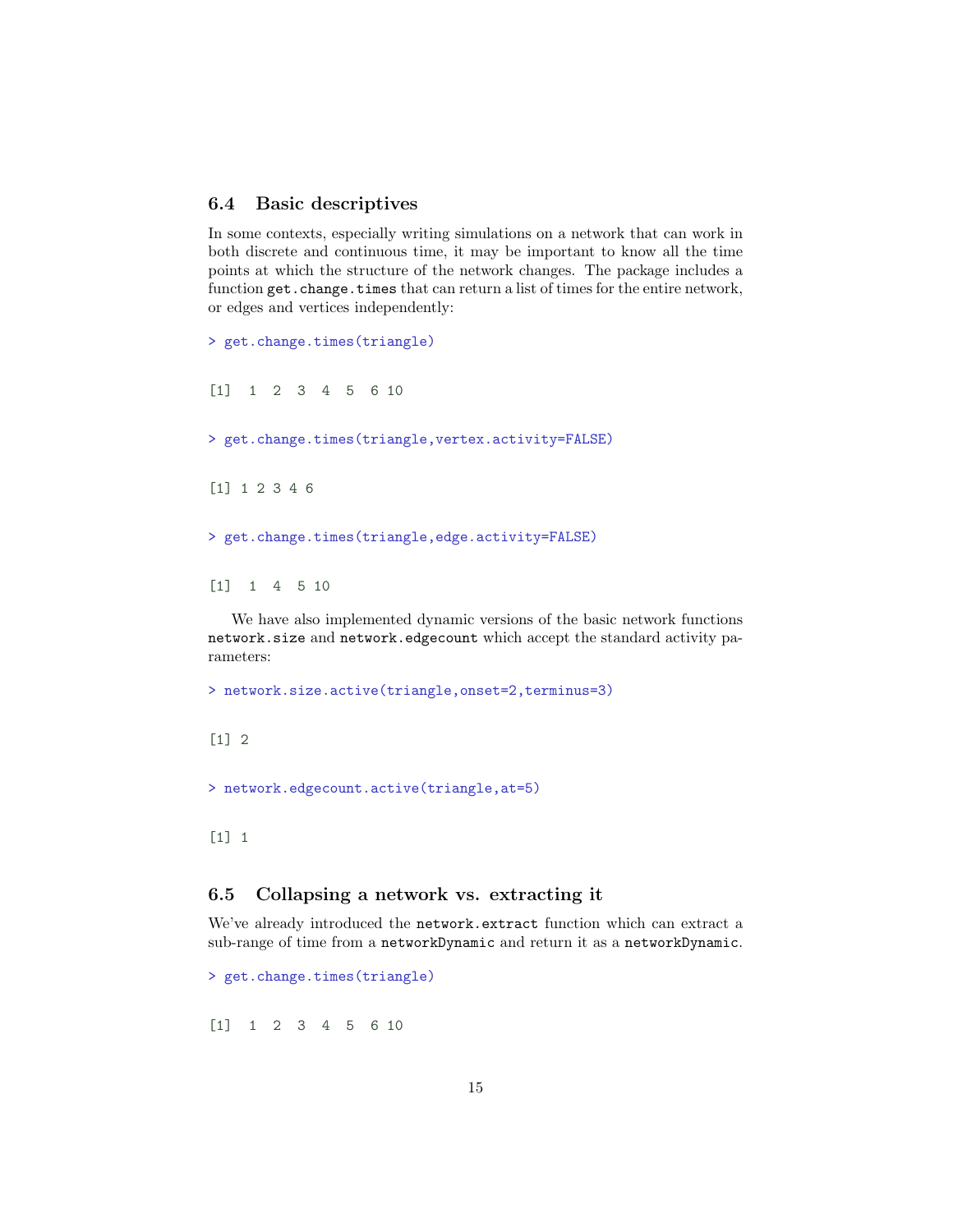> network.edgecount(triangle)

```
[1] 3
```

```
> notflat <- network.extract(triangle,onset=1,terminus=3,trim.spells=TRUE)
> is.networkDynamic(notflat)
```
[1] TRUE

> network.edgecount(notflat) # did we lose edge2?

[1] 1

> get.change.times(notflat)

[1] 1 2 3

By default, the network.extract function returns a networkDynamic object with the subset of edges in the original network that are active during the query period. The trim.spells parameter tells it to take the more computationally expensive step of actually modifying the activity spells in all of the network elements to trim them to the specified range.

There is also a network.collapse function which extracts the appropriate range and returns a static network object with the timing information removed.

```
> flat <-network.collapse(triangle,onset=1,terminus=3)
> is.networkDynamic(flat)
```
[1] FALSE

> get.change.times(flat)

numeric(0)

> network.edgecount(flat)

[1] 1

> list.edge.attributes(flat)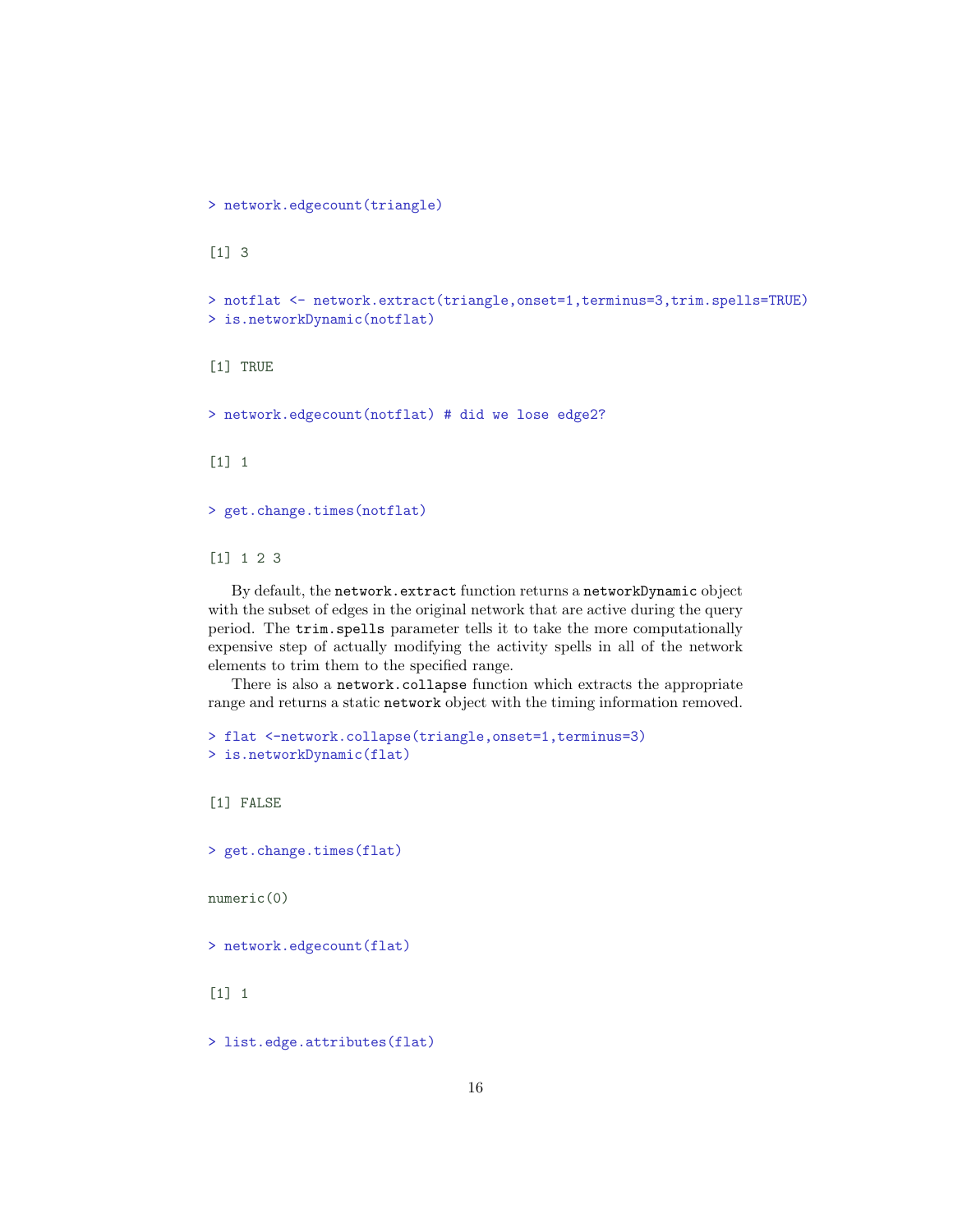[1] "na"

If the argument rm.time.info=FALSE , the network.collapse function also adds actiactivity.count and activity.duration attributes to the vertices and edges to give a crude summary of the timing information that has been removed. However, the duration information does not take into account possible censoring of ties at the beginning and end of the network observation time period.

```
> flat <-network.collapse(triangle,onset=1,terminus=3,rm.time.info=FALSE)<br>> flat%v%'activity.duration'
```
[1] 2 2

> flat%e%'activity.count'

 $\lceil 1 \rceil$  2

> flat%e%'activity.duration'

[1] 1

## <span id="page-16-0"></span>6.6 Wiping the slate: removing activity information

Most network methods will ignore the timing information on a networkDynamic object. However, there may be situations where it is desirable to remove all of the timing information attached to a networkDynamic object. (Note: this is not the same thing as deactivating elements of the network.) This can be done using the delete.edge.activity and delete.vertex.activity functions which accept arguments to specify which elements should have the timing information deleted.

```
> delete.edge.activity(triangle)
> delete.vertex.activity(triangle)
> get.change.times(triangle)
```
numeric(0)

> get.vertex.activity(triangle)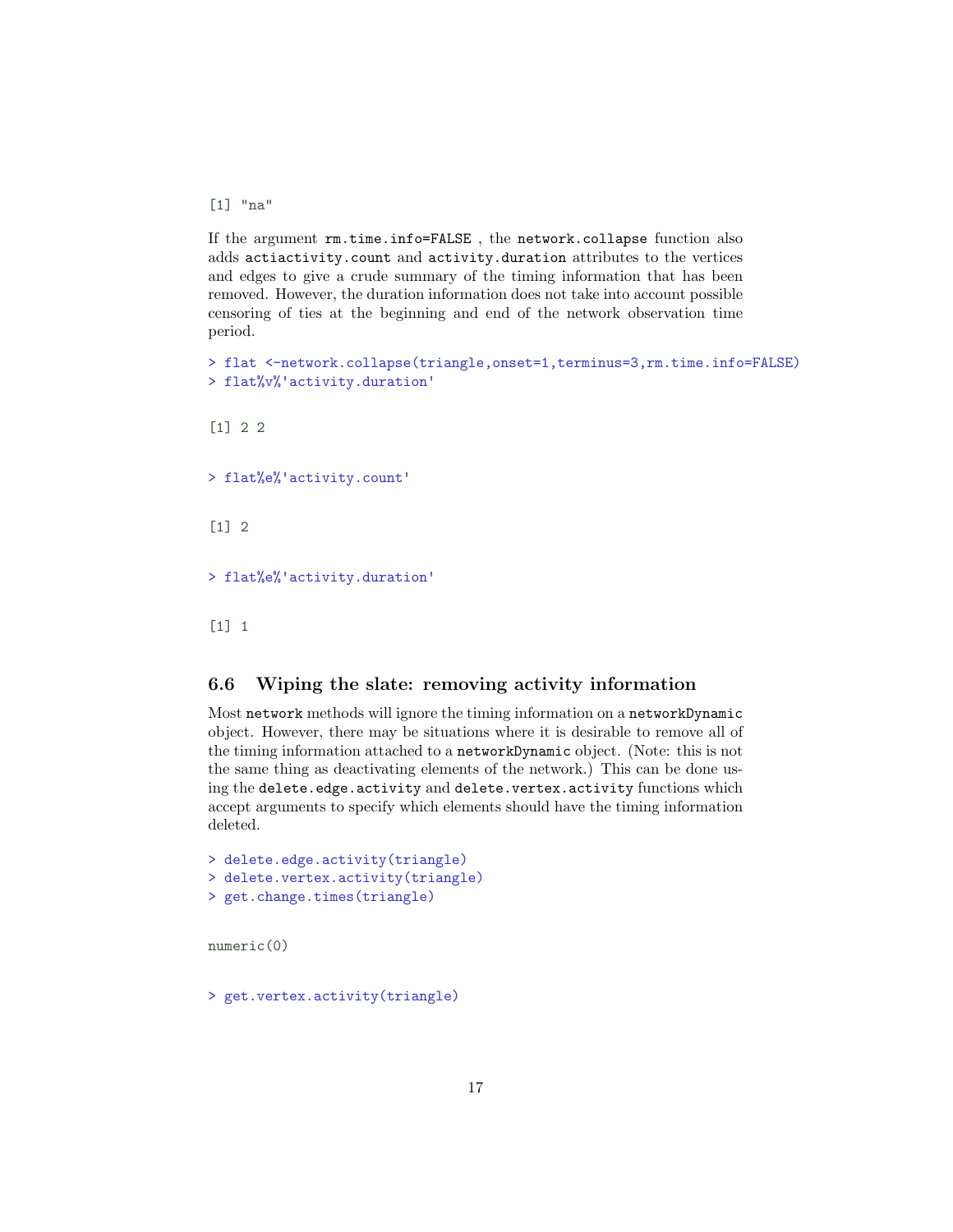```
[[1][,1] [,2][1,] -Inf Inf
[[2]]
    [,1] [,2][1,] -Inf Inf
[[3]]
    [,1] [,2][1,] -Inf Inf
```
Although the timing information of the edges and/or vertices may be removed, other networkDynamic methods will assume activity or inactivity across all time points, based on the argument active.default.

## <span id="page-17-0"></span>6.7 Differences between "any" and "all' aggregation rules

In addition to the point-based (at syntax) or unit interval (length=1) activity tests and extraction operations used in most examples so far, the methods also support the idea of a "query spell' specified using the same onset and terminus syntax. So it is also possible (assuming it makes sense for the network being studied) to use length=27.52 or onset=0, terminus=256.

Querying with a time range does raise an issue: how should we handle situations where edges or vertices have spells that begin or end part way through the query spell? Although other potential rules have been proposed, the methods currently include a rule argument that can take the values of any (the default) or all. The former returns elements if they are active for any part of the query spell, and the later only returns elements if they are active for the entire range of the query spell.

```
> query <- network.initialize(2)
> query[1,2] <-1
> activate.edges(query, onset=1, terminus=2)
> is.active(query,onset=1,terminus=2,e=1)
[1] TRUE
> is.active(query,onset=1,terminus=3,rule='all',e=1)
[1] FALSE
> is.active(query,onset=1,terminus=3,rule='any',e=1)
```
[1] TRUE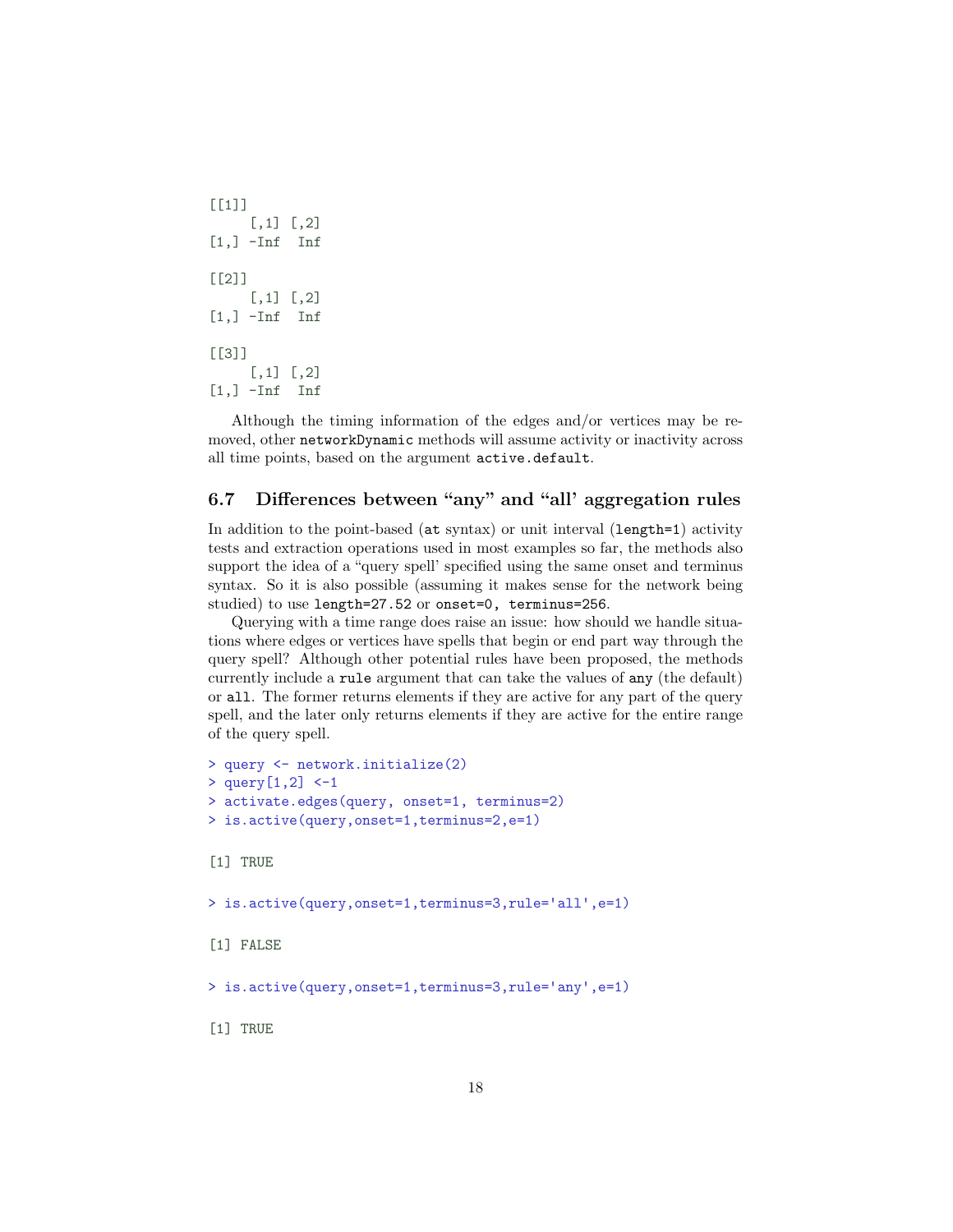## <span id="page-18-0"></span>7 Squooshing data into networkDynamic objects

Obviously for most non-trivial data-sets it doesn't make sense to write out long lists of each edge and vertex to be added and removed. The package includes some handy conversion tools for moving from some common representations of network dynamics to a networkDynamic object.

Currently, the networkDynamic() conversion function importing edge and vertex timing information from the following formats:

- lists of networks A list of network objects assumed to describe sequential panels of network observations. Network sizes may vary if some vertices are only active in certain panels.
- spells A matrix or data.frame of spells specifying edge timing. Assumed to be [onset,terminus,vertex.id] for vertices and [onset,terminus,tail vertex.id, head vertex.id] for edges.
- toggles A matrix or data.frame of toggles giving a sequence of activation and deactivation times for toggles. Columns are assumed to be [toggle time, vertex.id] for vertices and [toggle time, tail vertex id of the edge, head vertex id of the edge] for edges.
- changes Like toggles, but with an additional direction column indicating 1 if the toggle should change the element state to active and 0 if it should be deactivated.

Please see ?networkDynamic for full parameter explanations. The sections below give some more in-depth examples.

### <span id="page-18-1"></span>7.1 But my data are panels of network matrices...

Researchers frequently have network data in the form of network panels or "stacks" of network matrices. The networkDynamic package includes one such classic dynamic network data-set in this format: Newcomb's Fraternity Networks. The data are 14 panel observations of friendship preference rankings among fraternity members in a 1956 sociology study. (For more details, see ?newcomb.) This network is a useful example because it has edge weights that change over time and the newcomb.rank version has asymmetric rank choice  $ties<sup>2</sup>$  $ties<sup>2</sup>$  $ties<sup>2</sup>$ .

```
> require(networkDynamic)
> data(newcomb) # load the data
> length(newcomb) # how many networks?
```

```
[1] 14
```
<span id="page-18-2"></span><sup>2</sup>The attributes of individual panels will be converted to dynamic attributes, see the section on TEAs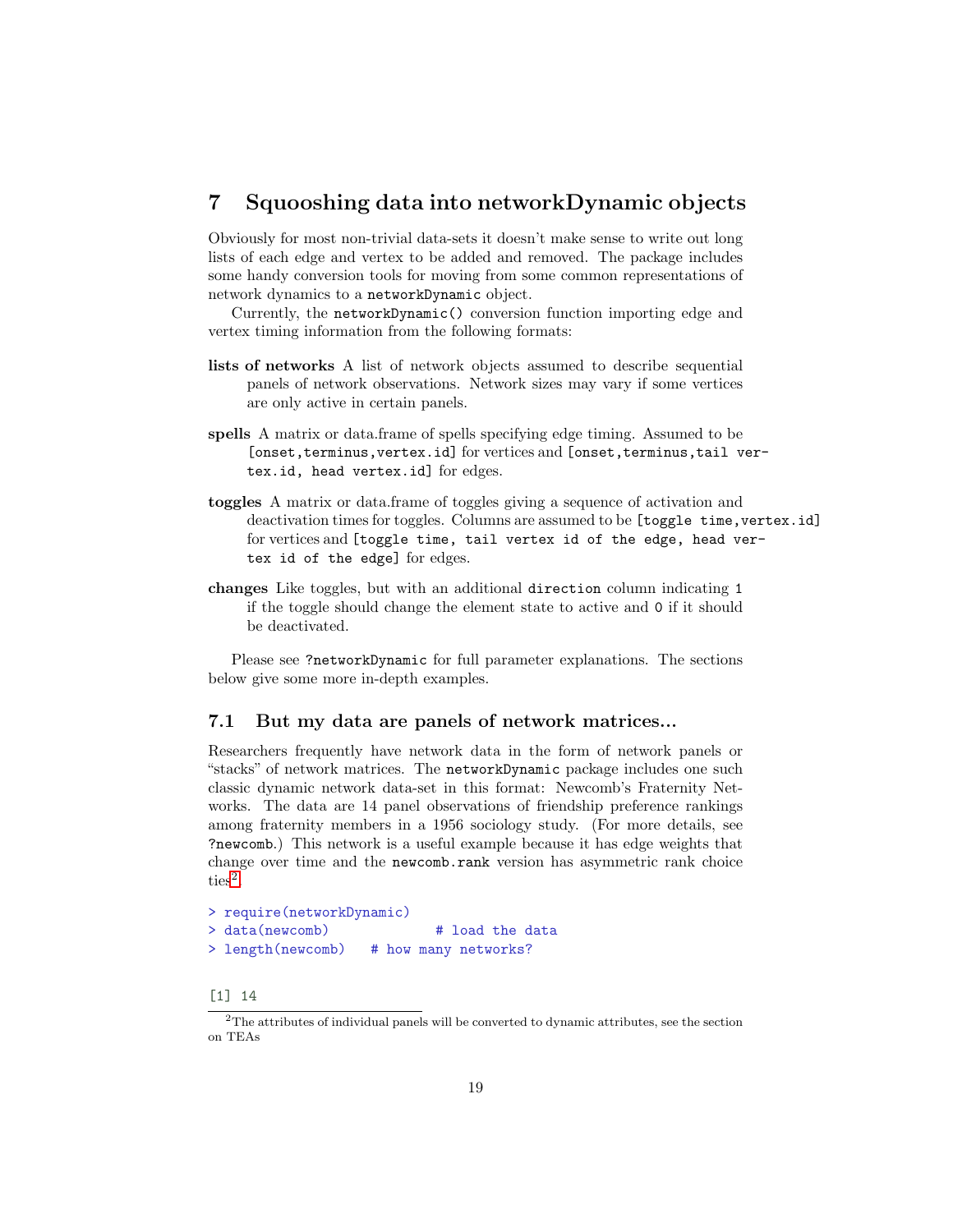> is.network(newcomb[[1]]) # is it really a network?

[1] TRUE

> as.sociomatrix(newcomb[[1]]) # peek at sociomatrix

```
1 2 3 4 5 6 7 8 9 10 11 12 13 14 15 16 17
1 0 1 0 0 0 1 0 0 0 0 1 0 1 1 1 1 1
2 1 0 0 1 0 0 1 0 0 0 0 1 1 0 1 1 1
3 0 0 0 1 1 0 0 0 1 1 1 1 0 0 1 0 1
4 0 1 0 0 0 1 1 0 0 1 1 0 1 0 0 1 1
5 0 0 0 1 0 0 0 1 1 1 1 1 0 0 1 0 1
6 1 0 0 1 0 0 0 1 1 0 0 1 1 0 0 1 1
7 0 1 0 1 0 1 0 1 0 0 1 1 0 0 0 1 1
8 0 1 0 1 0 1 0 0 0 1 1 1 1 0 0 0 1
9 1 0 1 0 0 0 1 0 0 1 1 1 0 1 0 0 1
10 1 0 0 0 0 1 1 0 1 0 0 1 0 0 1 1 1
11 0 1 1 1 1 0 0 0 1 0 0 1 0 0 0 1 1
12 0 0 1 1 1 0 1 0 0 1 1 0 0 1 0 0 1
13 1 0 0 1 1 1 0 0 0 1 1 0 0 0 1 0 1
14 0 1 1 1 0 0 1 0 1 1 0 1 0 0 1 0 0
15 0 0 1 1 1 0 0 0 1 1 1 1 0 0 0 0 1
16 1 0 0 1 0 0 0 0 1 0 1 1 0 1 1 0 1
17 0 0 0 1 1 0 1 0 1 1 1 1 1 0 0 0 0
```
> newcombDyn <- networkDynamic(network.list=newcomb) # make dynamic

```
Neither start or onsets specified, assuming start=0
Onsets and termini not specified, assuming each network in network.list should have a discre
Argument base.net not specified, using first element of network.list instead
Created net.obs.period to describe network
Network observation period info:
 Number of observation spells: 1
 Maximal range of observations: 0 to 14
 Temporal mode: discrete
 Time unit: step
  Suggested time increment: 1
> get.change.times(newcombDyn)
```
[1] 0 1 2 3 4 5 6 7 8 9 10 11 12 13 14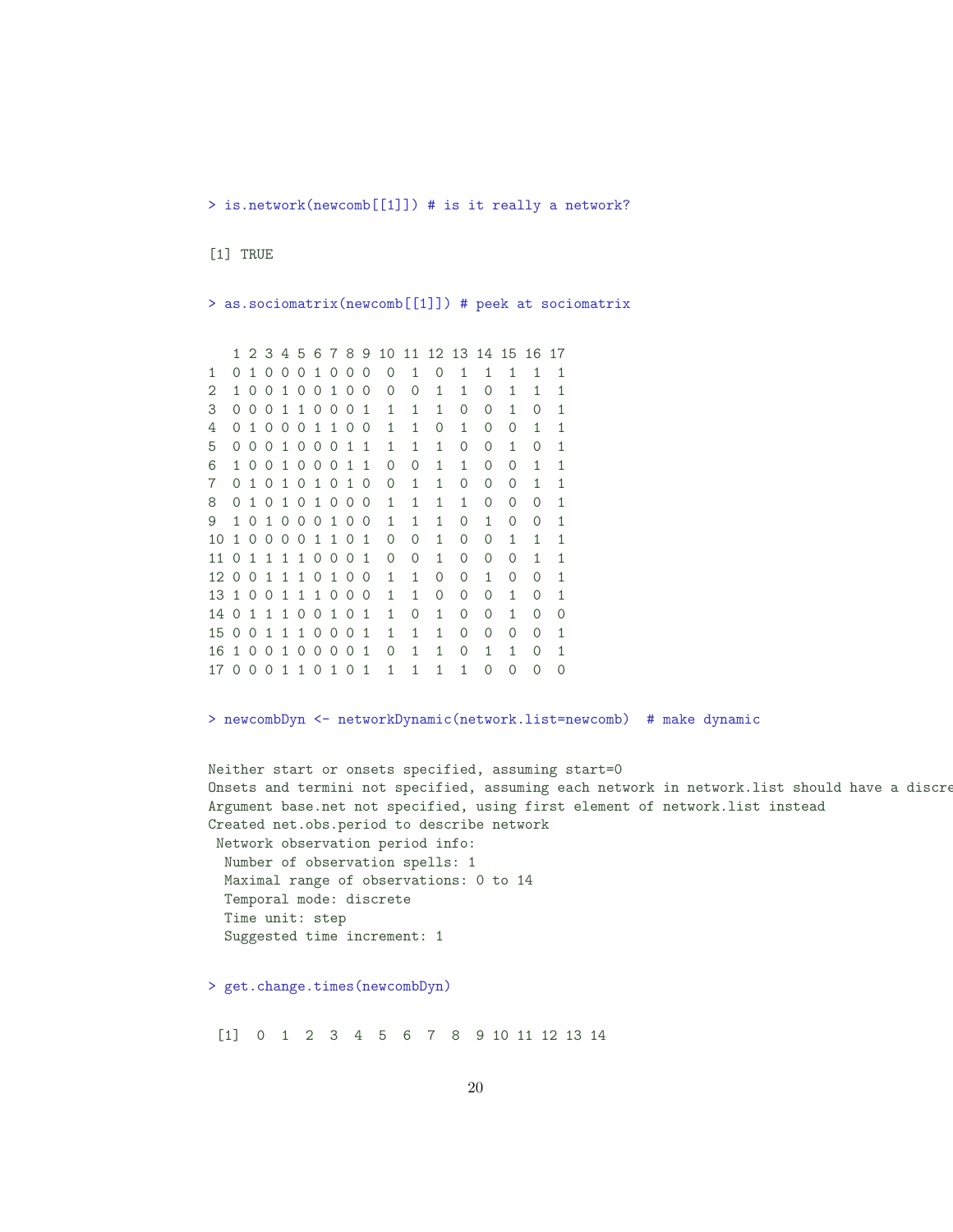When converting panel data in this form, as networkDynamic assumes that the panels should be assigned times of unit intervals starting at  $t=0$ , so the first panel is given the spell  $[0,1)$ , the second  $[1,2)$ , etc. This is important because if you use "at" query syntax the time does not correspond to the panel index.

```
> all(as.sociomatrix(newcomb[[5]]) ==
        as.sociomatrix(network.extract(newcombDyn,at=5)))
[1] FALSE
> all(as.sociomatrix(newcomb[[5]]) ==
        as.sociomatrix(network.extract(newcombDyn,at=4)))
[1] TRUE
```
>

If this isn't consistent with how you would like to model your data, you can use the onsets and termini parameters to provide timings for each of the panels. This is also useful if we want to be explicit about the gap in observations due to the missing week 9.

```
> newcombGaps <- networkDynamic(network.list=newcomb,
+ onsets=c(1:8,10:15),termini=c(2:9,11:16))
```

```
Argument base.net not specified, using first element of network.list instead
Created net.obs.period to describe network
Network observation period info:
 Number of observation spells: 14
 Maximal range of observations: 1 to 16
 Temporal mode: continuous
 Time unit: unknown
 Suggested time increment: NA
```
> get.vertex.activity(newcombGaps)[[1]] # peek at spells for v1

```
[,1] [,2][1,] 1 9[2,] 10 16
```
We can also store some descriptive meta-data for the network:

```
> nobs <-get.network.attribute(newcombGaps,'net.obs.period')
> names(nobs)
```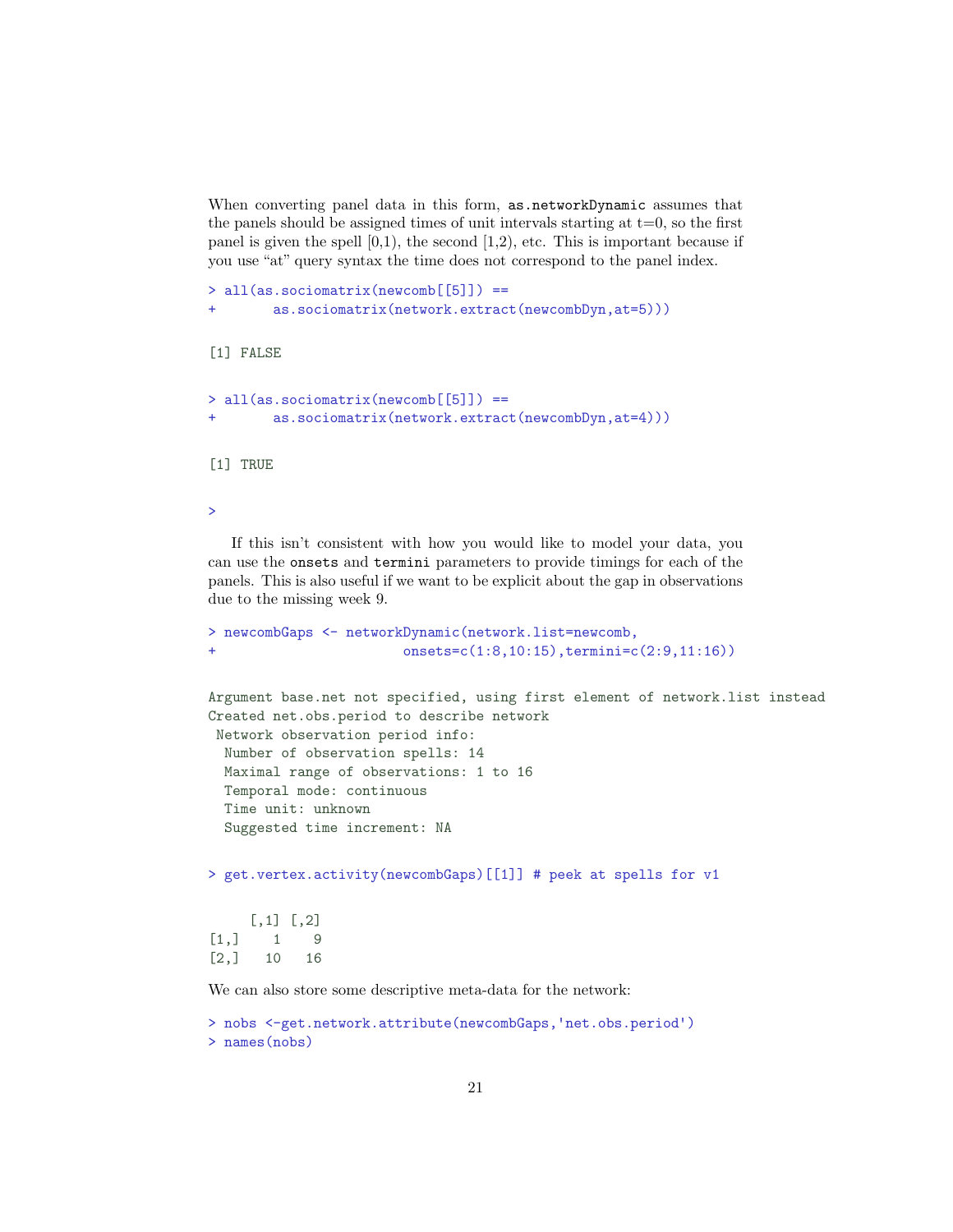```
> nobs$'time.unit' <-'week'
> nobs$'mode' <-'discrete'
> nobs$'time.increment'<-1
> set.network.attribute(newcombGaps,'net.obs.period',nobs)
```
## <span id="page-21-0"></span>7.2 Converting from toggles.

Sometimes dynamic network data from a simulation process arrives in an efficient "toggle" format. The edge dynamics of the network can be expressed as a three-column matrix giving simply the time at which an edge changes, and the vertices at either end of the edge. Because it doesn't say if the edge is turned on or off (see the "changes" format for that) we also need an initial network to give the starting state for each of the edges.

Usually this kind of input would come from the low-level output of a simulation, but we can create a crude synthetic data-set to demonstrate the conversion. Lets say we have a network of size 10, and at each time step we want a single randomly chosen edge to turn on or off, and we will do this 1000 times.

```
> toggles <-cbind(time=1:1000,
+ tail=sample(1:10,1000,replace=TRUE),
+ head=sample(1:10,1000,replace=TRUE))
> head(toggles) # peek at begining
    time tail head
[1,] 1 3 1
[2,] 2 3 3
[3,] 3 7 7
[4,] 4 7 9
[5,] 5 1 3
[6,] 6 1 2
> empty<-network.initialize(10,loops=TRUE) # to define initial states
> randomNet <-networkDynamic(base.net=empty,edge.toggles=toggles)
Created net.obs.period to describe network
Network observation period info:
 Number of observation spells: 1
 Maximal range of observations: 1 to 1000
 Temporal mode: discrete
 Time unit: step
 Suggested time increment: 1
```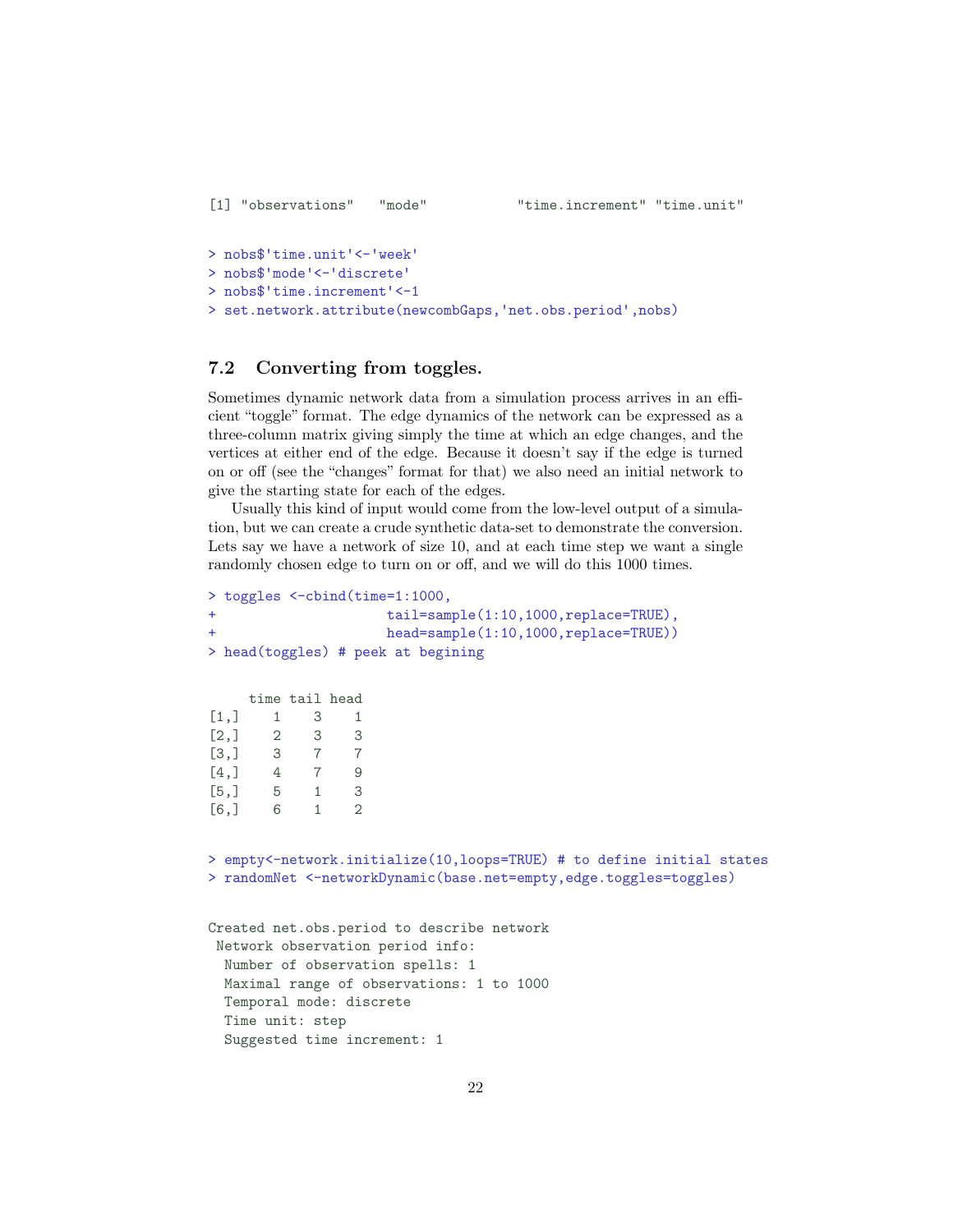We converted the toggles using the edge.togglesargument to networkDynamic(). If we wanted the vertices to flip on and off as well, the function also accepts a vertex.toggles argument. Once the toggles have been translated into a network format, we can do things like look at the distribution of edge durations created by our crude model.

> edgeDurations<-get.edge.activity(randomNet,as.spellList=TRUE)\$duration

```
> hist(edgeDurations)
> summary(edgeDurations)
```

| Min. 1st Qu. Median |  | Mean 3rd Qu.              | Max. |
|---------------------|--|---------------------------|------|
| 1.00 26.00          |  | 62.50 91.83 130.20 630.00 |      |

#### **Histogram of edgeDurations**



Our "simulation" was long enough that we should see a nice long-tailed distribution of edge activity durations. However, when we check the terminus censoring,

> sum(get.edge.activity(randomNet,as.spellList=TRUE)\$terminus.censored)

#### [1] 56

we can see that there are around 50 edges that had not ended at the termination of our simulation period, so we should interpret the mean durations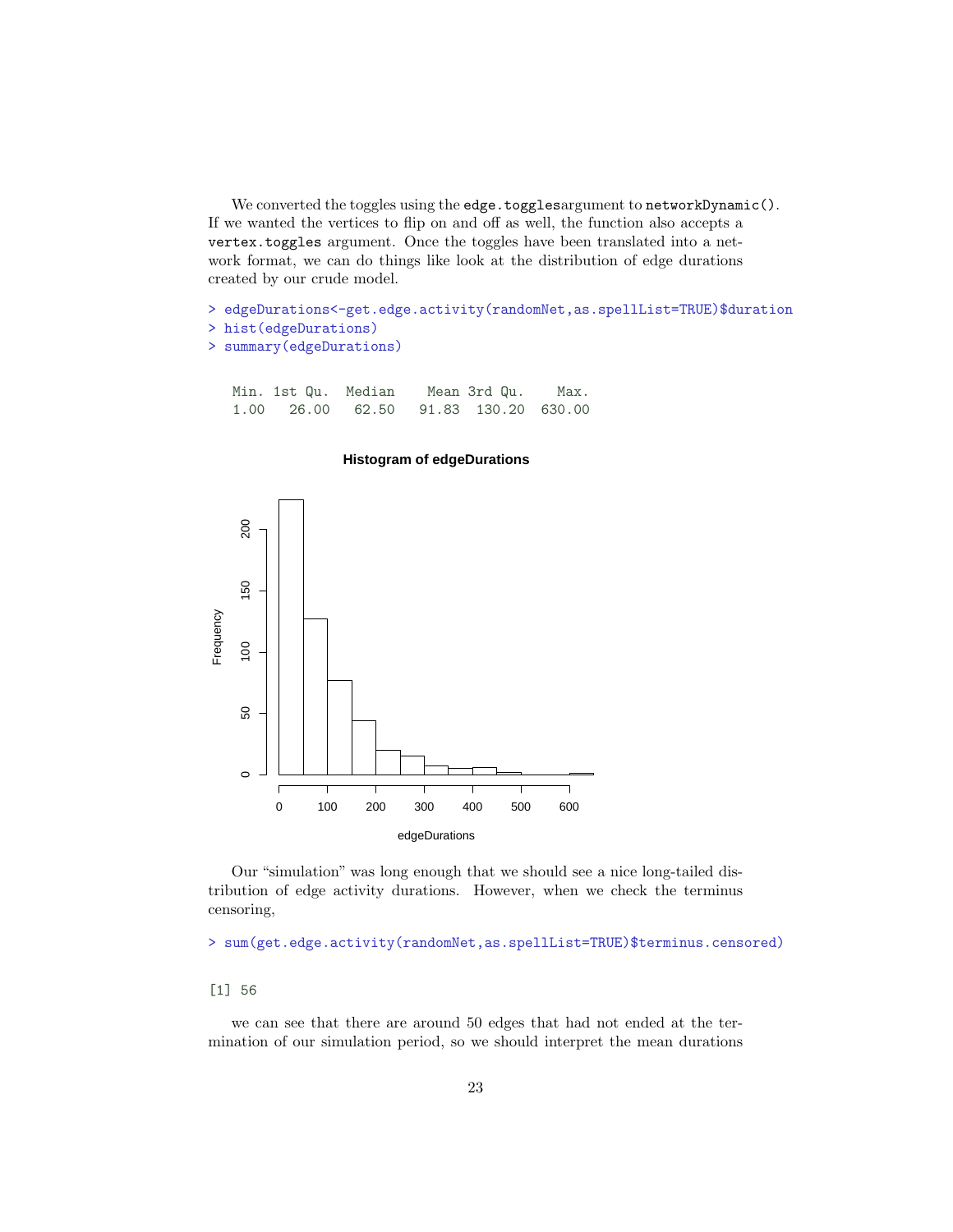with caution. It is also interesting to consider how we might have skewed the edge durations because we started with an empty network. To examine this we can construct a time-series of the number of active edges in the network by repeatedly applying the dynamic edge-counting function at each time point.

```
> nEdgesActive<-sapply(0:1000,
+ function(t){network.edgecount.active(randomNet,at=t)})
> plot(nEdgesActive, xlab='timestep', ylab='number of active edges')
```


This shows us that it took a few hundred time steps of "burn in" for the network to move from its initial extreme (the zero-edges condition) to a sort of equilibrium state. After which there were enough active edges that some of them started getting toggled off again, and it continues to wobble around a value of about 50 edges until the end.

## <span id="page-23-0"></span>7.3 Batteries and tergm example not included

Unfortunately we can't include a real live tergm model example here, because the tergm package depends on networkDynamic, and we don't want to create a circular package dependency. But are nice examples located in the term and ndtv package vignettes.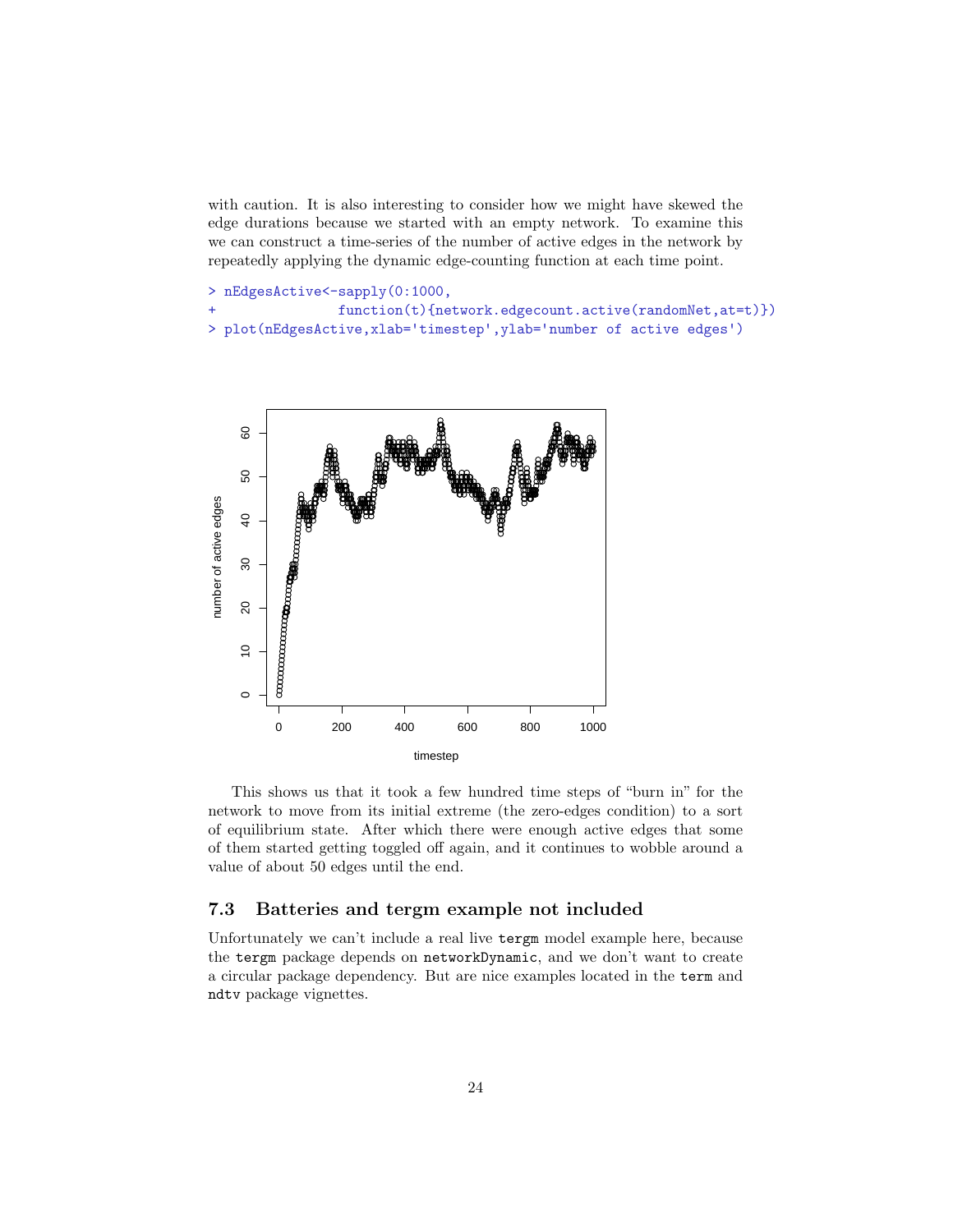## <span id="page-24-0"></span>7.4 Converting a stream of spells: McFarland's classroom interactions

Not surprisingly, the networkDynamic() function can create networkDynamic objects from a matrix of activity spells stored in a data.frames. It assumes that the first two columns give the onset and terminus of a spell, and the third and forth columns correspond to the network indices of the ego and alter vertices for that dyad. Multiple spells per dyad are expressed by multiple rows. In the following example, we read some tabular data describing arc relationships out of example text files. For more information about the data-set (which also exists as a networkDynamic object) see ?cls33\_10\_16\_96.

```
> vertexData <-read.table(system.file(✬extdata/cls33_10_16_96_vertices.tsv✬,
> vertexData <-read.table(system.file('extdata/cls<br>+ package='networkDynamic'),,header=T)
> vertexData[1:5,] # peek
 vertex_id data_id start_minute end_minute sex    role
1 122658 0 49 F grade_11
2 2 129047 0 49 M grade_11
3 3 129340 0 49 M grade_11
4 4 119263 0 49 M grade_12
5 5 122631 0 49 F grade_12
> edgeData <-read.table(system.file(✬extdata/cls33_10_16_96_edges.tsv✬,
%> edgeData <-read.table(system.file('extdata/cls3<br>+ package='networkDynamic'),header=T)
> edgeData[1:5,] # peek
 from_vertex_id to_vertex_id start_minute end_minute weight interaction_type
1 14 12 0.125 0.125 1 social
2 12 14 0.250 0.250 1 social
3 18 12 0.375 0.375 1 sanction
4 12 18 0.500 0.500 1 sanction
5 1 12 0.625 0.625 1 sanction
```
Now that the spell data is loaded in, we need to form it into a network. We want to use the vertex\_id, start\_minute and end\_minute from the vertex data, and the from\_vertex\_id, to\_vertex\_id, start\_minute and end\_minute from the edge data. Since the columns are not in the order that we want, we reorder the column indices when passing to the edge.spells and the vertex.spells arguments of networkDynamic.

```
> classDyn <- networkDynamic(vertex.spells=vertexData[,c(3,4,1)],
+ edge.spells=edgeData[,c(3,4,1,2)])
```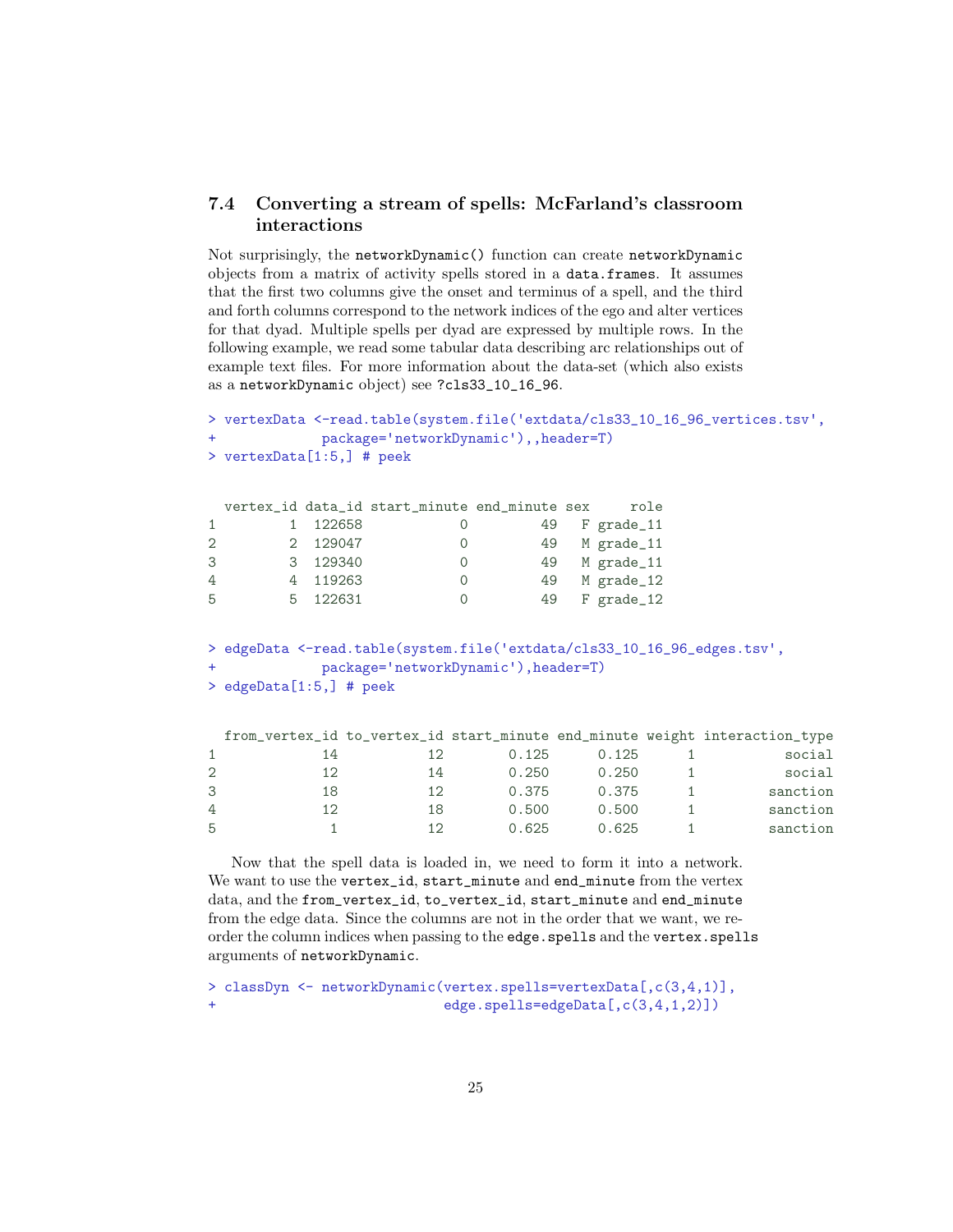```
Initializing base.net of size 20 imputed from maximum vertex id in edge records
Created net.obs.period to describe network
Network observation period info:
 Number of observation spells: 1
 Maximal range of observations: 0 to 49
 Temporal mode: continuous
  Time unit: unknown
  Suggested time increment: NA
```
The conversion printed out summary of the (optional) network observation period attribute (net.obs.period) which tells us that it made a guess that this was a continuous time network. And if we peek at the change times of the network, it appears that it this is probably accurate.

```
> get.change.times(classDyn)[1:10]
```
[1] 0.000 0.125 0.250 0.375 0.500 0.625 0.750 0.875 1.000 1.167

We can also store the time units for the network, just in case we (or someone else) needs to know them later

```
> nobs <-get.network.attribute(classDyn,'net.obs.period')
> names(nobs)
[1] "observations" "mode" "time.increment" "time.unit"
> nobs$'time.unit' <-'minutes'
> set.network.attribute(classDyn,'net.obs.period',nobs)
```
The original data include some attribute information for the vertices which we'd like to add, but first we need to check if they are dynamic or not. We will assume that if each vertex\_id has only one row, the attributes must have only one spell associated with them and can be treated as static. We also must make sure the vertex\_ids are in order. Since read.table creates a data.frame object, we explicitly convert factors to character values.

> nrow(vertexData)==length(unique(vertexData\$vertex\_id))

[1] TRUE

Looks good! Lets load 'em up...

```
> set.vertex.attribute(classDyn,"data_id",vertexData$data_id)
> set.vertex.attribute(classDyn,"sex",as.character(vertexData$sex))
> set.vertex.attribute(classDyn,"role",as.character(vertexData$role))
```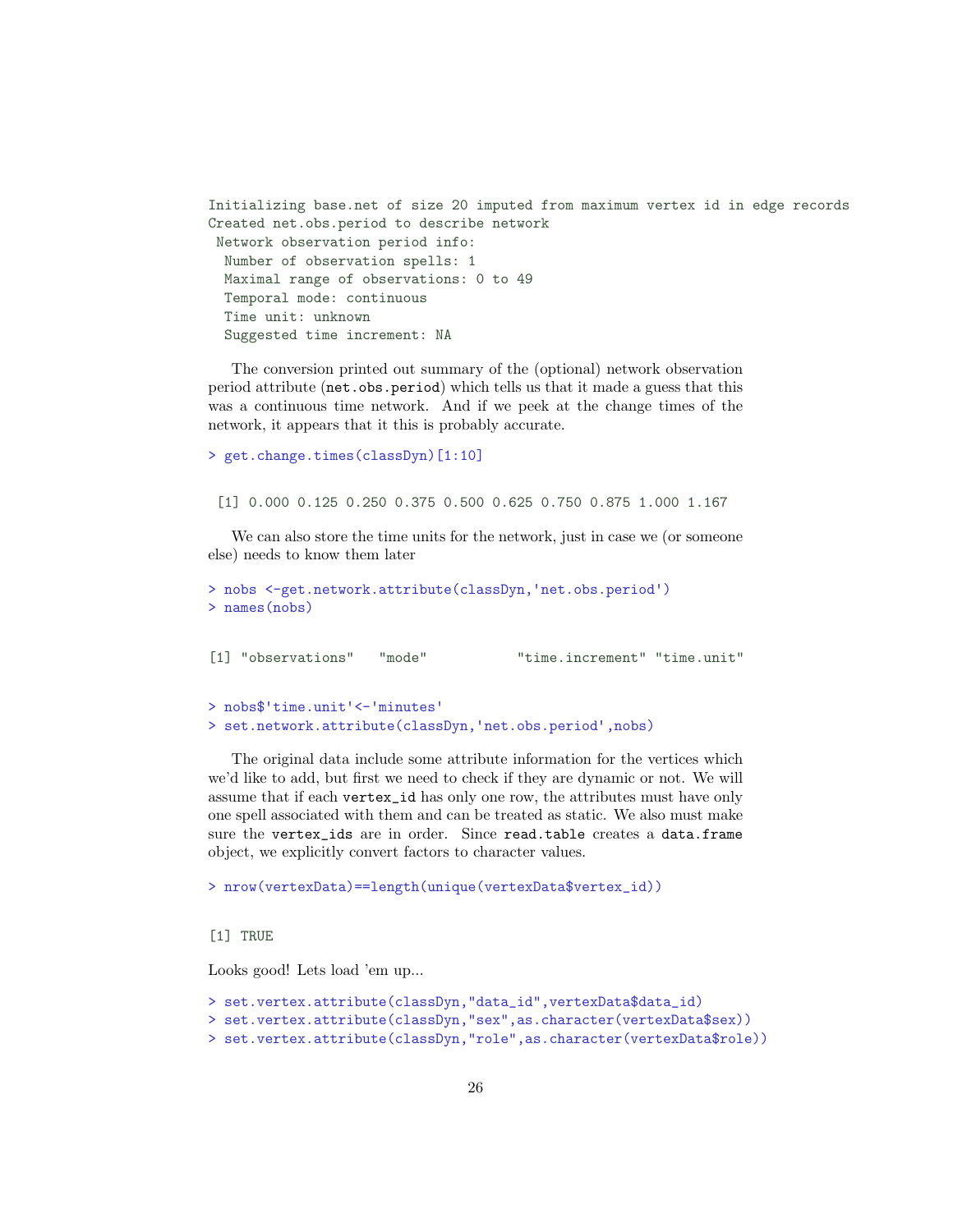To run standard network measures we will need to first "bin" or "slice" the network up into static networks. Using the get.networks function we will collapse the classroom data into series of networks, each of which aggregates 5 minutes of streaming interactions.

```
> classNets <- get.networks(classDyn,start=0,end=50,time.increment=5,rule='latest')
> classDensity <- sapply(classNets, network.density)
```

```
> plot(classDensity,type='l',xlab='network slice #',ylab='density')
```


Since this data-set consists of continuous time streams of relational information, the choice of 5 minutes is fairly arbitrary. Other durations will reveal dynamics at various timescales.

```
> par(mfrow=c(2,2)) # show multiple plots
> plot(network.extract(
    classDyn,onset=0,length=40,rule="any"),
    main='entire 40 min class period',displaylabels=T)
> plot(network.extract(
    classDyn,onset=0,length=5,rule="any"),
    main='a 5 min chunk',displaylabels=T)
> plot(network.extract(
    classDyn,onset=0,length=2.5,rule="any"),
+ main='a 2.5 min chunk',displaylabels=T)
```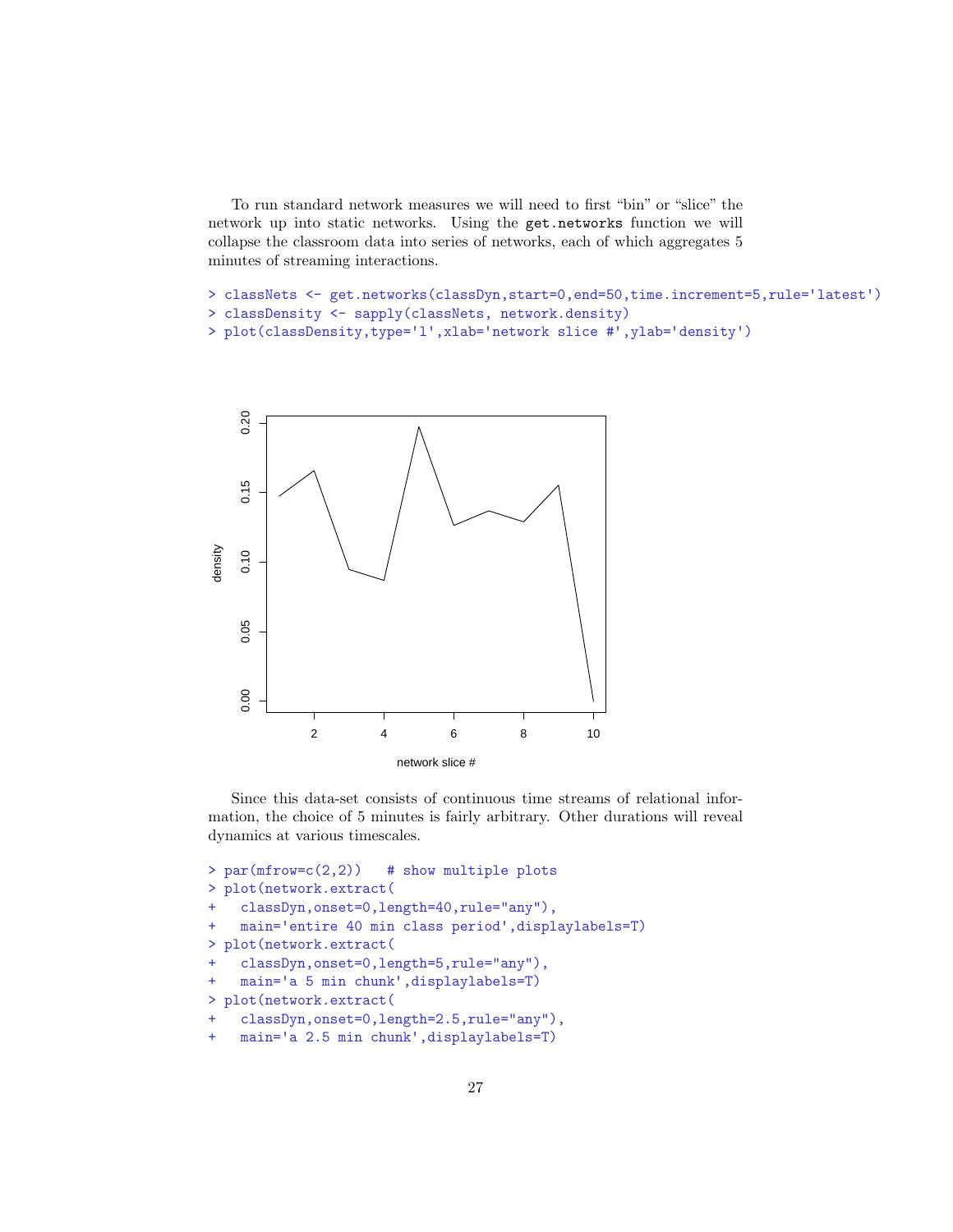

## <span id="page-27-0"></span>8 Persistent IDs

As has already been mentioned, the standard vertex and edge ids used in the network package are indices, so they must change when the network size changes during an extraction operation <sup>[3](#page-27-1)</sup>. So how can we follow a specific network element through a series of slicing and dicing operations? Since v0.5, the network-Dynamic package supports defining an (optional) "persistent id" (pid) for edges and vertices.

Once a persistent id has been defined, the functions get.vertex.id() and get.vertex.pid can be used to translate between the normal ids and the pids. For edges, the functions are named get.edge.id and get.edge.pid. Lets look at an example where we find the original vertices corresponding to vertices in smaller extracted net.

```
> haystack<-network.initialize(30)
> activate.vertices(haystack,v=10:20)
```
<span id="page-27-1"></span> In the case of vertex ids, they may also change during vertex deletions, or additions to the first mode of a bipartite network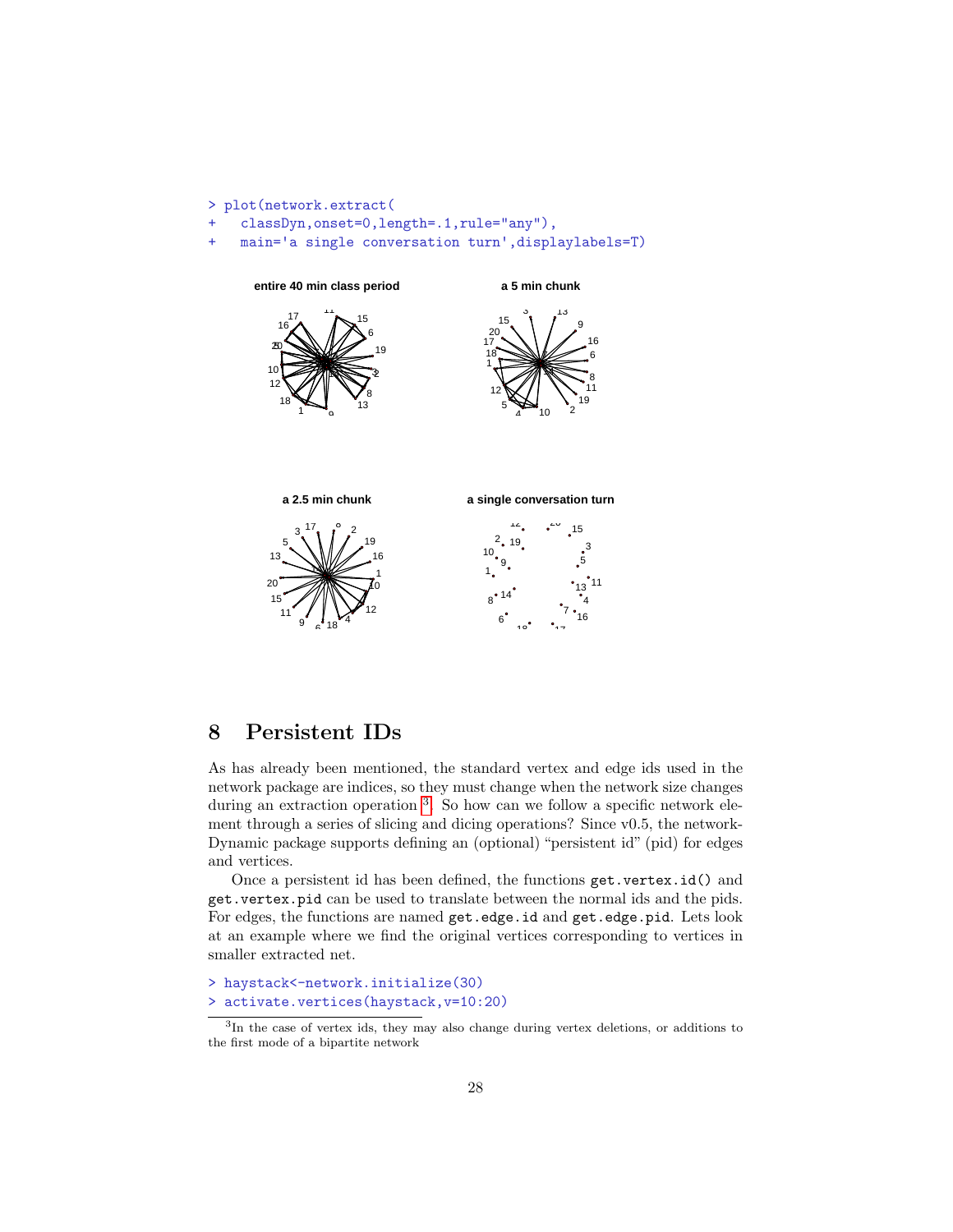Now hide some needles in the haystack...

```
> set.vertex.attribute(haystack,'needle',TRUE,v=sample(10:20,2))
```
... make up an id for the vertices, and define that it will be our persistent id.

```
... make up an id for the vertices, and define that it win be our persistent id:<br>→ set.vertex.attribute(haystack, 'hayId',paste('straw',1:30,sep=''))
> set.vertex.attribute(haystack,'hayId',paste('straw'<mark>,</mark><br>> set.network.attribute(haystack,'vertex.pid','hayId')
```
Lets find the needles in the new stack after some hay has been removed over time

```
> newstack<-network.extract(haystack,at=100,active.default=FALSE)
> network.size(newstack)
```
[1] 11

```
> needleIds <-which(get.vertex.attribute(newstack,'needle'))
> needleIds
```
#### [1] 7 8

What are the pids of vertices with needles? Which vertices are the corresponding ones in the original haystack?

```
> get.vertex.pid(newstack,needleIds)
[1] "straw16" "straw17"
> get.vertex.id(haystack,get.vertex.pid(newstack,needleIds))
[1] 16 17
```
In the example above, we made up a new id, but if the data set already had some type of unique identifier for vertices, we could have used it instead. For the previous McFarland example we could use data\_id:

```
> set.network.attribute(classDyn,'vertex.pid','data_id')
```
In some cases it might be tempting to use the vertex.names attributes of networks as a persistent id without checking that it is unique. This can cause problems if vertices are added or deleted.

```
> net<-network.initialize(3)
> add.vertices(net,1)
> delete.vertices(net,2)
> # notice the NA value
> as.matrix(net)
```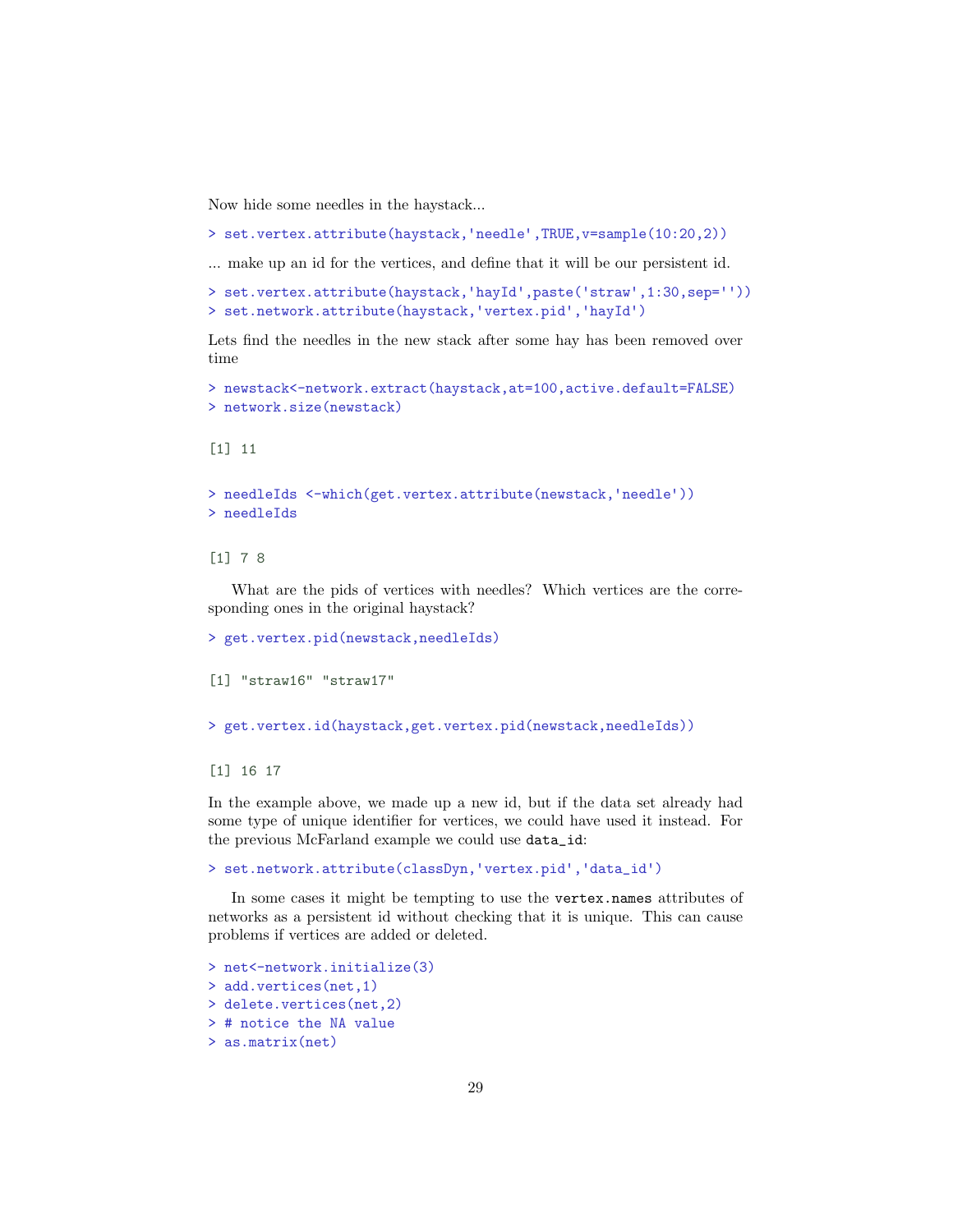|              |                | $1 \text{ } 3 \text{ } A>$ |
|--------------|----------------|----------------------------|
| $\mathbf{1}$ | 0 O            | O                          |
| 3            | 0 <sup>0</sup> | O                          |
| $0$ 0        |                | Ω                          |

To make life easier, we can just indicate that a unique set of vertex.names can safely be used as a vertex.pid by setting vertex.pid to 'vertex.names'. This has the advantage of not adding an extra attribute that needs to be carried around, and the pids will appear as the labels.

```
> net<-network.initialize(3)
> net<-network.initialize(3)<br>> set.network.attribute(net,'vertex.pid','vertex.names')
> set.network.attribute(net,'vertex.<br>> add.vertices(net,1,vertex.pid='4')
> add.vertices(net,1)
> delete.vertices(net,2)
> as.matrix(net)
            1 3 4 7c187cae3099
1 0 0 0 0
3 0 0 0 0
4 0 0 0 0
7c187cae3099 0 0 0 0
```
Notice that when we added vertices in the first case we explicitly included in a vertex pid for the new vertex. In the second case, we didn't specify a pid, so it made up a messy one to make sure they stayed unique.

The function initialize.pids can also be used to create a set of pids on all existing vertices (named vertex.pid) and edges (named edge.pid). The pids are currently initialized with meaningless but unique pseudo-random hex strings using the tempfile function (something like '4ad912252bc2') These are also the types of new pids that will be created if add.vertices is called in a network with a vertex.pid defined, as in the example above. It is a good idea to define pids after a network object as been constructed and before any extractions are performed.

```
> net<-network.initialize(3)
> add.edges(net,tail=1:2,head=2:3)
> initialize.pids(net)<br>> net%v%'vertex.pid'
```
[1] "7c185d56d5c9" "7c186c75123a" "7c18edb8360"

```
> net%e%'edge.pid'
```

```
[1] "7c1866096bac" "7c187d397e7e"
```
The edge pids can be useful in looking up edges if vertex deletions cause the ids of the edge's vertices to be permuted.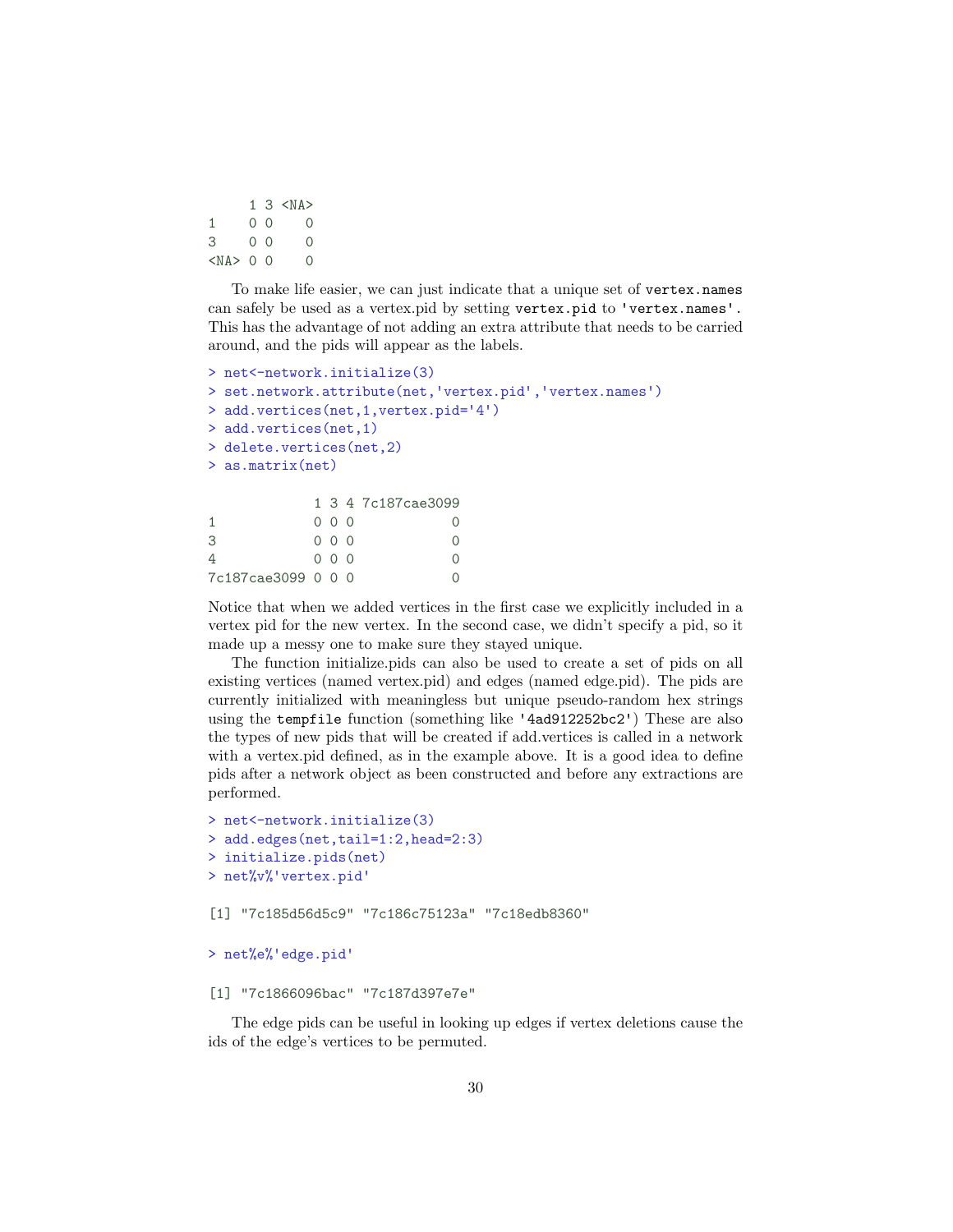## <span id="page-30-0"></span>9 Transforming networkDynamic objects to other representations

Great, I got all my data into your magic format, now how do I get it out again?

### <span id="page-30-1"></span>9.1 Converting to lists of spells

As we've already demonstrated, for number of types of analysis it is useful to be able to dump the edge timing information into a "flat" tabular representation.

```
> newcombEdgeSpells<-get.edge.activity(newcombDyn,as.spellList=TRUE)
> newcombEdgeSpells[1:5,] # peek at the beginning
```

|               |    |  |        | onset terminus tail head onset.censored terminus.censored duration edge.id |    |  |
|---------------|----|--|--------|----------------------------------------------------------------------------|----|--|
|               |    |  | FALSE  | FALSE                                                                      |    |  |
| 2             |    |  | FALSE  | FALSE                                                                      |    |  |
| $\mathcal{B}$ |    |  | FALSE  | FALSE                                                                      |    |  |
| 4             |    |  | FALSE  | FALSE                                                                      |    |  |
| 5             | 14 |  | FALSE. | FALSE.                                                                     | 14 |  |

The first two columns of the spell matrix give the network indices of the vertices involved in the edge, and the next two give the onset and terminus for the spell. The right.censored column indicates if a statistical estimation process using this spell list should assume that the entire duration of the edge's activity is included or that it was partially censored by the observation window. Note that the duration column gives the total duration for the specific spell of the edge,(not the entire edge duration) and an edge may appear in multiple rows. Because this may be the most common type of conversion people need to do, we also created an as.data.frame alias get.edge.activity function.

```
> newcombEdgeSpells<-as.data.frame(newcombDyn)
> newcombEdgeSpells[1:5,] # peek at the beginning
```

|   |   |    |  |              | onset terminus tail head onset. censored terminus. censored duration edge. id |               |
|---|---|----|--|--------------|-------------------------------------------------------------------------------|---------------|
|   |   |    |  | FALSE        | FALSE                                                                         |               |
|   |   |    |  | FALSE        | FALSE                                                                         |               |
| 3 | 6 |    |  | FALSE        | FALSE                                                                         | 1.            |
| 4 |   | 12 |  | <b>FALSE</b> | FALSE                                                                         | 1             |
| 5 |   | 14 |  | FALSE.       | FALSE.                                                                        | $\mathcal{D}$ |

Of course, these methods only return information about the edge dynamics so there is a corresponding get.vertex.activity function.

```
> vertSpells <- get.vertex.activity(newcombDyn,as.spellList=TRUE)
> vertSpells[1:5,]
```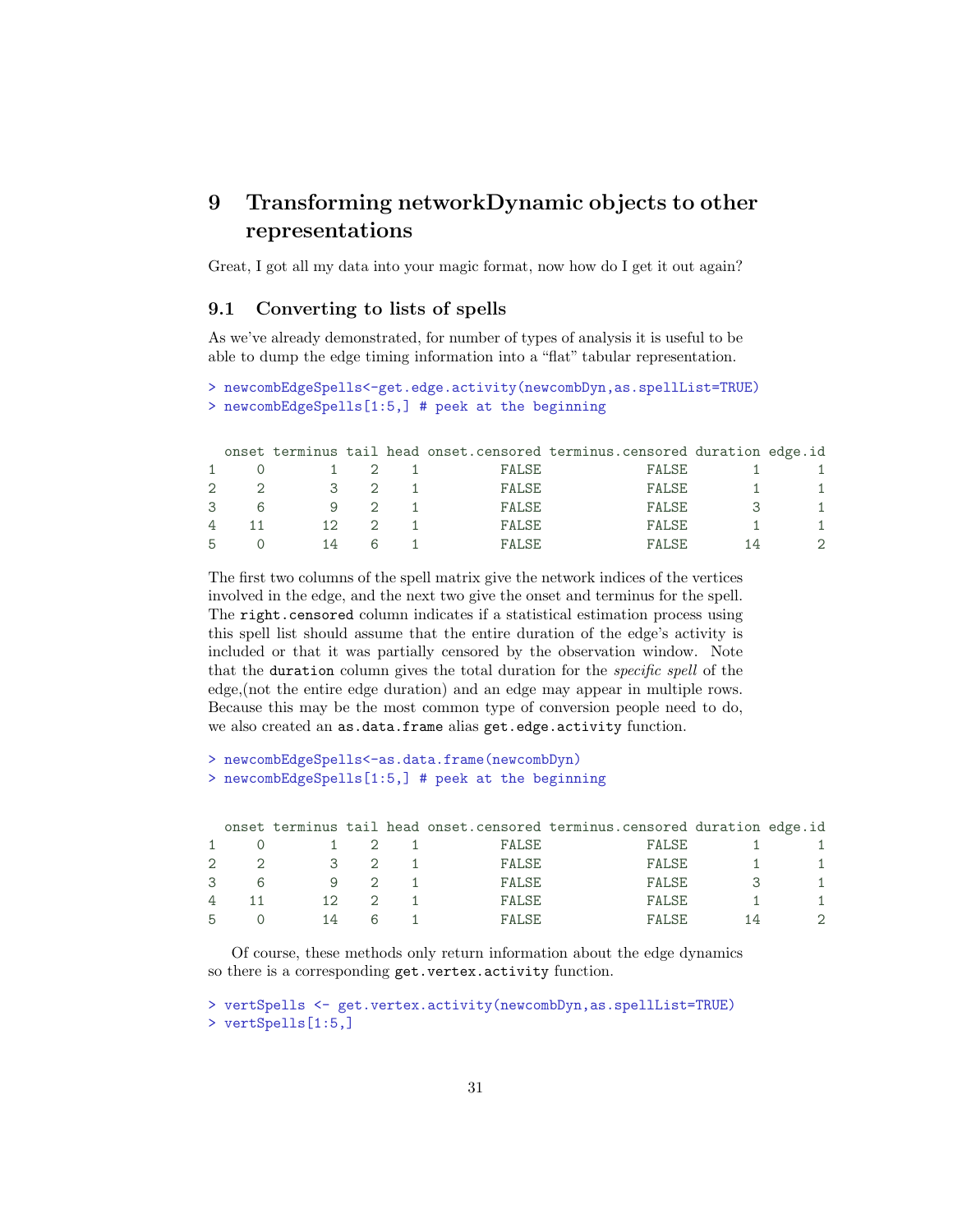|   |    |   |        | onset terminus vertex.id onset.censored terminus.censored duration |    |
|---|----|---|--------|--------------------------------------------------------------------|----|
|   | 14 |   | FALSE  | FALSE                                                              | 14 |
|   | 14 |   | FALSE  | FALSE                                                              | 14 |
|   | 14 |   | FALSE  | <b>FALSE</b>                                                       | 14 |
| 4 | 14 |   | FALSE  | <b>FALSE</b>                                                       | 14 |
|   | 14 | h | FALSE. | FALSE.                                                             | 14 |

Which is not so exciting in this example, since we don't have any vertex dynamics.

## <span id="page-31-0"></span>9.2 Converting to a list of networks or matrices

The get.networks function gives us a quick way to collapse a series of static network objects from a networkDynamic. We can use lapply to extract a list of several non-overlapping unit slices from the random network we created a while back, and them print them out as matrices.

> lapply(get.networks(randomNet,start=0,end=2,time.increment=1),as.matrix)

```
[[1]
```

```
1 2 3 4 5 6 7 8 9 10
1 0 0 0 0 0 0 0 0 0 0
2 0 0 0 0 0 0 0 0 0
3 0 0 0 0 0 0 0 0 0 0
4 0 0 0 0 0 0 0 0 0 0
5 0 0 0 0 0 0 0 0 0 0
6 0 0 0 0 0 0 0 0 0 0
7 0 0 0 0 0 0 0 0 0 0
8 0 0 0 0 0 0 0 0 0 0
9 0 0 0 0 0 0 0 0 0 0
10 0 0 0 0 0 0 0 0 0 0
[[2]]
  1 2 3 4 5 6 7 8 9 10
1 0 0 0 0 0 0 0 0 0 0
2 0 0 0 0 0 0 0 0 0
3 1 0 0 0 0 0 0 0 0 0
4 0 0 0 0 0 0 0 0 0 0
5 0 0 0 0 0 0 0 0 0 0
6 0 0 0 0 0 0 0 0 0 0
7 0 0 0 0 0 0 0 0 0 0
8 0 0 0 0 0 0 0 0 0 0
9 0 0 0 0 0 0 0 0 0 0
10 0 0 0 0 0 0 0 0 0 0
```
If we have a network that already has 'slicing' information in its net.obs.period attribute, get.networks can use those values a defaults. So if we apply it to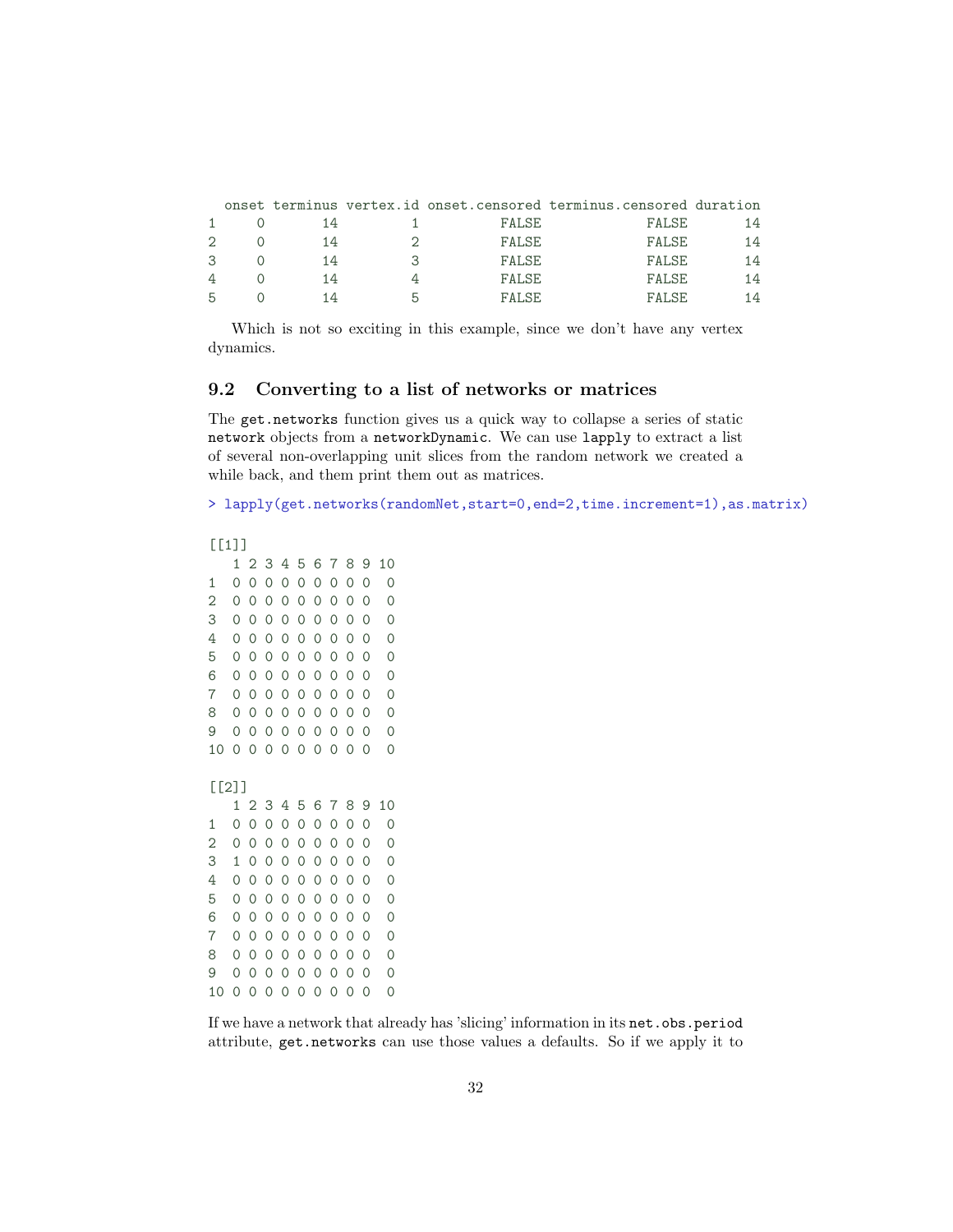our previous newcombGaps example we should get back our list of 15 networks, with the ninth one missing.

```
> newSlices<-get.networks(newcombGaps)
> sapply(newSlices,network.size)
```
[1] 17 17 17 17 17 17 17 17 0 17 17 17 17 17 17

## <span id="page-32-0"></span>10 Dynamic attributes

An important tool for working with dynamic networks is the ability to represent time-varying attributes of networks, vertices (changing properties) and edges (changing weights). In the networkDynamic package we refer to these as dynamic attributes or "TEAs" (Temporally Extended Attributes). A TEA is a standard edge, vertex, or network attribute that has a name ending in .active and carries meta-data regarding its state over time. We store the TEAs as a two-part list, where the first part is a list of values, and the second is a spell matrix where each row gives the onset and terminus of activity for the corresponding value. See ?activate.vertex.attribute for the full specification of Temporally Extended Attributes. Of course we try to hide most of this as much as possible using a set of accessor functions.

### <span id="page-32-1"></span>10.1 Activating TEA attributes

The functions for creating TEA attributes are named similarly to the regular functions for manipulating network, vertex, and edge attributes but they also accept the spell-related arguments (onset, terminus, at, length).

```
> net <-network.initialize(5)
> activate.vertex.attribute(net,"happiness", -1, onset=0,terminus=1)
> activate.vertex.attribute(net,"happiness", 5, onset=1,terminus=3)
> activate.vertex.attribute(net,"happiness", 2, onset=4,terminus=7)
> list.vertex.attributes(net) # what are they actually named?
[1] "happiness.active" "na" "vertex.names"
> get.vertex.attribute.active(net,"happiness",at=2)
[1] 5 5 5 5 5
> get.vertex.attribute(net,"happiness.active",unlist=FALSE)[[1]]
```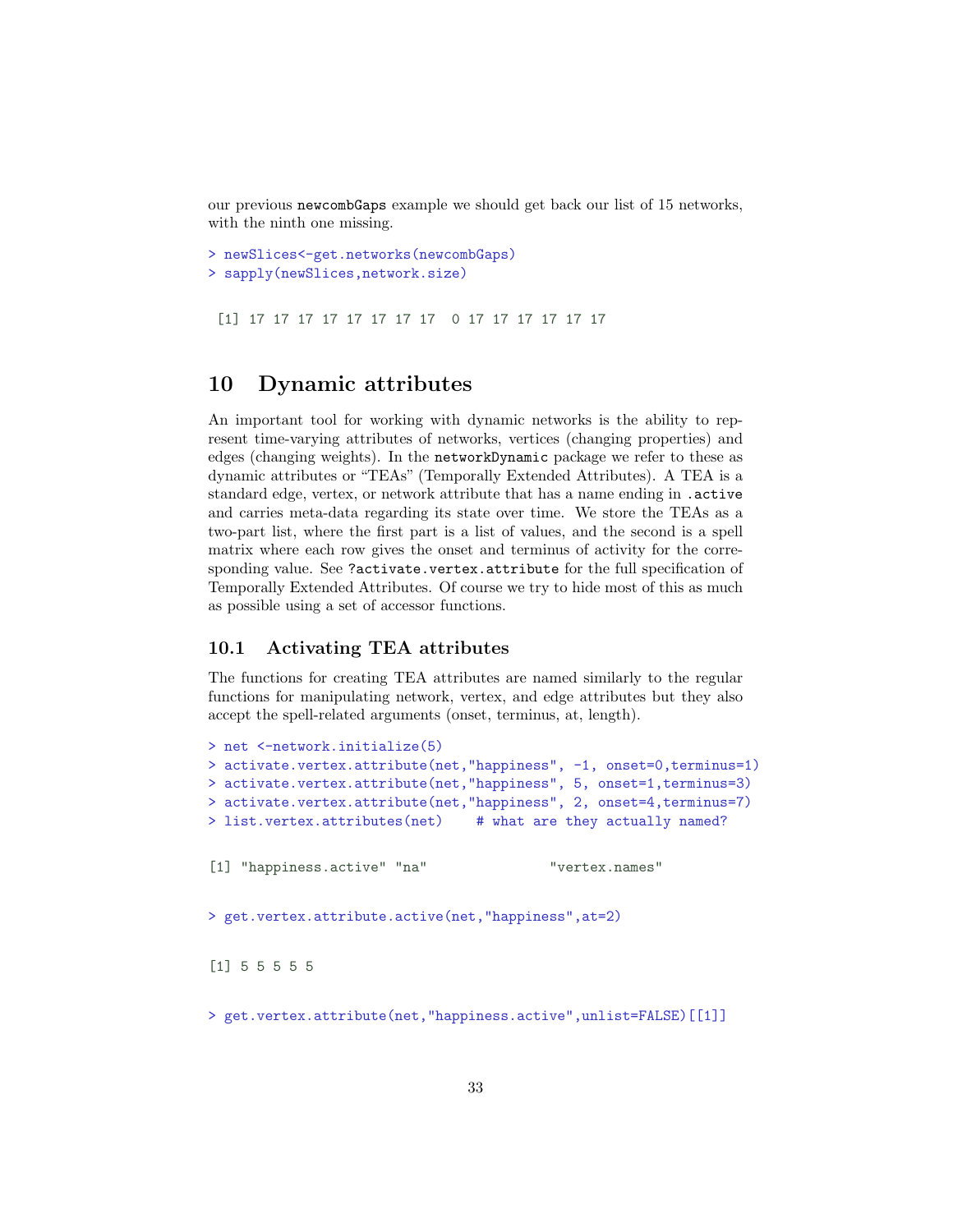```
[[1][[1]][[1]]
[1] -1[1][2]]
[1] 5
[[1]][[3]]
[1] 2
[[2]]
    [,1] [,2]
[1,] 0 1[2,] 1 3[3,] 4 7
```
Notice that when using the activate.vertex.attribute and get.vertex.attribute.active functions we don't have to include the ".active" part of the attribute name, it handles that on its own. When we used the regular get.vertex.attribute function to peek at the attribute of the first vertex we can see the list of values  $(-1,5,2)$  and the spell matrix. We also had to include the unlist=FALSE argument so that it didn't mangle the list object by smooshing into a vector when it was returned.

There are similar activation functions for edge and network-level attributes.

```
> activate.network.attribute(net,'colors',"red",
+ onset=0,terminus=1)
> activate.network.attribute(net,'colors',"green",
+ onset=1,terminus=5)
> add.edges(net,tail=c(1,2,3),head=c(2,3,4)) # need edges to activate-
> activate.edge.attribute(net,'weight',c(5,12,7),onset=1,terminus=3)
> activate.edge.attribute(net,'weight',c(1,2,1),onset=3,terminus=7)
```
Since we didn't give the edges themselves timing info, they will be assumed to be always active. But we've specified that the 'weight' of the edges should vary over time.

## <span id="page-33-0"></span>10.2 Querying TEA attributes

What happens when there are no values defined? When we activate the vertex attributes, we left a gap in the spell coverage. What if we ask for values in the time period?

```
> get.vertex.attribute.active(net,"happiness",at=3.5)
```
[1] NA NA NA NA NA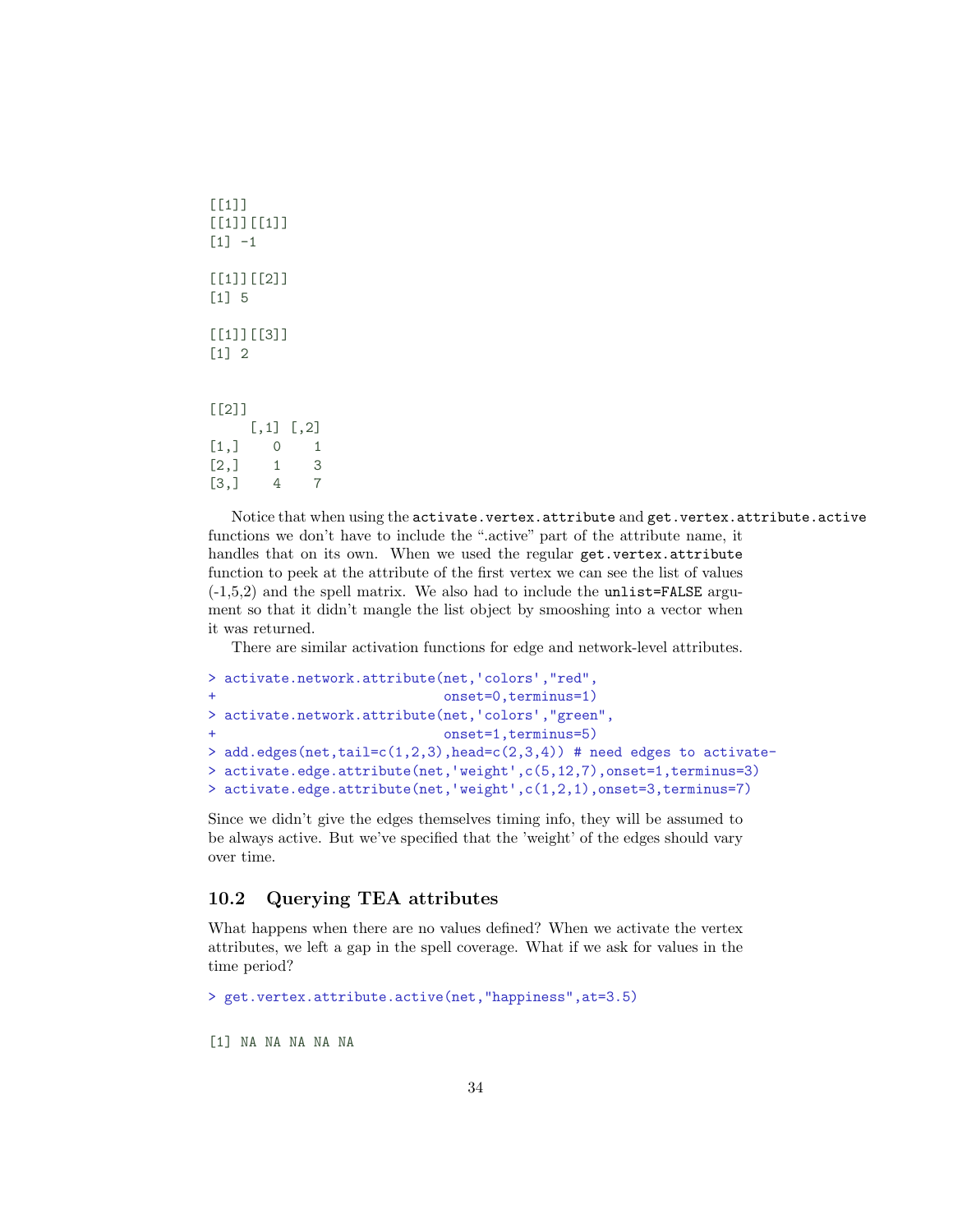```
> get.vertex.attribute.active(net,"happiness",
+ onset=2.5,terminus=3.5)
[1] 5 5 5 5 5
> get.vertex.attribute.active(net,"happiness",
                          onset=2.5,terminus=3.5,rule="all")
```

```
[1] NA NA NA NA NA
```
In the first case, no values are defined so NA is returned. In the second case, the query spell included part of a defined value since inclusion rule defaults to 'rule='any' and the query intersected with part of the spell associated with the value 5. We can ask it to only return values if they match the entire query spell by setting  $rule='all', which is what happened in the third case.$ 

The functions also permit queries that will intersect with multiple attribute values. In this case the earliest value is returned, but it also gives a warning that the value returned may not be the appropriate value for the time range.

```
> get.vertex.attribute.active(net,"happiness",onset=2.5,terminus=4.5)
```
[1] 5 5 5 5 5

```
Warning message:
In get.vertex.attribute.active(net, "happiness", onset = 2.5,
    terminus = 4.5) : Multiple attribute values matched query
    spell for some vertices, only earliest value used
```
If we know that this behavior (returning the earliest attribute value that intersects with the query spell) is what is desired, we can suppress the warnings by specifying  $rule='earliest'.$ 

> get.vertex.attribute.active(net,"happiness",onset=2.5,terminus=4.5,rule='earliest')

[1] 5 5 5 5 5

As might be expected, rule='latest' also works, but it returns the latest (most recent, largest time value) attribute intersecting with the query spell.

> get.vertex.attribute.active(net,"happiness",onset=2.5,terminus=4.5,rule='latest')

[1] 2 2 2 2 2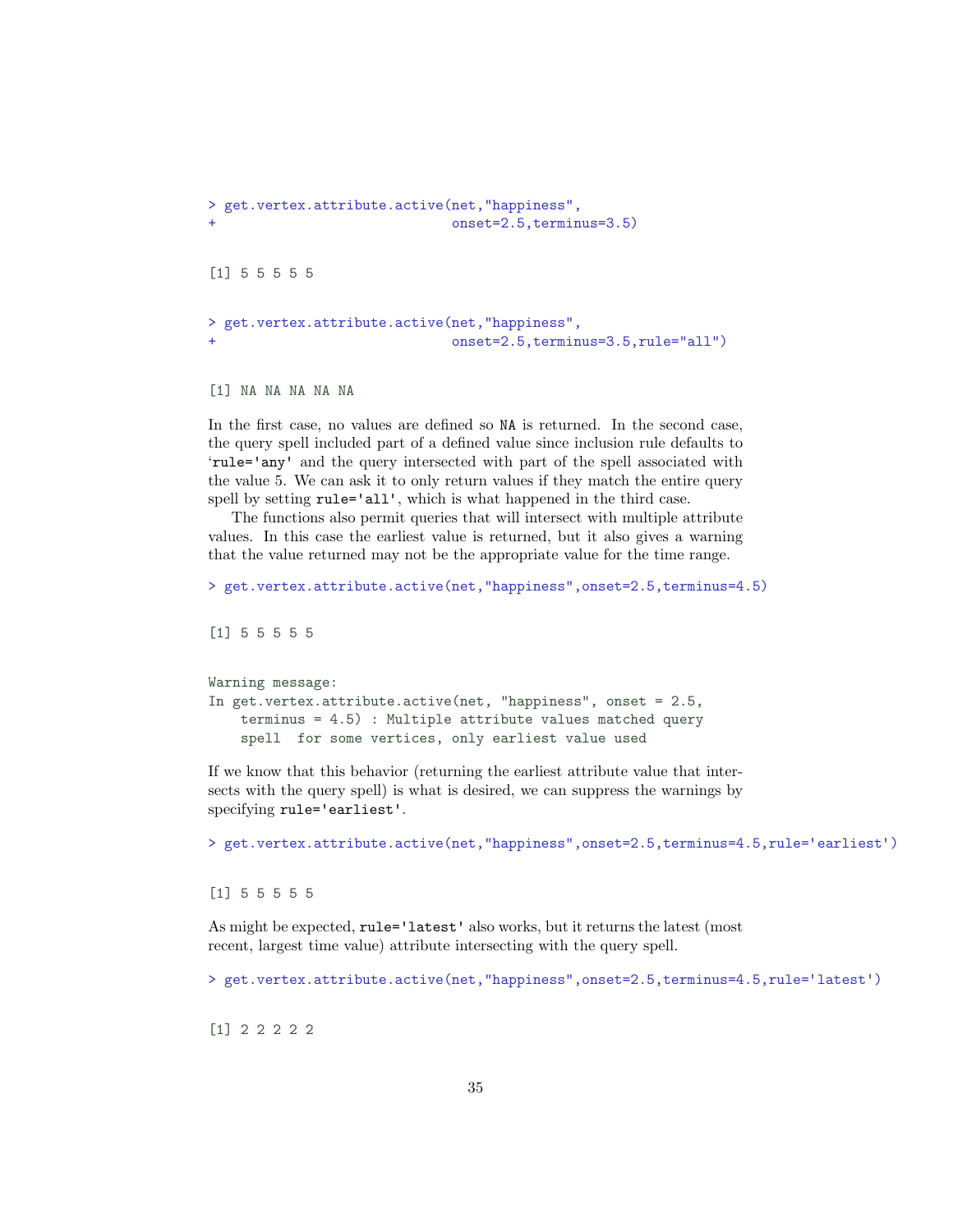In many cases the user might want to aggregate the values together in some way, but that there is no way for the query function know what the correct aggregation method would be–especially if the attributes have categorical rather than numeric values. Should the results be a sum? An average? A timeweighted average? A value sampled at random? In order to handle these cases correctly, code must be designed to explicitly handle the multiple values. To facilitate this the query functions have an argument return.tea=TRUE which can be set so that they will return the (appropriately trimmed) TEA structure to be evaluated.

```
> get.vertex.attribute.active(net,"happiness",onset=2.5,terminus=4.5,
+ return.tea=TRUE)[[1]]
[1]]
[[1]][[1]]
[1] 5
[[1]][[2]]
[1] 2
[[2]]
    [,1] [,2][1,] 1 3[2,] 4 7
```
If we wanted to calculate the sum value for an attribute over a particular time range

```
> sapply(get.vertex.attribute.active(net,"happiness",onset=0,terminus=7,
+ return.tea=TRUE),function(splist){
+ sum(unlist(splist[[1]]))
+ })
```
[1] 6 6 6 6 6

The query syntax for network- and edge-level TEAs is similar to the vertex case get.network.attribute.active and get.edge.attribute.active. However, in keeping with the pattern established by the network package, get.edge.value.active works as an alternate.

> get.edge.attribute.active(net,'weight',at=2) [1] 5 12 7

> get.edge.attribute.active(net,'weight',at=5)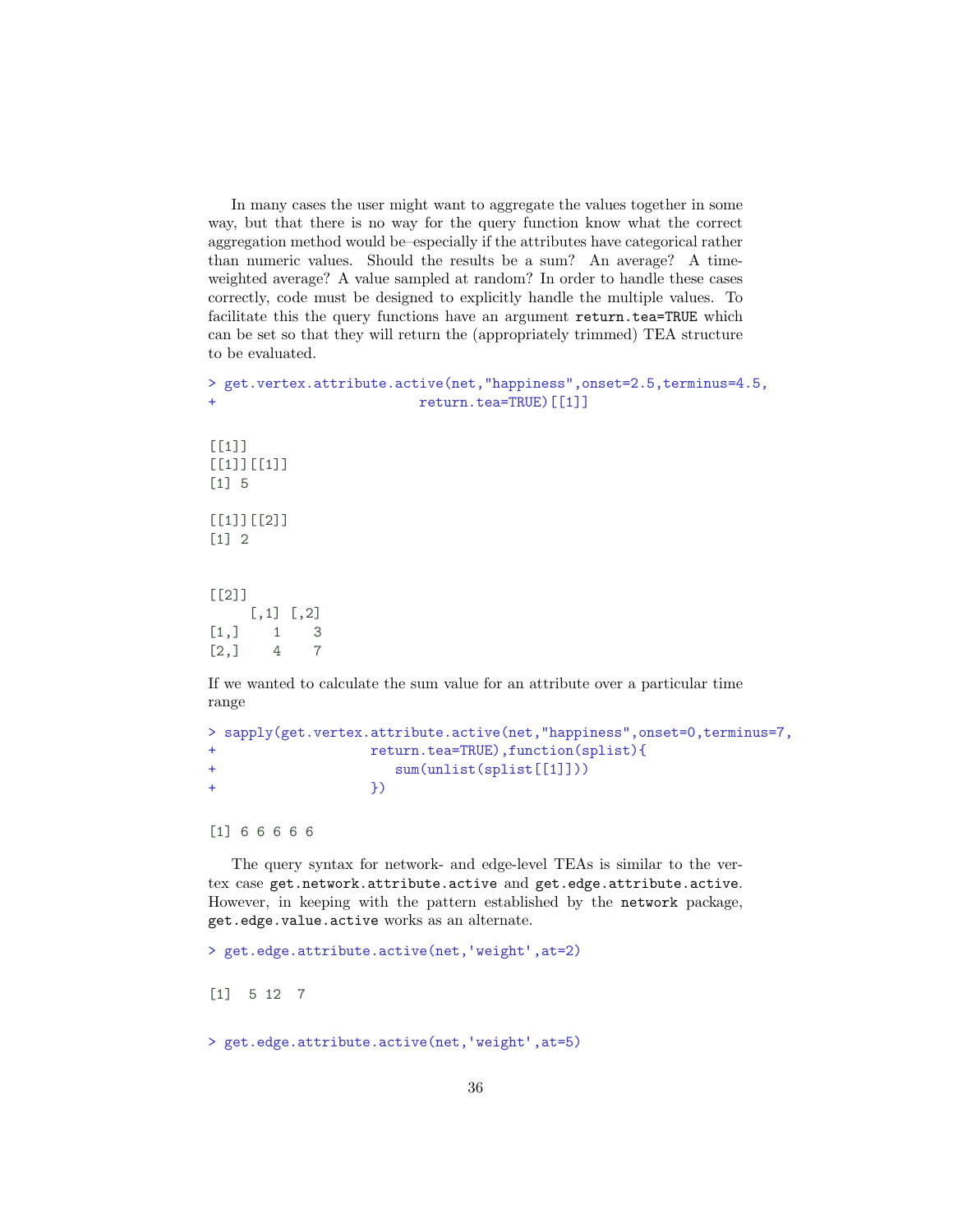[1] 1 2 1

There are are also functions for checking which attributes are present at any point in time (optionally excluding non-TEA attributes).

> list.vertex.attributes.active(net,at=2)

```
[1] "na" "vertex.names" "happiness.active"
> list.edge.attributes.active(net,at=2)
[1] "na" "weight.active"
> list.network.attributes.active(net,at=2,dynamic.only=TRUE)
```
[1] "colors.active"

## <span id="page-36-0"></span>10.3 Modifying TEAs

The TEA functions are designed to maintain the appropriate sorted representation of attributes and spells even if attributes are not added in temporal order. So its possible to overwrite the attribute values.

```
> activate.vertex.attribute(net, "happiness",100, onset=0,terminus=10,v=1)
> get.vertex.attribute.active(net,"happiness",at=2)
```
[1] 100 5 5 5 5

Or set attributes to be inactive for specific time ranges and vertices.

```
> deactivate.vertex.attribute(net, "happiness",onset=1,terminus=10,v=2)
> get.vertex.attribute.active(net,"happiness",at=2)
```
[1] 100 NA 5 5 5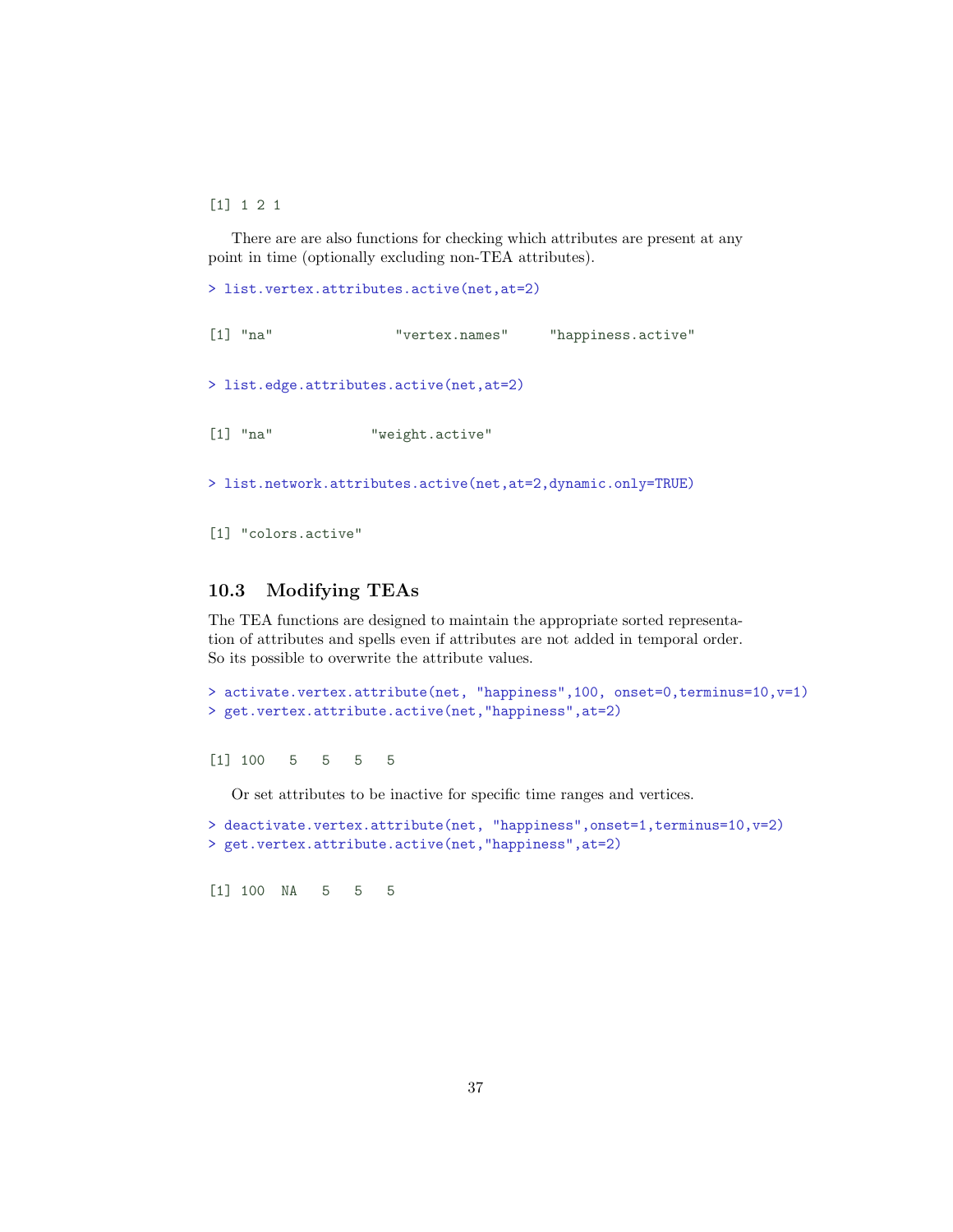## <span id="page-37-0"></span>11 Making Lin Freeman's windsurfers gossip

For a more advanced and realistic demonstration of TEAs and, we will construct a toy rumor diffusion model. Our intention is to release packages in the near future which provide built-in functions for much of the simulation code below.

In 1988, Lin Freeman collected a month-long data-set of daily social interactions between windsurfers on California beaches [\(Almquist, et al ,](#page-47-3) [2011\)](#page-47-3), [\(Freeman et al , 1988\)](#page-48-1). The data-set is included in networkDynamic and has some challenging features, including vertex dynamics (different people are present on the beach on different days) and a missing day of observation. (Run ?windsurfers for more details).

```
> data(windsurfers) # let's go to the beach!
> range(get.change.times(windsurfers))
[1] 0 31
> sapply(0:31, function(t){ # how many people in net each day?
   network.size.active(windsurfers,at=t)})
 [1] 11 14 23 22 13 6 16 21 12 24 37 10 9 14 10 12 24 21 12 11 15 16 10 28 0
[26] 8 10 3 10 14 34 0
```
Although not directly relevant for the trivial simulation we are about to build, the windsurfers network object also includes some network-level dynamic attributes that give information about the weather, etc. We can extract the information as a time-series for plotting.

```
> list.network.attributes.active(windsurfers,-Inf,Inf,dynamic.only=TRUE)
[1] "atmp.active" "cord.active" "day.active" "gst.active" "week.active"
[6] "wspd.active" "wvht.active"
> par(mfcol=c(2,1)) # show multiple plots
> plot(sapply(0:31,function(t){ # how many people in net each day?
+ network.size.active(windsurfers,at=t)}),<br>+ type='l',xlab="number on beach",ylab="day"
+ )
> plot(sapply(0:31,function(t){ # how many people in net each day?<br>+ get.network.attribute.active(windsurfers,'atmp',at=t)}),
+ get.network.attribute.active(windsurfers,'atmp',at=t)}),<br>+ type='l',xlab="air temp",ylab="day"
+ )
> par(mfcol=c(1,1))
```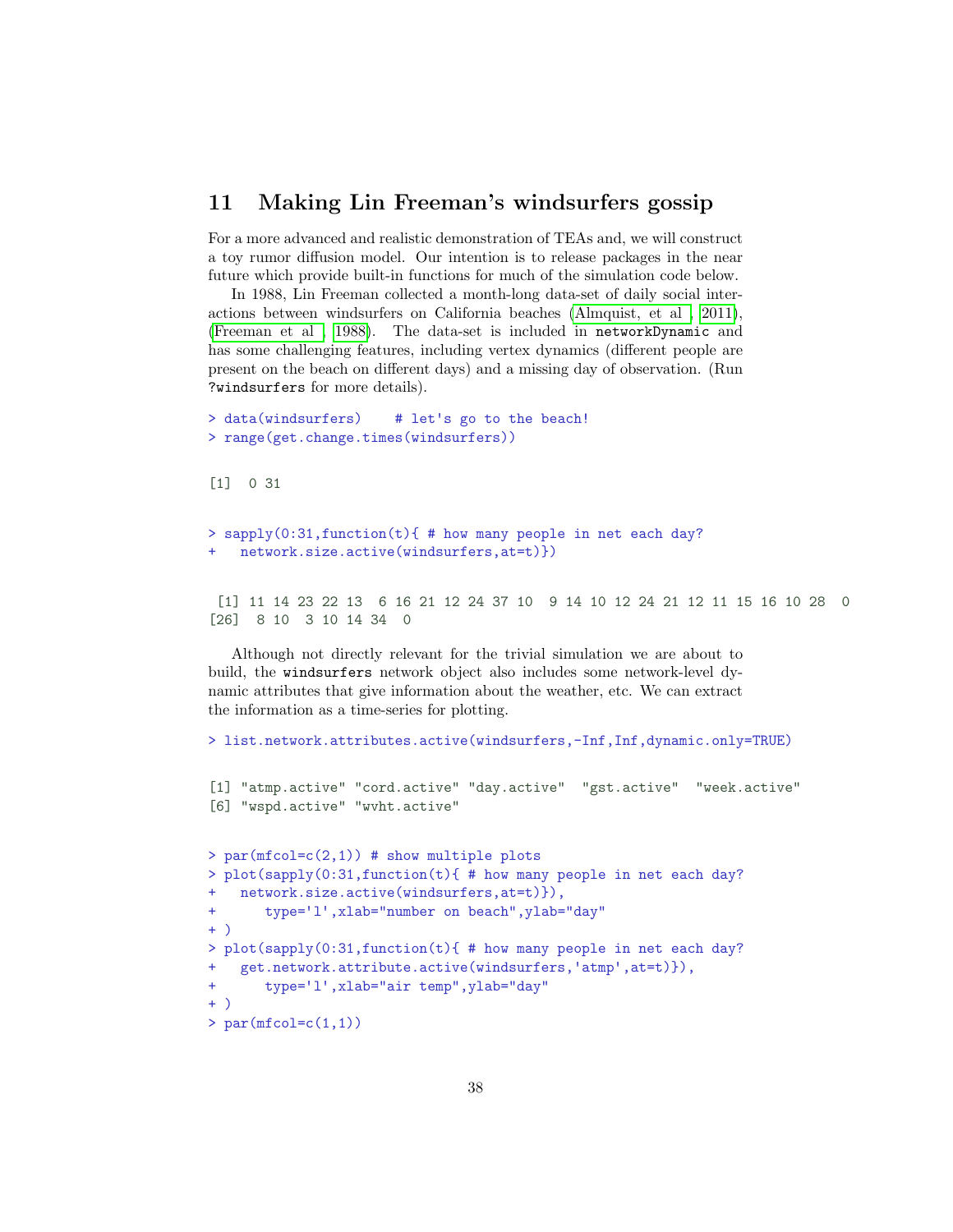



air temp

```
> day3 <-network.collapse(windsurfers,at=2)
> day3%n%'day' # what day of the week is day 3?
[1] "Saturday"
> day3%n%'atmp' # air temp?
```
[1] 18.50417

## <span id="page-38-0"></span>11.1 A toy diffusion model

We will create a very crude model of information transmission as an example of simulation employing dynamic attributes on a network with changing edges and vertices. We will assume that there is a "rumor" spreading among the windsurfers. At each time step, they have some probability of passing the rumor to the people they are interacting with on the beach that day. First we define a function to run the simulation: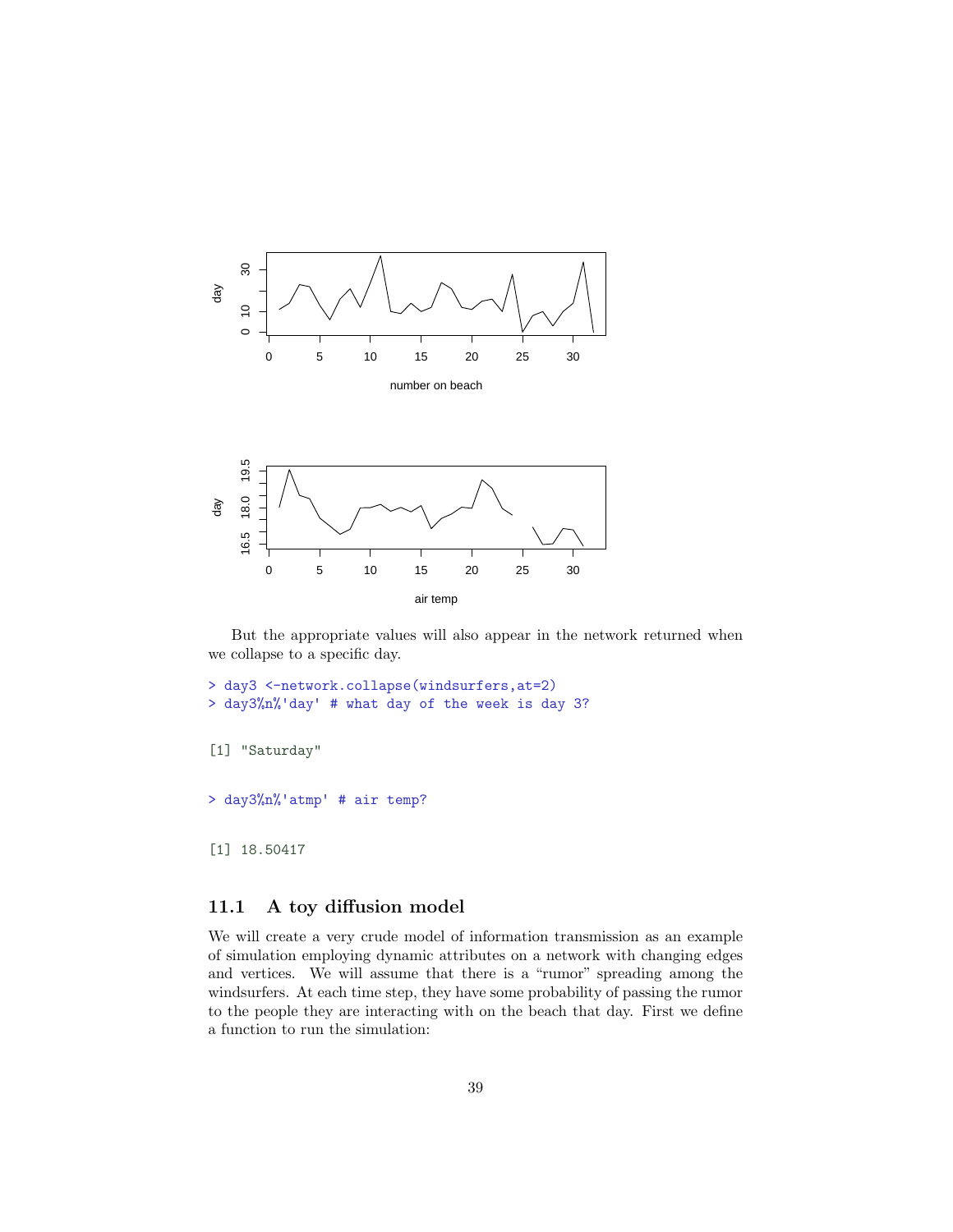```
> runSim<-function(net,timeStep,transProb){
    # loop through time, updating states
    + times<-seq(from=0,to=max(get.change.times(net)),by=timeStep)
+ for(t in times){
      + # find all the people who know and are active
+ knowers <- which(!is.na(get.vertex.attribute.active(<br>+ net,'knowsRumor',at=t,require.active=TRUE)))
      # get the edge ids of active friendships of people who knew
      for (knower in knowers){
+ conversations<-get.edgeIDs.active(net,v=knower,at=t)
        for (conversation in conversations){
           + # select conversation for transmission with appropriate prob
          if (runit(1) \leq transProb){
             # update state of people at other end of conversations
             # but we don't know which way the edge points so..
             v<-c(net$mel[[conversation]]$inl,
                    net$mel[[conversation]]$outl)
             # ignore the v we already know
             v<-v[v!=knower]
             activate.vertex.attribute(net,"knowsRumor",TRUE,
                                         v=v,onset=t,terminus=Inf)
             # record who spread the rumor
+ activate.vertex.attribute(net,"heardRumorFrom",knower,
                                       v=v,onset=t,length=timeStep)
+ # record which friendships the rumor spread across<br>+ activate.edge.attribute(net,'passedRumor',
                        value=TRUE,e=conversation,onset=t,terminus=Inf)
          \rightarrow\rightarrow+ }
+ }
+ return(net)
+ }
```
## <span id="page-39-0"></span>11.2 Go!

Then we set the parameters and the initial state of the network and run the simulation.

```
> timeStep <- 1 # units are in days
> transProb <- 0.2 # how likely to tell in each conversation/day
> # start the rumor out on vertex 1
> activate.vertex.attribute(windsurfers,"knowsRumor",TRUE,v=1,
                            onset=0-timeStep,terminus=Inf)
> activate.vertex.attribute(windsurfers,"heardRumorFrom",1,v=1,
```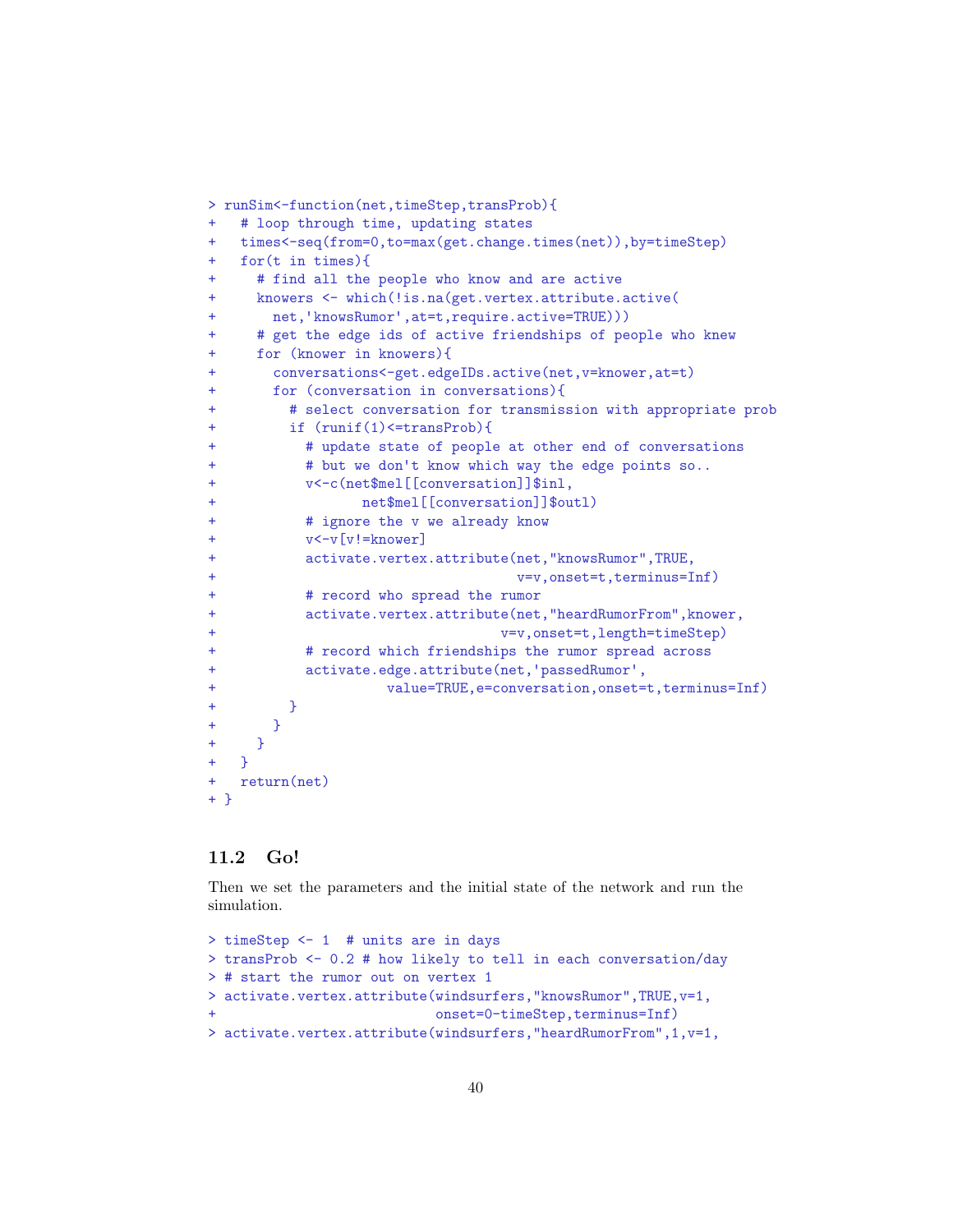```
onset=0-timeStep,length=timeStep)
> windsurfers<-runSim(windsurfers,timeStep,transProb) # run it!
```
## <span id="page-40-0"></span>11.3 OK, what happened?

We'll make some network plots so we can get an idea of what happened.

```
> par(mfcol=c(1,2)) # show two plots side by side
> wind7<-network.extract(windsurfers,at=7)
> plot(wind7,
      + edge.col=sapply(!is.na(get.edge.value.active(wind7,
        "passedRumor",at=7)), function(e){ switch(e+1,"darkgray","red")}),
+ vertex.col=sapply(!is.na(get.vertex.attribute.active(wind7,
       "knowsRumor",at=7)), function(v){switch(v+1,"gray","red")}),
      + label.cex=0.5,displaylabels=TRUE,main="gossip at time 7")
> wind30<-network.extract(windsurfers,at=30)
> plot(wind30,
      edge.col=sapply(!is.na(get.edge.value.active(wind30,
+ "passedRumor",at=30)),function(e){switch(e+1,"darkgray","red")}),
+ vertex.col=sapply(!is.na(get.vertex.attribute.active(wind30,
+ "knowsRumor",at=30)),function(v){switch(v+1,"gray","red")}),
+ label.cex=0.5,displaylabels=TRUE,main="gossip at time 30")
> par(mfcol=c(1,1))
```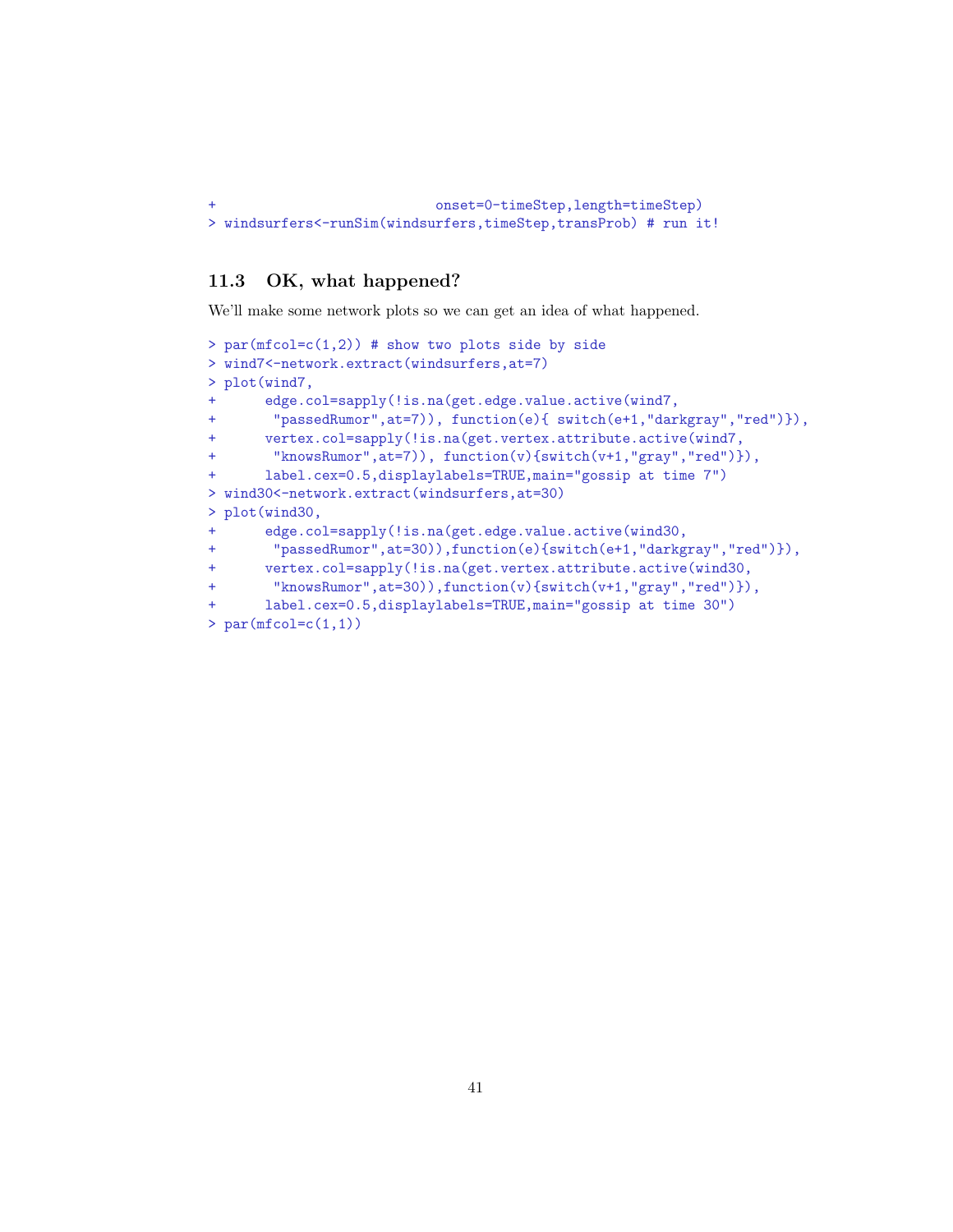

Which people heard the rumor halfway through the month? How many heard each day?

```
> get.vertex.attribute.active(windsurfers,'knowsRumor',at=15)
```

|  |                     |  |  |  | [1] TRUE TRUE NA TRUE NA TRUE NA NA NA TRUE NA NA TRUE NA NA |  |  |
|--|---------------------|--|--|--|--------------------------------------------------------------|--|--|
|  |                     |  |  |  |                                                              |  |  |
|  |                     |  |  |  | [31] NA NA NA NATRUE NA NA NATRUE TRUE TRUE NA NA NA NA      |  |  |
|  |                     |  |  |  | [46] NA NA NA NA NATRUE NATRUE TRUE NA NA NA NATRUE NA       |  |  |
|  |                     |  |  |  | [61] NA TRUE TRUE NA TRUE NA NA NA NA NA NA NA NA TRUE TRUE  |  |  |
|  |                     |  |  |  | [76] TRUE NA NATRUE NA NA NATRUE NA NA NA NA NA NA NA        |  |  |
|  | [91] NA NA NA NA NA |  |  |  |                                                              |  |  |

```
> plot(sapply(0:31,function(t){
+ sum(get.vertex.attribute.active(windsurfers,'knowsRumor',at=t),
+ na.\text{rm=TRUE})}),
+ main='windsurfers who know',ylab="# people",xlab='time'
+ )
```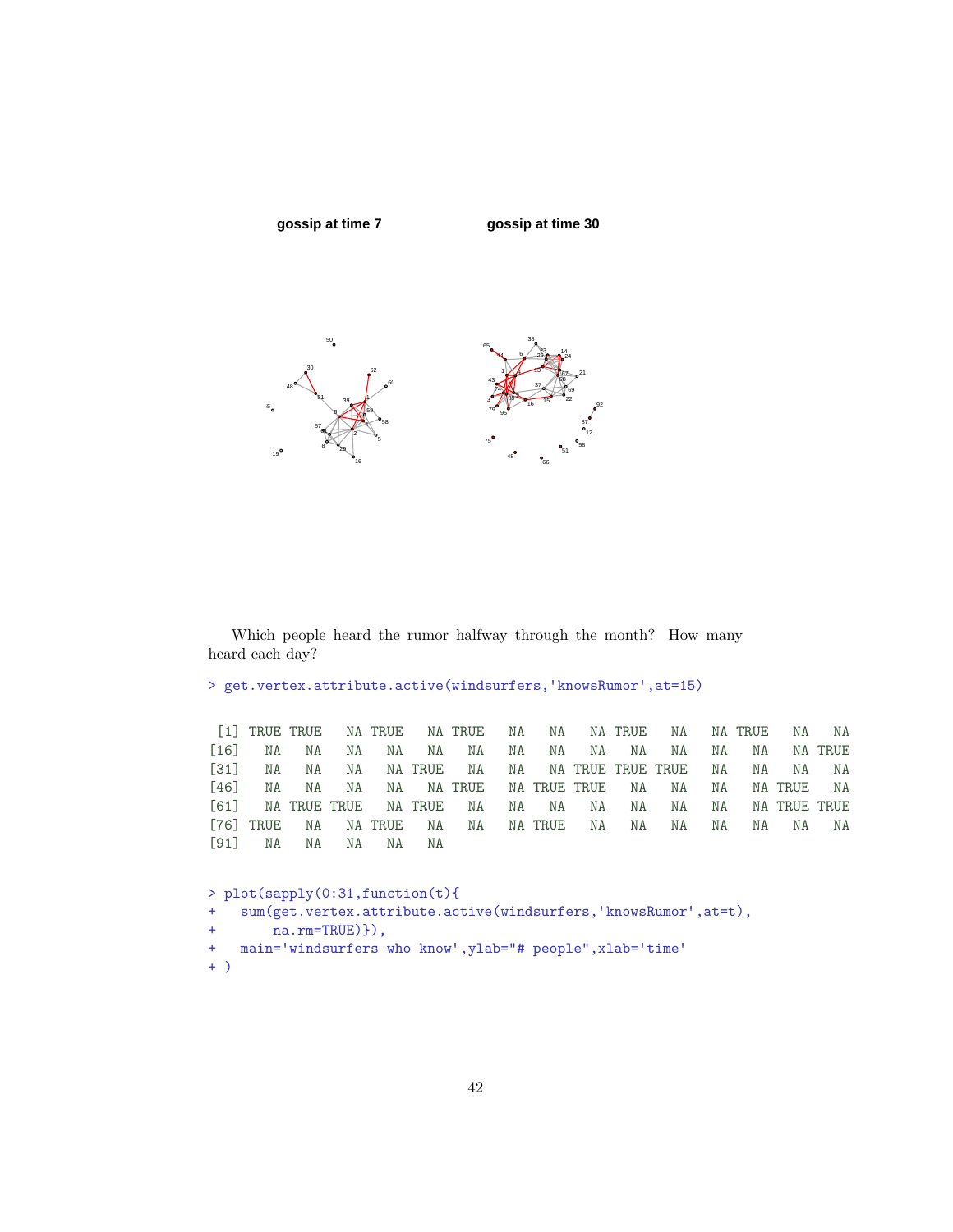

In additional to extracting values, we can do operations using the TEA attributes directly. Our simulation function recorded each time a person was told the rumor. What are the ids of the people who told person 3? On which days did person 3 hear the rumor?

```
> # pull TEA from v3, extract values from 1st part and unlist<br>> unlist(get.vertex.attribute.active(windsurfers,'heardRumorFrom',
+ onset=0,terminus=31,return.tea=TRUE)[[3]][[1]])
[1] 29 74 41 1 74
> # pull TEA from v3, extract times from 2nd part and pull col 1<br>> get.vertex.attribute.active(windsurfers,'heardRumorFrom',
+ onset=0,terminus=31,return.tea=TRUE)[[3]][[2]][,1]
[1] 20 23 25 26 30
```
## <span id="page-42-0"></span>11.4 Picturing the rumor tree

We can also write a function to create a rumor transmission tree using the heardRumorFrom attribute in order to plot out the sequence of conversation steps that spread the gossip.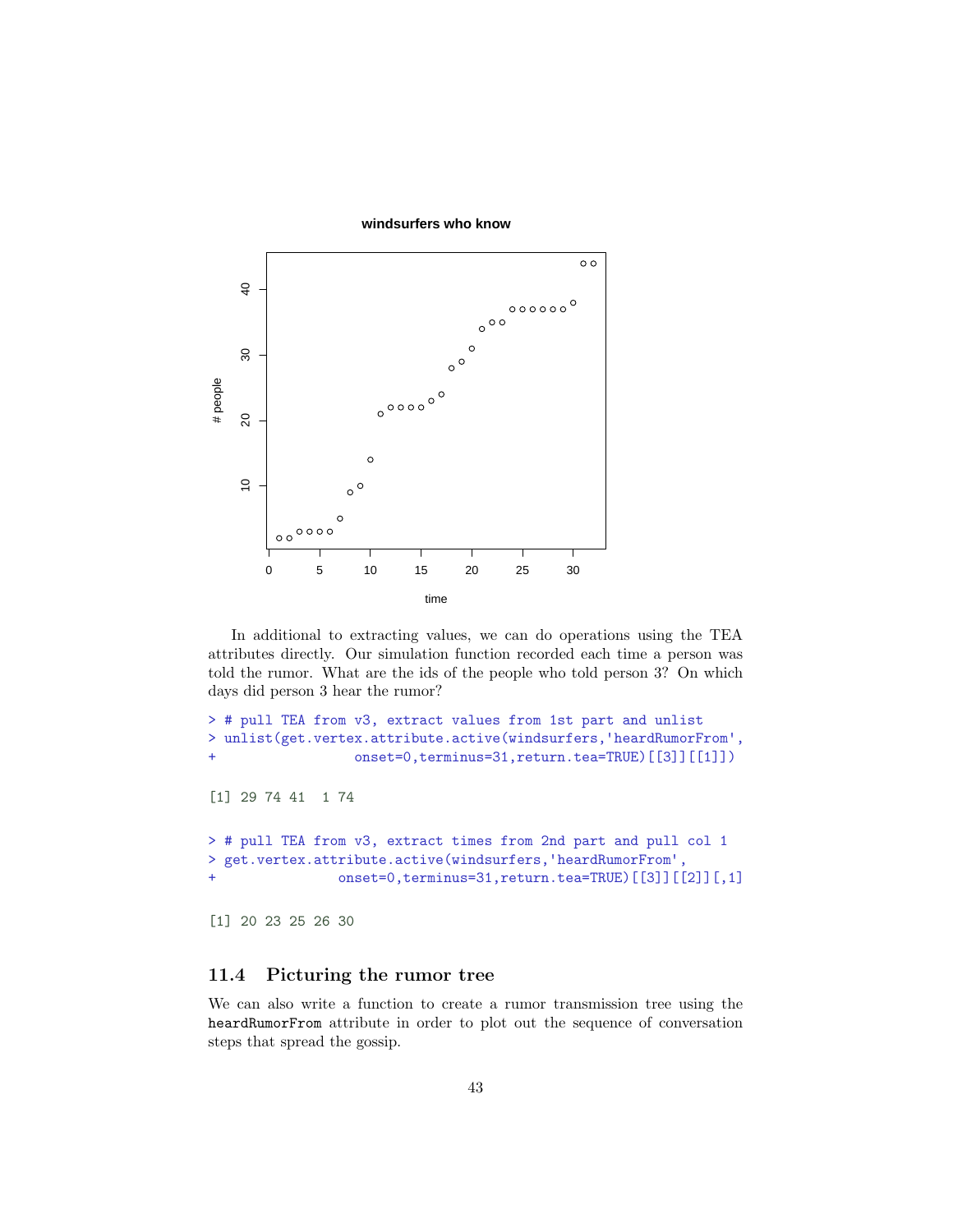```
> transTree<-function(net){
+ # for each vertex in net who knows
+ knowers <- which(!is.na(get.vertex.attribute.active(net,<br>+ knowsRumor',at=Inf)))
+ # find out who the first transmission was from
+ transTimes<-get.vertex.attribute.active(net,"heardRumorFrom",
+ onset=-Inf,terminus=Inf,return.tea=TRUE)
+ # subset to only ones that know
+ transTimes<-transTimes[knowers]
+ # get the first value of the TEA for each knower
+ tellers<-sapply(transTimes,function(tea){tea[[1]][[1]]})
+ # create a new net of appropriate size
+ treeIds <-union(knowers,tellers)
+ tree<-network.initialize(length(treeIds),loops=TRUE)
+ # copy labels from original net
+ set.vertex.attribute(tree,'vertex.names',treeIds)
+ # translate the knower and teller ids to new network ids
+ # and add edges for each transmission
+ add.edges(tree,tail=match(tellers,treeIds),
+ head=match(knowers,treeIds) )
+ return(tree)
+ }
> plot(transTree(windsurfers),displaylabels=TRUE,
+ label.cex=0.5,label.col=✬blue✬,loop.cex=3)
```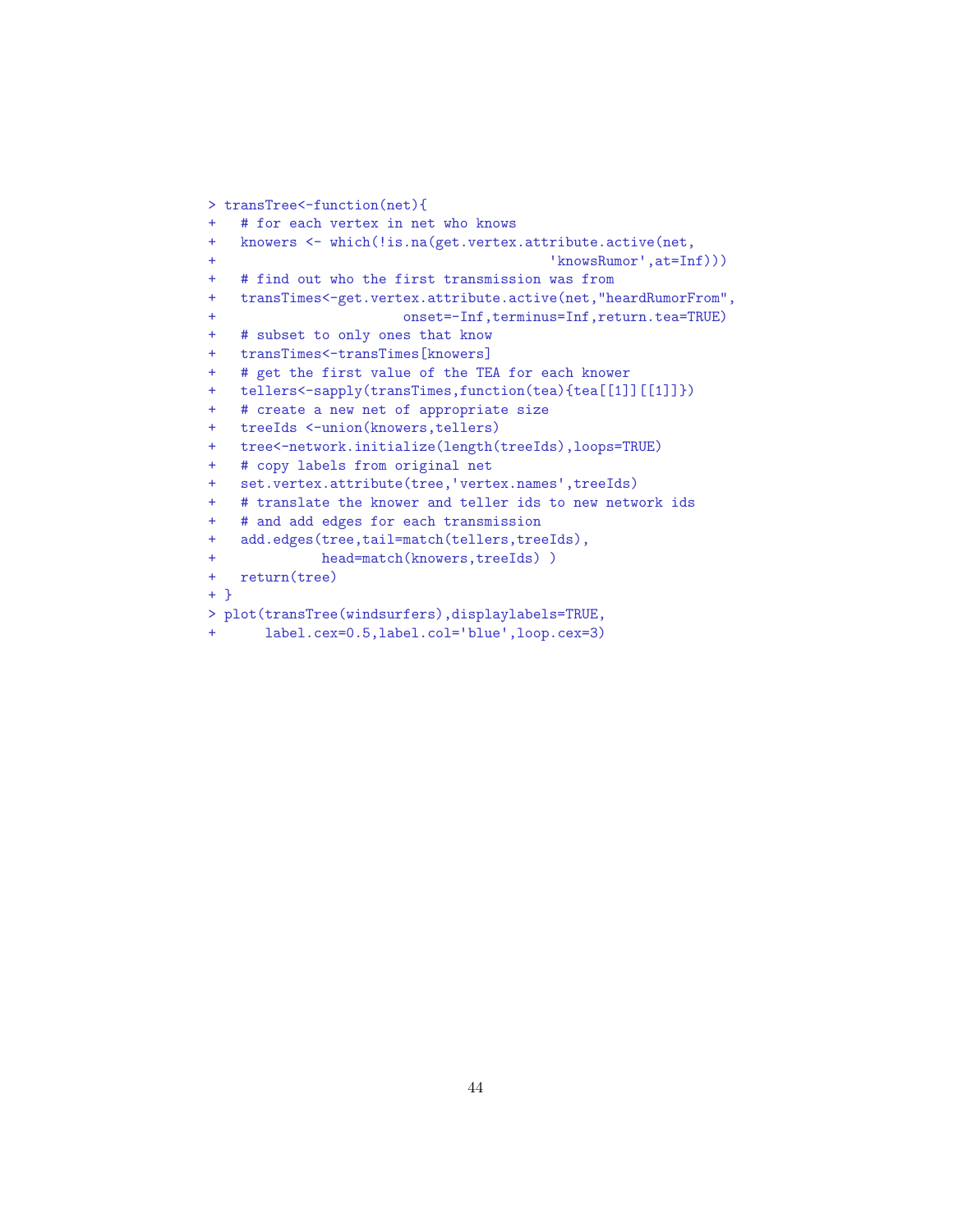

We can see that the rumor started at v1, our seed vertex, which has a little loop because it infected itself.

## <span id="page-44-0"></span>12 Related packages and other coming attractions

The statnet team is releasing several packages that work closely with the networkDynamic package to provide additional features.

- ndtv : Network Dynamic Temporal Visualization package like TV for your networks. The ndtv package creates network animations of dynamic networks stored in the networkDynamic format. [http://cran.](http://cran.r-project.org/web/packages/ndtv) [r-project.org/web/packages/ndtv](http://cran.r-project.org/web/packages/ndtv)
- tsna : Temporal SNA tools for measuring and doing descriptive statistics on dynamic networks stored in the networkDynamic format.

## <span id="page-44-1"></span>13 Citing networkDynamic

You can use R's built in citation function to give the citation for the package.

```
> citation(package='networkDynamic')
```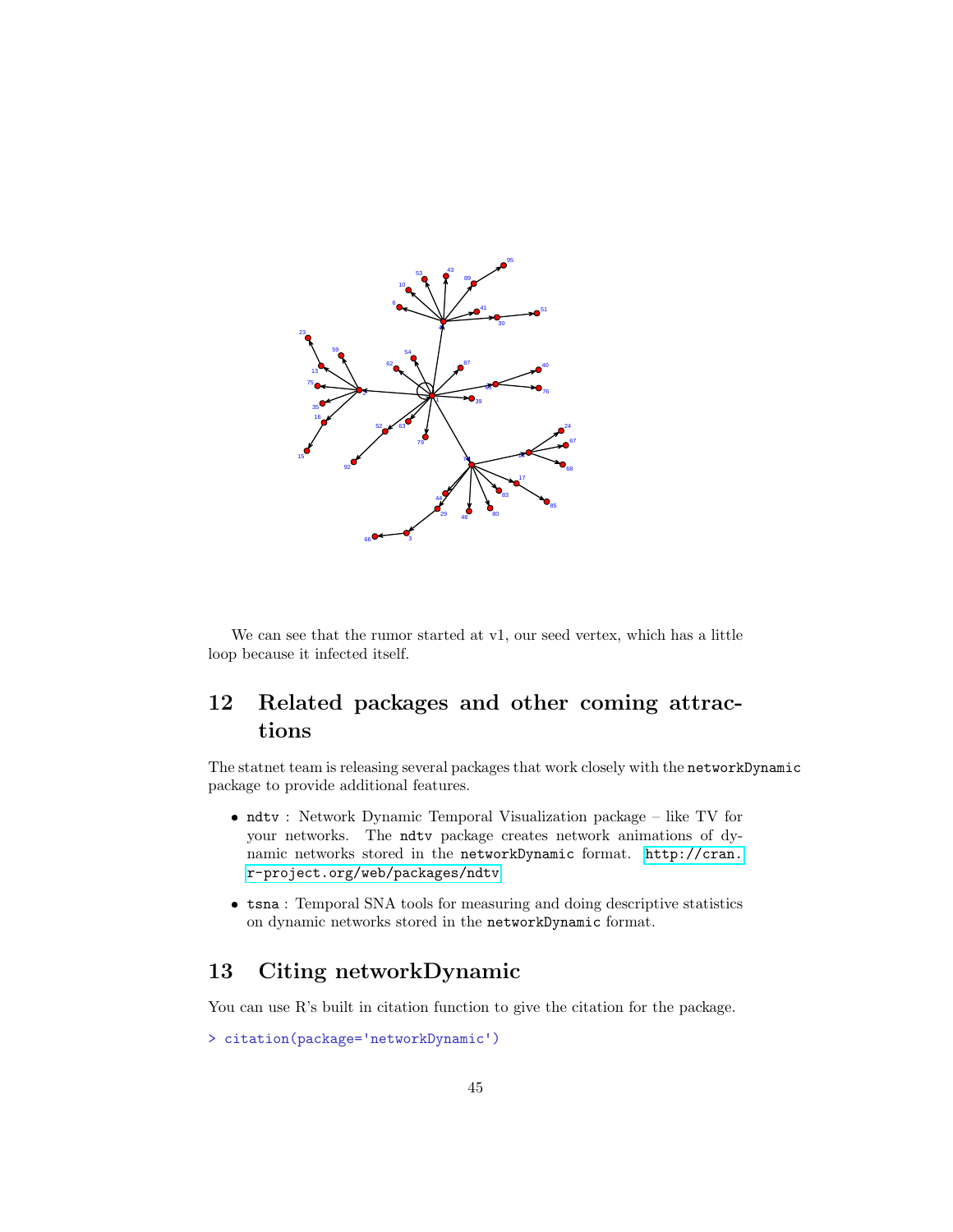```
To cite package \tilde{a}AŸnetworkDynamic\tilde{a}A<sup>\tilde{z}</sup> in publications use:
```

```
Carter T. Butts, Ayn Leslie-Cook, Pavel N. Krivitsky and Skye
  Bender-deMoll (2013). networkDynamic: Dynamic Extensions for Network
  Objects. R package version 0.5. http://statnet.org
A BibTeX entry for LaTeX users is
  @Manual{,
    title = {networkDynamic: Dynamic Extensions for Network Objects},
    author = {Carter T. Butts and Ayn Leslie-Cook and Pavel N. Krivitsky and Skye Bender-deM
   year = {2013},
   note = {R} package version 0.5},
   url = \{http://statnet.org\},}
```
## <span id="page-45-0"></span>14 Vocabulary definitions

This is a list of terms and common function arguments giving their special meanings within the context of the networkDynamic package.

spell bounded interval of time describing activity period of a network element

onset beginning of spell

terminus end of a spell

length the duration of a spell

at a single time point, a spell with zero length where onset=terminus

start beginning (least time) of observation period (or series of spells)

end end (greatest time) of observation period (or series of spells)

- spell list or spell matrix a means of describing the activity of a network or network element using a matrix in which one column contains the onsets and another the termini of each spell
- toggle list a means of describing the activity of a network or network element using a list of times at which an element changed state ('toggled')
- onset-censored when elements of a dynamic network are known to be active before start of the defined observation period, even if the onset of the spell is not known.
- terminus-censored when elements of a dynamic network are known to be active after the end of the defined observation period, even if the terminus of the spell is not known.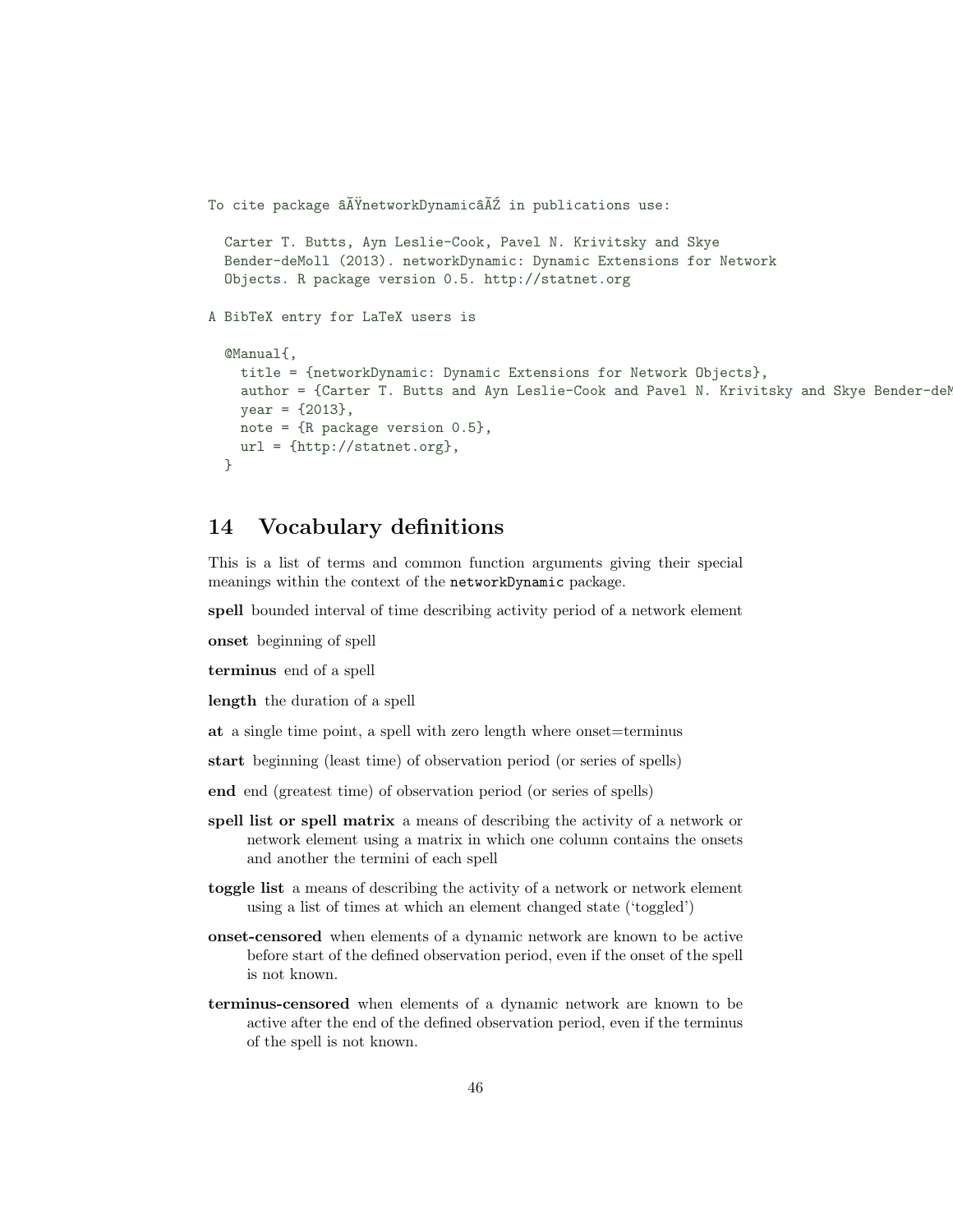- TEA Temporally Extended Attribute: structure for storing dynamic attribute data on vertices, edges, and networks.
- pid A "Persistent ID" for a vertex or edge that will remain the same despite extraction and deletion operations.

## <span id="page-46-0"></span>15 Complete package function listing

Below is a reference list of all the public functions included in the package networkDynamic

> cat(ls("package:networkDynamic"),sep="\n")

activate.edge.attribute activate.edges activate.edge.value activate.network.attribute activate.vertex.attribute activate.vertices add.edge add.edges add.edges.active add.vertices add.vertices.active as.data.frame.networkDynamic as.networkDynamic as.networkDynamic.network as.networkDynamic.networkDynamic as.network.networkDynamic deactivate.edge.attribute deactivate.edges deactivate.network.attribute deactivate.vertex.attribute deactivate.vertices delete.edge.activity delete.vertex.activity edge.pid.check get.change.times get.edge.activity get.edge.attribute.active get.edge.id get.edgeIDs.active get.edge.pid get.edges.active get.edge.value.active get.neighborhood.active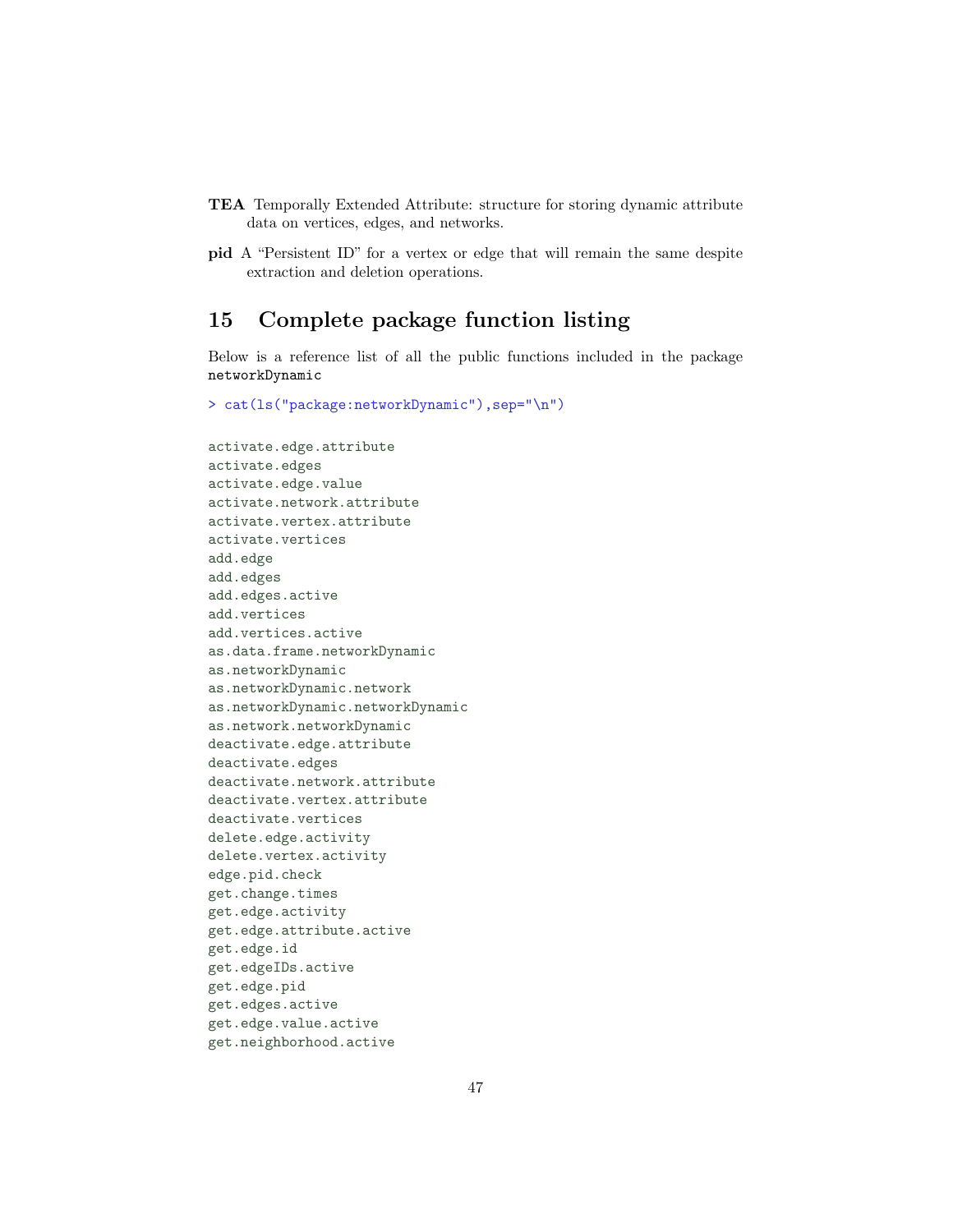get.network.attribute.active get.networks get.vertex.activity get.vertex.attribute.active get.vertex.id get.vertex.pid initialize.pids is.active is.adjacent.active is.networkDynamic  $\%k\%$ list.edge.attributes.active list.network.attributes.active list.vertex.attributes.active network.collapse network.dyadcount.active networkDynamic network.dynamic.check network.edgecount.active network.extract network.naedgecount.active network.size.active print.networkDynamic reconcile.edge.activity reconcile.vertex.activity search.spell spells.hit spells.overlap  $%t\%$ vertex.pid.check

## References

- <span id="page-47-3"></span>Almquist, Zack W. and Butts, Carter T. (2011). Logistic Network Regression for Scalable Analysis of Networks with Joint Edge/Vertex Dynamics. IMBS Technical Report MBS 11-03, University of California, Irvine.
- <span id="page-47-2"></span>Bender-deMoll, S., Morris, M. and Moody, J. (2008) Prototype Packages for Managing and Animating Longitudinal Network Data: dynamicnetwork and rSoNIA Journal of Statistical Software 24:7.
- <span id="page-47-0"></span>Butts CT (2008). network: A Package for Managing Relational Data in R. Journal of Statistical Software, 24(2). <http://www.jstatsoft.org/v24/i02/>.
- <span id="page-47-1"></span>. Fit, Simulate and Diagnose Models for Network Evolution based on Exponential-Family Random Graph Models. The Statnet Project